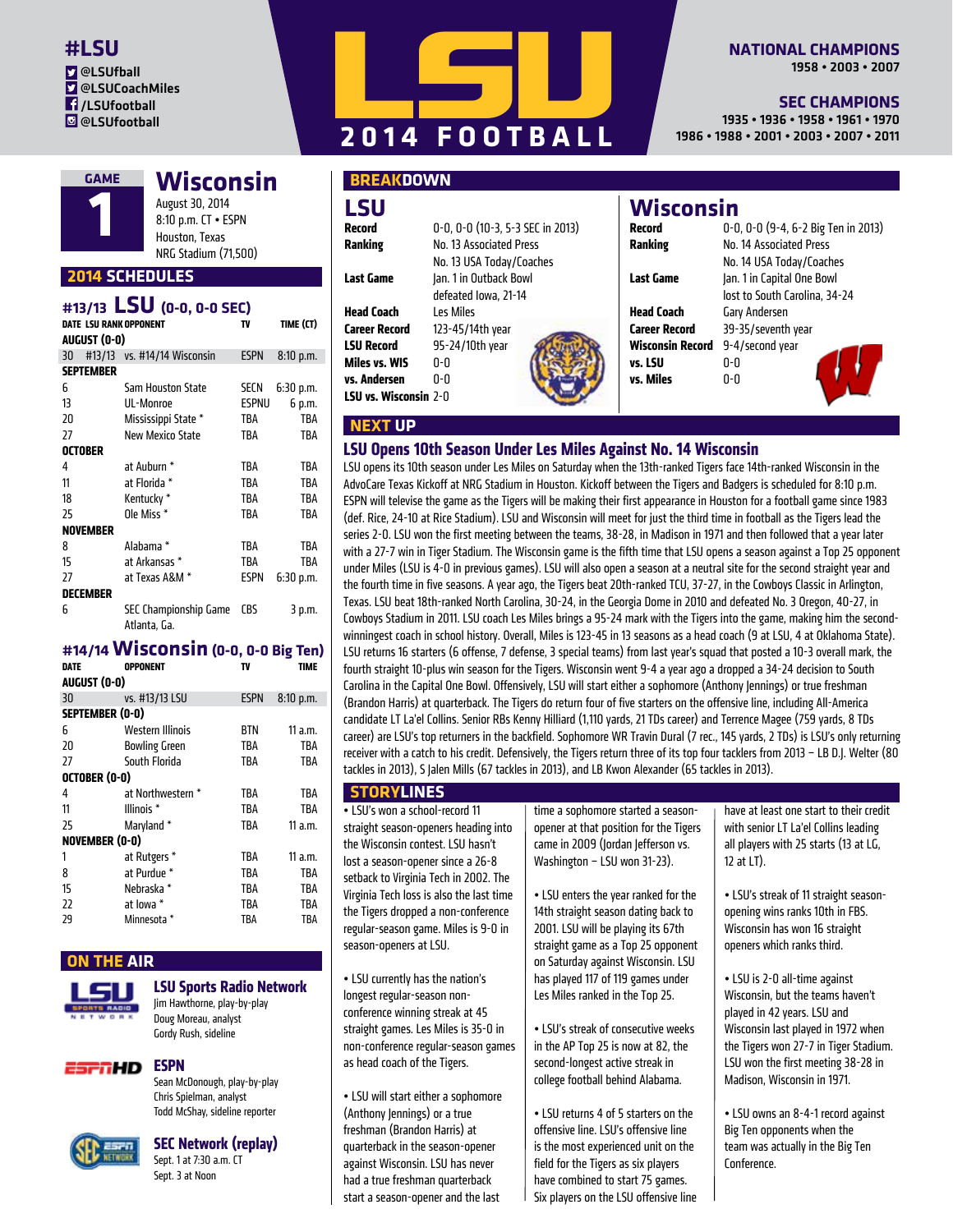# **Wisconsin Week**

**26**

**Practice**

Interviews

# **25 Monday**

**First Day of School Miles Press Luncheon** 11:30 a.m. - Athletic Building, 5th Floor

1:15 p.m. - Player Interviews (Indoor Facility)

**Practice** 4 p.m. - McClendon Practice Facility (Closed)

6 p.m. - Player Interviews

**TUESday** 4 p.m. - McClendon Practice Facility (Closed) **27 WEDNESday SEC Teleconference** 10 a.m. Miles on call

6:30 p.m. - Player **Practice** 4 p.m. - McClendon Practice Facility (Closed)

> 6 p.m. -Miles post practice interview (Team Room)

**Miles Radio Show** 7 p.m. - TJ Ribs (Acadian) **THURSday** 4 p.m. - McClendon

**28**

**Practice**

Practice Facility (Closed)

**29 FRIday Walk Through** 

## **30 SATURDAY**

**Game Day** LSU vs. Wisconsin NRG Stadium (Houston) 8 p.m. CT • ESPN

**1 SUNday Off Day** No media availability

#### **Post Game**

Coach Miles is available following the game in the press conference room.

Players will immediately follow in press conf. room

#### **WHO TO CONTACT**

(225) 578-8226

**Michael Bonnette • Sr. Assoc. AD/Sports Info Director** E-mail: mbonnet@lsu.edu • Twitter: @LSUBonnette **Jake Terry • Associate Sports Information Director**  E-mail: jterry9@lsu.edu • Twitter: @LSUJake **Matt Dunaway • Associate Sports Information Director**  E-mail: mdunaway@lsu.edu

**SEC Network**

Kevin Wagner - jwagne2@lsu.edu

**LSU Television** John Schiebe - jschieb@lsu.edu David Landry - landryd@lsu.edu

**LSU Radio**  Jim Hawthorne - lsuradio@lsu.edu

**LSU Sports Information Mailing Address**

LSU Box 25095 Baton Rouge, LA 70803

#### **ON THE INTERNET**

#### **www.LSUsports.net/media**

The Official Website of LSU Athletics is home to all the football information you need. Schedules, results, rosters, bios, statistics and game notes can be found and are always up to date. The GAMEDAY section, updated daily, has all relevant info for the upcoming game.

#### **http://media.lsusports.net**

Media can access images for all LSU athletic teams, including action shots, heads shots, logos, etc. To gain access to the high-resolution pictures, email Michael Bonnette. You will be assigned a login and password that will enable you to retrieve pictures. This service is for the media use only.

#### **CollegePressBox.com**

Collegepressbox.com is the official media website for SEC Football. Access and download weekly game notes, quotes, statistics, media guides, headshots, logos, flip cards and more for the conference and each of its member schools. Login information will be distributed to accredited media or you can apply for a password by sending an e-mail to password@collegepressbox.com.

# **LSU Media Services**

# **Les Miles Interviews**

#### **Monday Press Luncheon**

LSU coach Miles meets with the media each Monday of game week in the press conference room, which is located on the fifth floor of the LSU Athletic Administration Building. Lunch is served at 11:30 a.m. (CT) followed by comments from the Coach Miles at 12:30 p.m. (CT). Media members can park in Lot 104 (formerly Lot F) on campus, which is located off Nicholson Drive in front of the track stadium. A transcript of coach Miles' opening statement as well as the question and answer session can be found on the Internet at www.LSUsports.net.

#### **Listen To Les Miles' Weekly Press Conference**

Members of the media can access the audio portion of Coach Miles' Weekly Press Luncheon each Monday starting at 12:10 p.m. CT at www.LSUsports.net/live or over the radio in the Baton Rouge area on 104.5 FM.

#### **SEC Teleconference**

The 14 SEC coaches are featured on a weekly teleconference each Wednesday at 10 a.m. (CT) during the regular season. Coach Miles speaks for 10 minutes starting at 10 a.m. Contact the LSU Sports Information Department to obtain the phone number to access the call.

#### **Wednesday Post Practice**

Coach Miles meets with the media immediately after practice on Wednesday's during the regular season in the Team Room of the LSU Operations Center. This interview takes place at approximately 6 p.m. each week.

# **LSU Player Interviews**

LSU players are available to the media three times during a typical game week - Mondays, Tuesdays and following the game on Saturday. Interview requests for the Monday and Tuesday media opportunities should be made at least 24 hours in advance and emailed to Michael Bonnette (mbonnet@lsu.edu) and Jake Terry (jterry9@lsu.edu). Members of the media are not permitted to contact players on their cell phones under any circumstance.

#### **Following the Press Luncheon**

LSU players will be made available at either 1 p.m. or 2 p.m. (CT) following head coach Les Miles' Press Luncheon each Monday afternoon at the Indoor Football Facility. Requests must be made on (or prior to) the Sunday following the game. Interview start times vary based on weekly schedule.

#### **Post Practice**

LSU players are available after practice on Monday and Tuesday by appointment at the Indoor Football Facility. These interviews are held at approximately 6 p.m. on Monday and 6:30 p.m. on Tuesday.

#### **LSU Video Newsfeed**

LSU will be distributing video interviews and other highlights via FTP during the 2014 season. A link to download the newsfeed each will be emailed to members of the media each Monday afternoon during the season. Email Michael Bonnette at mbonnet@lsu.edu to be placed on the distribution list.



## **LSU Football on Twitter & Facebook**

facebook.com/LSUfootball twitter.com/LSUfball twitter.com/LSUCoachMiles twitter.com/LSUMediaAlerts instagram.com/LSUFootball LSUsports.net/fancage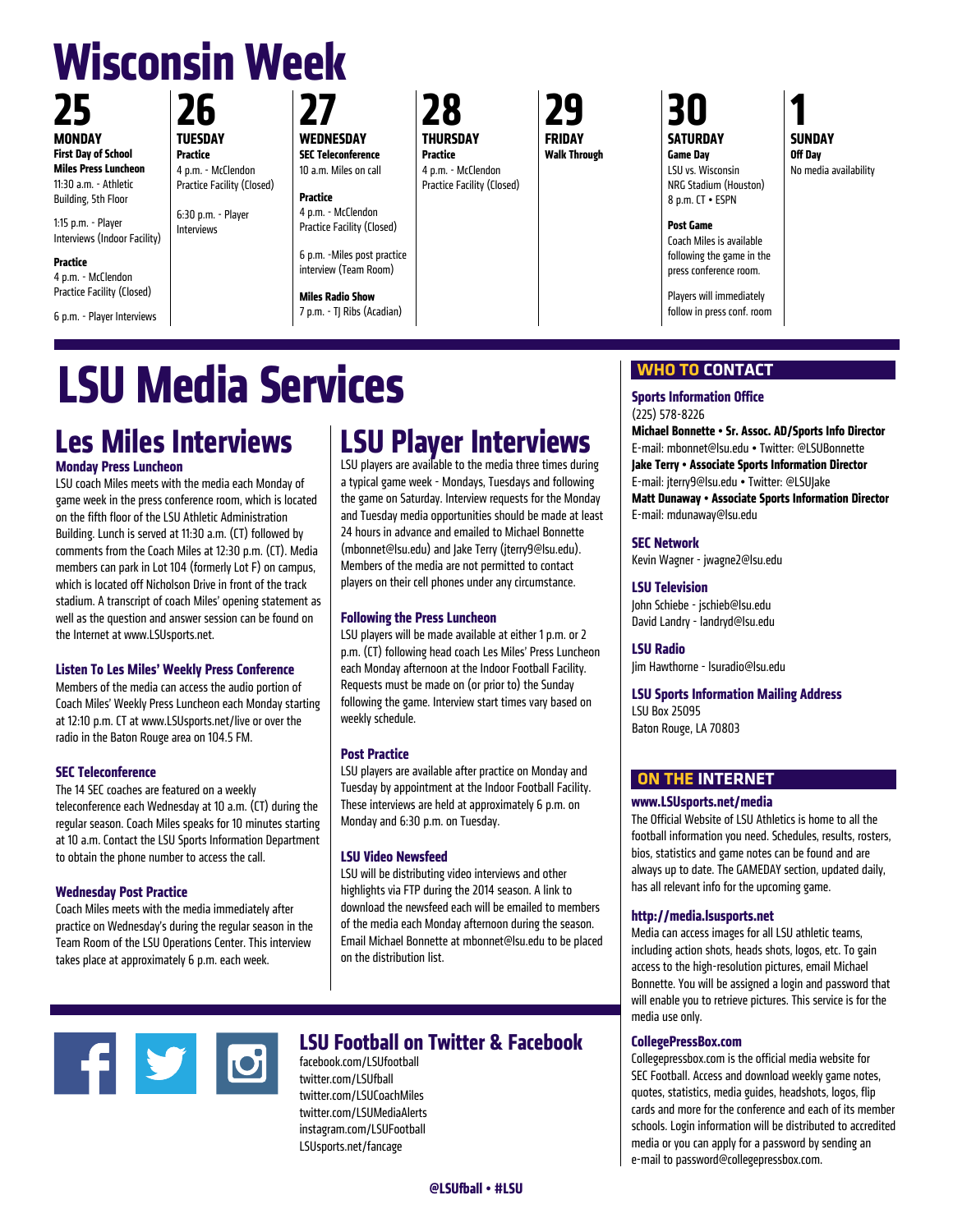

#### **THE LES MILES FILE**

**Born:** Nov. 10, 1953 **Hometown:** Elyria, Ohio **Wife:** Kathy **Children:** Kathryn "Smacker", Leslie Matthew, "Manny", Benjamin, and Macy Grace **College:** Michigan, '76

#### **Coaching Experience**

| 1980-81 | Assistant Coach       | Michigan              |
|---------|-----------------------|-----------------------|
| 1982-86 | Assistant Coach       | Colorado              |
| 1987-94 | Assistant Coach       | Michigan              |
| 1995-97 | Assistant Coach       | Oklahoma State        |
| 1998-00 | Assistant Coach       | <b>Dallas Cowboys</b> |
| 2001-04 | <b>Head Coach</b>     | Oklahoma State        |
|         | 2005-pres. Head Coach | lsu                   |

#### **THE LES MILES FILE**

- **95-24** Overall Record at LSU
- **58-5** Record vs. Unranked Teams
- **57-7** Record in Tiger Stadium **52-20** Record in SEC Regular Season
- Games
- **37-19** Record vs. Top 25 Teams
- **35-12** Record vs. SEC Western Division (Reg. S)
- **29-7** Record in SEC Home Games<br>**23-13** Record in SEC Road Games
- **23-13** Record in SEC Road Games
- **21** Fourth Quarter/Overtime Comeback Wins For LSU Since 2005
- **14-14** Record vs. Top 10 Teams
- **15** Number of wins over coaches who have won a national title \*
- **6-3** Record in Bowl Games<br>**2-1** Record in BCS Bowl Ga
- **2-1** Record in BCS Bowl Games
- **1** BCS National Championship
- **2** SEC Championships

\* - Came against Philip Fulmer (twice), Urban Meyer (three times), Larry Coker, Steve Spurrier (three times), Nick Saban (three times), Gene Chizik (twice) and Jim Tressel.

# **Les Miles 2011 NATIONAL COACH OF THE YEAR • 10TH SEASON**

 It's called the "Miles Method" and it's the mission of LSU football program under 10th-year head coach Les Miles. The "Miles Method" lays the foundation for the organization and it calls for LSU to run the finest football program in the country, one where players can have an experience that's second to none and gives them every opportunity to compete for championships on the field, earn a degree and grow personally by giving back to the community.

 In nine years, the "Miles Method" has proved to be a winning formula as the Tigers have won more games than any program in the Southeastern Conference over that span (95), while capturing a pair of SEC titles (2007, 2011), played in nine bowl games, including the BCS National Championship Game twice. LSU won the BCS title in 2007, a year after beating Notre Dame in the Sugar Bowl.

 Since Miles took over in 2005, LSU has registered five top 10 finishes with three coming in the top five, won double-figure games seven times, produced 20 first-team All-Americans and had players win 11 national awards. LSU also leads the SEC with 60 NFL Draft picks during that span, which includes 13 first round selections. LSU led the nation with nine NFL Draft picks in 2014, which tied the school record set in 2013.

 Miles has climbed to second in school history in career victories with 95, trailing only Charles McClendon, who won 137 games in 18 years with the Tigers. Miles is also the only coach in LSU history to beat Auburn, Florida and

#### **BY THE NUMBERS: LES MILES AT LSU**

|                          | 2005    | 2006    | 2007    | 2008    | 2009    | 2010    | 2011    | 2012    | 2013    | <b>TOTALS</b> |
|--------------------------|---------|---------|---------|---------|---------|---------|---------|---------|---------|---------------|
| vs. Unranked teams       | 6-0     | 8-0     | $5-1$   | $6-2$   | $8-1$   | 6-0     | 5-0     | 7-0     | $6-1$   | $58 - 5$      |
| vs. Top 25 teams         | $5-2$   | 3-2     | 7-1     | $2 - 3$ | $1 - 3$ | $5-2$   | $8-1$   | $3-3$   | 3-2     | $37-19$       |
| vs. Top 10 teams         | $2-1$   | 2-2     | 3-0     | $1 - 2$ | $0 - 3$ | $1 - 1$ | $3-1$   | $1 - 2$ | $1 - 2$ | $14 - 14$     |
| SEC Regular Season       | 7-1     | $6 - 2$ | $6 - 2$ | $3 - 5$ | $5-3$   | $6 - 2$ | 8-0     | $6-2$   | $5-3$   | $52 - 20$     |
| vs. SEC Western Division | 5-0     | $4-1$   | $4-1$   | $2 - 3$ | $3-2$   | $3-2$   | 5-0     | $5-1$   | $4 - 2$ | $35-12$       |
| vs. SEC Eastern Division | $2 - 1$ | $2 - 1$ | 2-1     | $1 - 2$ | $2 - 1$ | 3-0     | 3-0     | $1 - 1$ | $1 - 1$ | $17 - 8$      |
| SEC home games           | $3-1$   | $4 - 0$ | $3-1$   | $1 - 3$ | $3-1$   | $4-0$   | $4 - 0$ | $3-1$   | $4 - 0$ | $29 - 7$      |
| SEC road games           | 4-0     | $2 - 2$ | $3-1$   | $2 - 2$ | $2 - 2$ | $2 - 2$ | $4-0$   | $3-1$   | 1-3     | $23-13$       |
| All home games           | $5-1$   | 8-0     | $6-1$   | $5-3$   | $6-1$   | 7-0     | 6-0     | $7-1$   | 7-0     | $57 - 7$      |
| All road games           | 5-0     | $2-2$   | $4-1$   | $2 - 2$ | $3-2$   | $2 - 2$ | 5-0     | $3-1$   | 1-3     | $27-13$       |
| Neutral Site games       | $1 - 1$ | 1-0     | $2 - 0$ | $1-0$   | $0 - 1$ | $2 - 0$ | $2 - 1$ | $0 - 1$ | $2 - 0$ | $11 - 4$      |
| Bowl games               | $1-0$   | 1-0     | 1-0     | $1-0$   | $0 - 1$ | 1-0     | $0 - 1$ | $0 - 1$ | 1-0     | $6 - 3$       |

#### **THE LES MILES RECORD**

| <b>YEAR</b>                        | <b>SCHOOL</b>      | <b>OVERALL RECORD</b> | <b>CONF. RECORD</b> | <b>NOTES</b>                         |
|------------------------------------|--------------------|-----------------------|---------------------|--------------------------------------|
| 2001                               | Oklahoma State     | 4-7                   | $2 - 6$             |                                      |
| 2002                               | Oklahoma State     | $8 - 5$               | $5-3$               | <b>Houston Bowl Champions</b>        |
| 2003                               | Oklahoma State     | $9 - 4$               | $5-3$               |                                      |
| 2004                               | Oklahoma State     | 7-5                   | $4 - 4$             |                                      |
| 2005                               | LSU                | $11 - 2$              | $7-1$               | No. 5, SEC West Champions            |
| 2006                               | LSU                | $11 - 2$              | $6-2$               | No. 3, Sugar Bowl Champions          |
| 2007                               | $LSU^*$            | $12 - 2$              | $6-2$               | National Champions, SEC Champs       |
| 2008                               | LSU                | $8 - 5$               | $3 - 5$             | Chick-fil-A Bowl Champions           |
| 2009                               | LSU                | $9 - 4$               | $5-3$               | No. 17, Capital One Bowl             |
| 2010                               | LSU                | $11 - 2$              | $6-2$               | No. 8, Cotton Bowl Champions         |
| 2011                               | LSU                | $13-1$                | 8-0                 | No. 2, SEC Champions, BCS            |
| 2012                               | LSU                | $10-3$                | $6-2$               | No. 12, Top 10 entire regular season |
| 2013                               | LSU                | $10 - 3$              | $5-3$               | No. 14, Outback Bowl Champions       |
|                                    | TOTALS (14th year) | $123 - 45$            | 68-36               |                                      |
| LSU Record (10th year)             |                    | $95 - 24$             | $52 - 20$           |                                      |
| Oklahoma State Record (four years) |                    | $28 - 21$             | $16-16$             |                                      |

\* - SECand National Champions

Alabama in same season - and he's done it now three times – and in 2005, he became the only first-year coach in SEC history to lead a team to the league's title game.

 In the classroom, 188 football players have earned their degree since Miles took over, and two out of the last three years LSU has ranked No. 2 in the SEC in graduation rates, trailing only Vanderbilt. Under Miles, LSU has produced over 150 players who have earned SEC Academic Honor Roll status.

 LSU's community service presence is impactful as football players routinely donate time giving back to the Baton Rouge area through a variety of avenues, including appearances at schools, hospitals and many other charitable causes. It's through these community service ventures that Miles and his team get a better understanding of what it means to wear an LSU uniform and the impact that can be made on those who are less fortunate.

 As Miles heads into his 10th season with the Tigers and coming off a recruiting class that was ranked No. 2 in the nation, the foundation for LSU football is stronger than ever. With wins coming at a record-setting pace, graduation rates among the best for any public university in the SEC, and with seven-straight recruiting classes rated among the top 10 in the nation, including the nation's No. 1 group in 2009, Miles and the Tigers continue to solidify their standing as one of the premier programs in college football, setting a standard that has the rest or the nation chasing.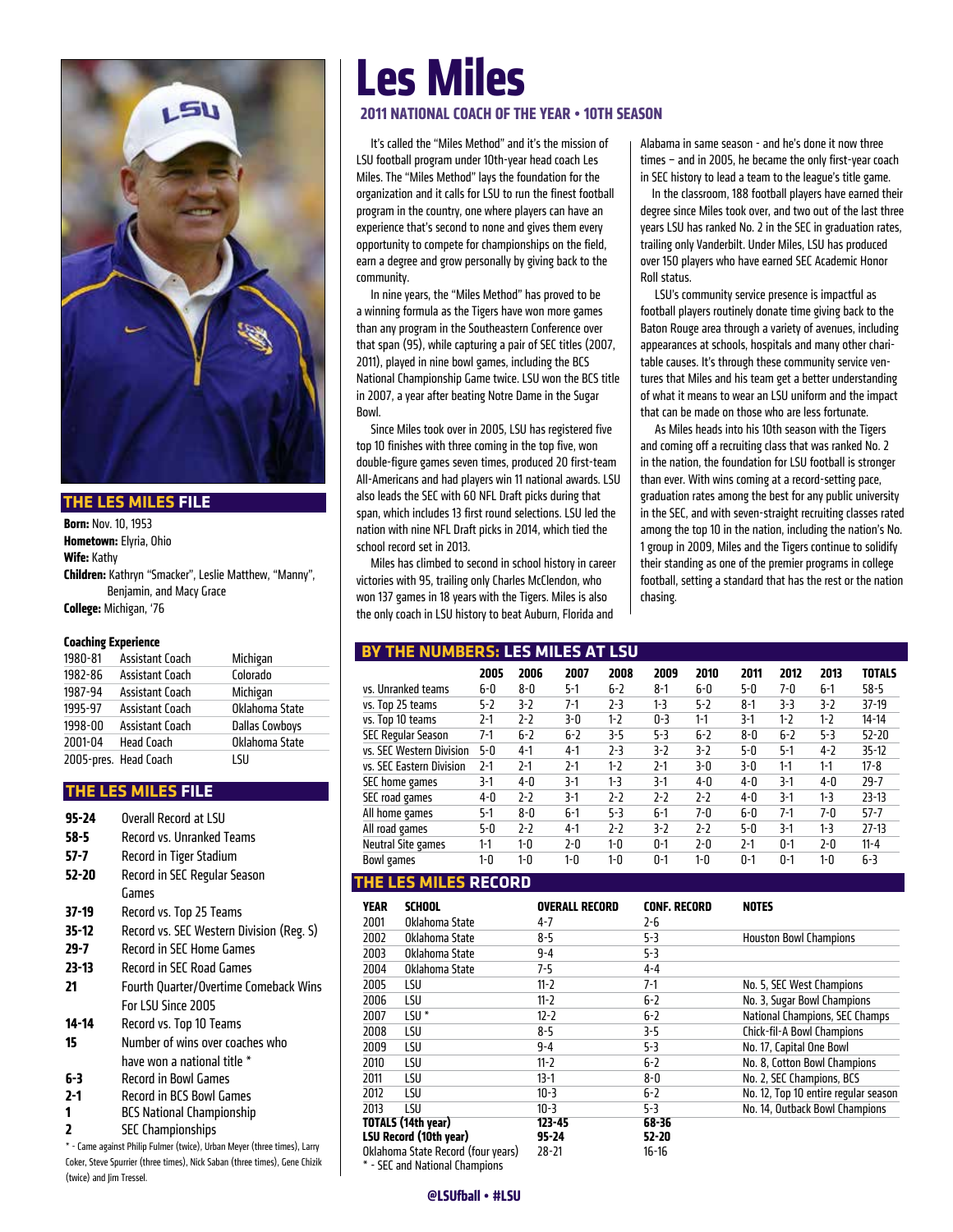|      |    | <b>TRACKING THE TIGERS</b> |  |
|------|----|----------------------------|--|
| WEEK | ۸D | COACHEC HADDIC             |  |

| <b>WEEK</b> | AP | <b>COACHES</b> | <b>HARRIS</b> | <b>CFP</b> |
|-------------|----|----------------|---------------|------------|
| Preseason   | 13 |                | --            | --         |

#### **ASSOCIATED PRESS POLL**

| RK.             | <b>TEAM</b>         | REC.  | <b>POINTS</b> |
|-----------------|---------------------|-------|---------------|
| 1.              | Florida State (57)  | 0-0   | 1496          |
| 2.              | Alabama (1)         | 0-0   | 1361          |
| З.              | Oregon (1)          | 0-0   | 1334          |
| 4.              | Oklahoma (1)        | 0-0   | 1324          |
| 5.              | <b>Ohio State</b>   | 0-0   | 1207          |
| 6.              | Auburn              | 0-0   | 1198          |
| 7.              | UCLA                | 0-0   | 1106          |
| 8.              | Michigan State      | 0-0   | 1080          |
| 9.              | South Carolina      | 0-0   | 1015          |
| 10.             | Baylor              | 0-0   | 966           |
| 11.             | Stanford            | 0-0   | 885           |
| 12.             | Georgia             | 0-0   | 843           |
| 13.             | LSU                 | 0-0   | 776           |
| 14.             | Wisconsin           | 0-0   | 637           |
| 15.             | <b>USC</b>          | 0-0   | 626           |
| 16.             | Clemson             | $0-0$ | 536           |
| 17 <sub>1</sub> | Notre Dame          | 0-0   | 445           |
| 18.             | Ole Miss            | 0-0   | 424           |
| 19.             | Arizona State       | 0-0   | 357           |
| 20.             | <b>Kansas State</b> | 0-0   | 242           |
| 21.             | Texas A&M           | 0-0   | 238           |
| 22.             | Nebraska            | 0-0   | 226           |
| 23.             | North Carolina      | $0-0$ | 194           |
| 24.             | Missouri            | 0-0   | 134           |
| 25.             | Washington          | 0-0   | 130           |

#### **USA TODAY COACHES POLL**

| RK. | <b>TEAM</b>        | REC.  | <b>POINTS</b> |
|-----|--------------------|-------|---------------|
| 1.  | Florida State (56) | 0-0   | 1543          |
| 2.  | Alabama            | 0-0   | 1455          |
| 3.  | Oklahoma (3)       | $0-0$ | 1382          |
| 4.  | Oregon (1)         | 0-0   | 1314          |
| 5.  | Auburn             | $0-0$ | 1271          |
| 6.  | Ohio State (1)     | $0-0$ | 1267          |
| 7.  | UCLA               | $0-0$ | 1085          |
| 8.  | Michigan State     | $0-0$ | 1050          |
| 9.  | South Carolina (1) | 0-0   | 1009          |
| 10. | Baylor             | $0-0$ | 965           |
| 11. | Stanford           | $0-0$ | 955           |
| 12. | Georgia            | $0-0$ | 905           |
| 13. | LSU                | 0-0   | 833           |
| 14. | Wisconsin          | $0-0$ | 654           |
| 15. | <b>USC</b>         | 0-0   | 627           |
| 16. | Clemson            | 0-0   | 535           |
| 17. | Notre Dame         | $0-0$ | 509           |
| 18. | Arizona State      | $0-0$ | 358           |
| 19. | Ole Miss           | $0-0$ | 346           |
| 20. | Texas A&M          | $0-0$ | 266           |
| 21. | Kansas State       | $0-0$ | 257           |
| 22. | Nebraska           | 0-0   | 228           |
|     |                    |       |               |
| 23. | North Carolina     | 0-0   | 175           |
| 24. | Texas              | 0-0   | 143           |

#### **GAMECENTER**

**Date/Time:**Saturday, August 30 at 8:10 p.m. CT **Location:** Houston, Texas – NRG Stadium (71,500) **Television:** ESPN/WatchESPN.com **Radio:** LSU Sports Radio Network - 98.1 FM in Baton Rouge

Sirius Satellite Radio - ch. 126; XM Radio – ch. 205

**Series Record:** LSU leads 2-0

**Series Notes:**

LSU and Wisconsin meet for the third time, and the first since a 27-7 Tiger victory on Sept. 30, 1972 in Tiger Stadium … LSU won the first match-up against the Badgers, 38-28, in Madison, Wisc., on Sept. 25, 1971 ... This is the first neutral-site meeting between the two teams ... This also marks the first meeting in which both teams are ranked in the Top 25 ... LSU was No. 18 in the 1971 contest, and the Tigers were No. 9 in the 1972 game ... Wisconsin was outside the Top 25 in the two previous match-ups ... LSU coach **Les Miles** was 3-0 vs. Wisconsin as a player at Michigan and 5-3 vs. the Badgers as an assistant coach on the Wolverine staff ... This will be Miles**'** first contest against Wisconsin as a head coach and his first game against Wisconsin head coach Gary Andersen ... The two teams are slated to square off in the 2016 season opener in another neutral-site clash at historic Lambeau Field in Green Bay, Wisc.

#### **NOTEBOOK**

#### **LSU Owns FBS Record for Consecutive Non-Conference Regular Season Wins With 45**

LSU will put a Football Bowl Subdivision (FBS) record on the line again in the season-opener as the Tigers have won 45 consecutive non-conference regular season games dating back to the 2002 season. Last season, LSU added to its record by going 4-0 against non-conference opponents in the regular season, including a 37-27 win against No. 20 TCU in the opener. The Tigers broke the FBS record for consecutive non-conference regular season wins in 2012, surpassing the mark of Kansas State who claimed 39 straight from 1993-2003. The Tigers haven't lost a non-conference regular season game since falling at Virginia Tech, 26-8, in the 2002 season opener in Blacksburg, Va., on Sept. 1. **Les Miles** has accounted for 35 of the 45 wins during the streak, and he is 35-0 all-time in non-conference regular season games in his nine previous seasons at LSU. Former coach Nick Saban accounted for the 10 other victories from 2002-04. Under Miles, the Tigers have outscored non-conference regular season opponents a combined 1,810-495. Here is a look at the top four in FBS all-time consecutive non-conference regular season wins:

| Team            | Years        | <b>Win Streak</b> |
|-----------------|--------------|-------------------|
| 1. LSU          | 2002-present | 45                |
| 2. Kansas State | 1993-2003    | 39                |
| 3. Miami        | 1985-88      | 36                |
| 4. Wisconsin    | 2003-2013    | 35                |

#### **LSU in Season Openers**

LSU brings an 87-28-5 overall mark in season openers into the Wisconsin game. The Tigers have won 11 straight and 17 of their last 18 season-openers. LSU's only season-opening loss over the past 18 years came at Virginia Tech by a 26-8 count in 2002. Last year, the Tigers posted a 37-27 win over North Texas in Tiger Stadium. This will be the fourth time in five seasons that the Tigers open the season against a ranked opponent away from home. In 2011, LSU opened its season with a 40-27 win over No. 3 Oregon in the Cowboys Classic in AT&T Stadium. The Tigers held off No. 18 North Carolina, 30-24, in the 2010 season opener in Atlanta. LSU's 11-game season opener win streak ranks ninth in the nation. Wisconsin has a 16-game win streak that ranks third nationally. Here is a list of the longest current season-opener win streaks in FBS:

|                    |                   | is fame not seem matematically come increments increased a motor me is interested canonic season opener non-second or |                         |
|--------------------|-------------------|-----------------------------------------------------------------------------------------------------------------------|-------------------------|
| <b>Streak Team</b> |                   | <b>Last Loss</b>                                                                                                      | 2014 Opponent           |
| 1. 28              | Nebraska          | 17-13 (Florida State, 09/07/85)                                                                                       | <b>Florida Atlantic</b> |
| 2. 24              | Florida           | 24-19 (Ole Miss, 09/09/89)                                                                                            | Idaho                   |
| 3. 16              | Wisconsin         | 34-0 (vs. Syracuse, 08/26/97)                                                                                         | vs. LSU                 |
| 16                 | usc               | 14-7 (Florida State, 09/06/97)                                                                                        | <b>Fresno State</b>     |
| 5. 14              | South Carolina    | 10-0 (at NC State, 09/04/99)                                                                                          | Texas A&M               |
| 14                 | Texas             | 23-20 (NC State, 08/28/99)                                                                                            | North Texas             |
| 7. 13              | <b>Ohio State</b> | 23-12 (at Kickoff Classic vs. Miami, 08/29/99)                                                                        | Navy                    |
| 8. 12              | Alabama           | 20-17 (UCLA, 09/01/01)                                                                                                | vs. West Virginia       |
| 12                 | Missouri          | 20-13 (Bowling Green, 09/01/01)                                                                                       | South Dakota State      |
| 10. 11             | LSU               | 26-8 (at Virginia Tech, 09/01/02)                                                                                     | vs. Wisconsin           |
| 11                 | Arizona State     | 48-10 (at Nebraska, 08/24/02)                                                                                         | <b>Weber State</b>      |
| 11                 | Texas Tech        | 45-21 (Ohio State, 08/24/02)                                                                                          | Central Arkansas        |
|                    |                   |                                                                                                                       |                         |

#### **Les Miles In Season Openers**

LSU coach **Les Miles** is 10-3 in season openers during his 13 years as a head coach, which includes a 9-0 record with the Tigers. Miles is the only coach in LSU history to lead the Tigers to a season-opening win in each of his first nine years. In nine years with the Tigers, Miles' LSU teams have outscored its season-opening opponent, 345-162. four of those opponents were ranked and six of those games were away from Tiger Stadium.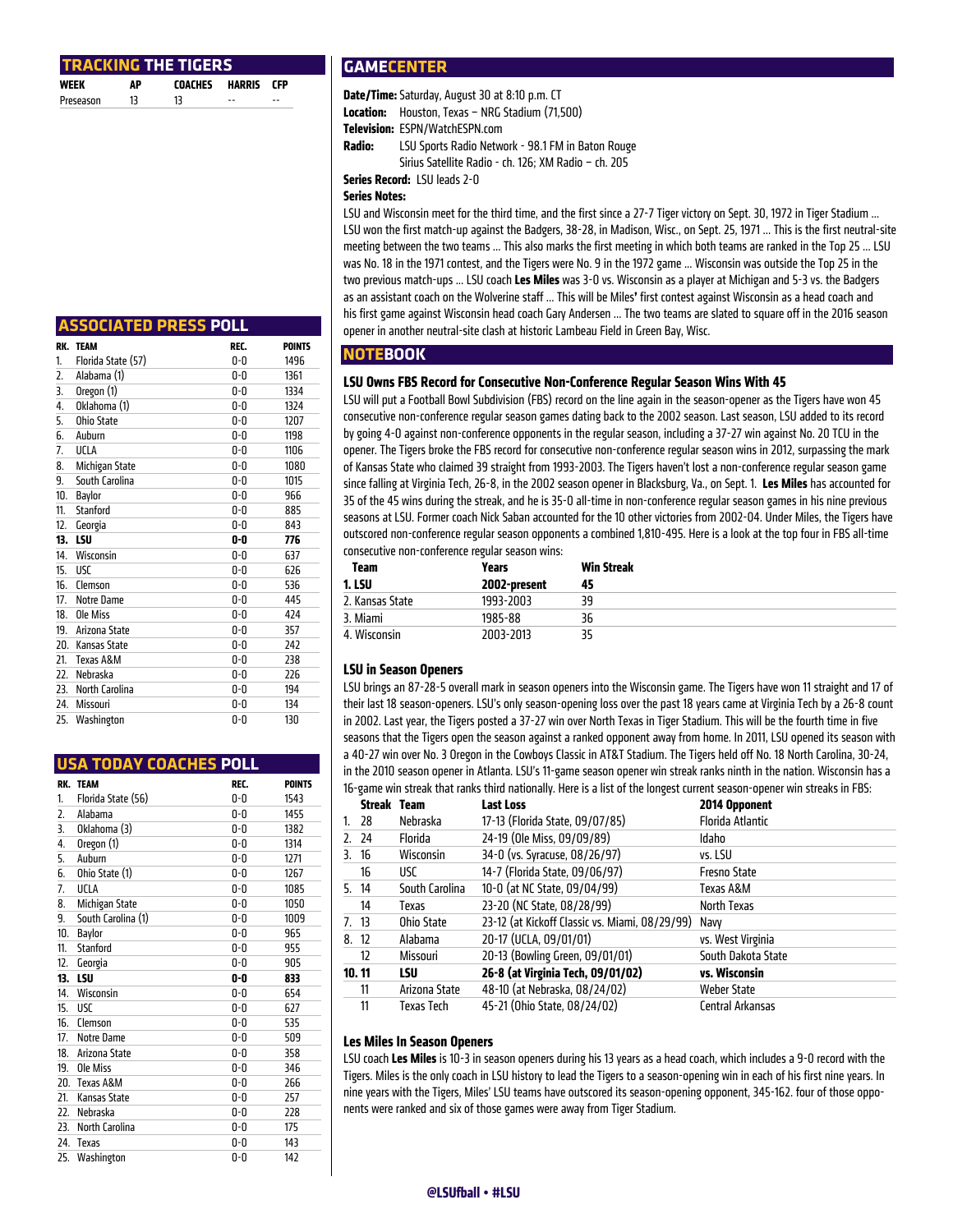#### **LSU vs. The Big Ten**

- LSU is 8-4-1 against Big Ten opponents when the school was actually in the Big Ten Conference. The Tigers are 8-10-2 all-time against current members of the Big Ten when factoring in LSU's record against Nebraska (0-5-1 as Big 8/Big 12 member) and Penn State (0-1 as independent).
- LSU's last meeting with a Big Ten opponent was the Outback Bowl on Jan. 1, 2014 when the Tigers defeated Iowa, 21-14.
- The last time LSU squared off against a Big Ten opponent in a season opener was Sept. 16, 1978 when the Tigers beat Indiana, 24-17, in Tiger Stadium.
- Here is LSU's record against Big Ten schools: 1-0 vs. Illinois, 2-1 vs. Indiana, 1-1 vs. Iowa, 0-0 vs. Michigan, 1-0 vs. Michigan State, 0-0 vs. Minnesota, 0-5-1 vs. Nebraska, 0-0 vs. Northwestern, 1-1-1 vs. Ohio State, 0-2 vs. Penn State, 0-0 vs. Purdue, 2-0 vs. Wisconsin
- Les Miles is 2-1 against Big Ten opponents at LSU with wins against Ohio State in the 2008 BCS National Championship Game and the 2014 Outback Bowl versus Iowa. LSU lost to Penn State in the 2010 Capital One Bowl.

#### **LSU's At Home In A Dome**

LSU will be making its 34th overall appearance in a domed stadium against Wisconsin. LSU is 25-8 all-time in domed stadiums, which includes a 13-5 mark at the Mercedes-Benz Superdome, a 9-2 record at the Georgia Dome, a 3-0 record at AT&T Stadium and an 0-1 mark at the Astrodome. LSU will be making its first appearance in NRG Stadium.

#### **LSU Streak of Consecutive Weeks In AP Top 25 Reaches 82 Straight**

LSU's streak of consecutive weeks in the AP Top 25 has reached 82, which ranks second to only Alabama in terms of current streaks. This is the 14th consecutive season that the Tigers are ranked in the preseason polls as LSU comes in No. 13 in the Associated Press and No. 13 in the USA Today Coaches Top 25. LSU has been ranked in both the Coaches and AP polls every week since the start of the 2009 season. Since **Les Miles** took over at LSU, the Tigers have been represented in the AP and USA Today Coaches' Poll 143 of the 146 weeks. The exception came during the final three polls of the 2008 season. In addition, since the start of the 2002 season, LSU has played 152 of 156 games ranked in the top 25, including 117 of 119 games under Miles. LSU has a 93-22 record in games played as a Top 25 team under Miles. The only two games that LSU didn't play as a Top 25 team during the Miles era came in 2008 against Arkansas in the regular-season finale and Georgia Tech in the Chick-fil-A Bowl. LSU finished the 2013 season ranked No. 14 in the AP and Coaches polls. It was the fifth straight season the Tigers finished the year ranked. The following is a look at the longest current streaks for teams in the AP Top 25:

| <b>Team</b> |                                              | <b>Consecutive Weeks In AP Poll</b> |  |  |
|-------------|----------------------------------------------|-------------------------------------|--|--|
| 1. Alabama  |                                              | 98                                  |  |  |
| 2. LSU      |                                              | 82                                  |  |  |
|             | <b>Consecutive Final AP Poll Appearances</b> |                                     |  |  |
|             | No. Team                                     | Last Year Out                       |  |  |
| 7           | Oregon                                       | 2006                                |  |  |
| 6           | Alabama                                      | 2007                                |  |  |
| 5           | lsu                                          | 2008                                |  |  |

#### **No. 18 Tradition Passed Down to Terrence Magee**

A tradition established in 2003 continues as senior running back **Terrence Magee** was voted to wear the No. 18 jersey for the 2014 season. Magee was presented the jersey by coach **Les Miles** following a vote of the coaching staff and former LSU No. 18s during the Tigers' first team meeting of fall camp on Sunday, Aug. 3. Magee is LSU's leading returning rusher after running for 626 yards and eight touchdowns a year ago. Jersey No. 18 was born when, in 2003, quarterback Matt Mauck guided LSU to its first national championship since 1958. His number became synonymous with success -- both on and off the field -- as well as a selfless attitude that has become the epitome of being an LSU football player. After his final year with the Tigers, Mauck passed the jersey number down to running back Jacob Hester, who then helped LSU to another national title in 2007. Here is a look at the jersey No. 18s:

| Years   | Player                 | <b>Position</b> |
|---------|------------------------|-----------------|
| 2003    | <b>Matt Mauck</b>      | OВ              |
| 2004-07 | Jacob Hester           | RB              |
| 2008-09 | <b>Richard Dickson</b> | TE              |
| 2010    | <b>Richard Murphy</b>  | RB              |
| 2011    | <b>Brandon Taylor</b>  |                 |
| 2012    | Bennie Logan           | DT              |
| 2013    | <b>Lamin Barrow</b>    | LB              |
| 2014    | <b>Terrence Magee</b>  | RB              |

#### **LSU Is 41-2 In Non-Conference Games Under Les Miles**

LSU brings a 41-2 record in non-conference games into the Wisconsin opener. LSU's only two non-conference losses under **Les Miles** came against Penn State in the Capital One Bowl to end the 2009 season and to Clemson in the Chick-fil-A Bowl on Dec. 31, 2012. Of the 41 wins under Miles against non-conference opponents, 12 have come against Top 25 teams, 34 have come by double-digits and LSU has scored 40 or more points in 25 of the 41 games.

#### **Tigers Are 11-4 In Neutral Sites Games Under Les Miles**

LSU brings an 11-4 record in neutral site games under **Les Miles**. Among the 11 wins include five victories in the Georgia

#### **PRESEASON HONORS**

**Kwon Alexander • 4 • LB**  All-SEC Second Team (Coaches) All-SEC Third Team (Media)

#### **Vadal Alexander • 74 • OG**

Outland Trophy Watch List All-SEC Second Team (Coaches, Media)

#### **La'el Collins • 70 • OT**

Lombardi Award Watch List Outland Trophy Watch List Phil Steele All-America Second Team Athlon Sports All-America Third Team All-SEC First Team (Coaches, Media)

#### **Colby Delahoussaye • 42 • PK**

Groza Award Watch List All-SEC Second Team (Coaches, Media)

**Reid Ferguson • 50 • SNP**  Phil Steele All-America Second Team

**Danielle Hunter • 94 • DE**  All-SEC Third Team (Coaches)

**Jamie Keehn • 38 • P**  All-SEC Third Team (Coaches, Media)

#### **Terrence Magee • 18 • RB**

Doak Walker Award Watch List All-SEC Second Team All-Purpose (Coaches, Media)

**Jalen Mills • 28 • S**  Lott IMPACT Trophy Watch List

**Elliott Porter • 55 • C**  Rimington Trophy Watch List

**Jermauria Rasco • 59 • DE**  All-SEC Third Team (Coaches, Media)

**Rashard Robinson • 21 • CB**  All-SEC Third Team (Coaches, Media)

**Corey Thompson • 12 • S**  All-SEC Second Team (Coaches) All-SEC Third Team (Media)

#### **Tre'Davious White • 16 • CB**

Thorpe Award Watch List Sports Illustrated All-America Second Team Athlon Sports All-America Third Team All-SEC Second Team (Coaches, Media)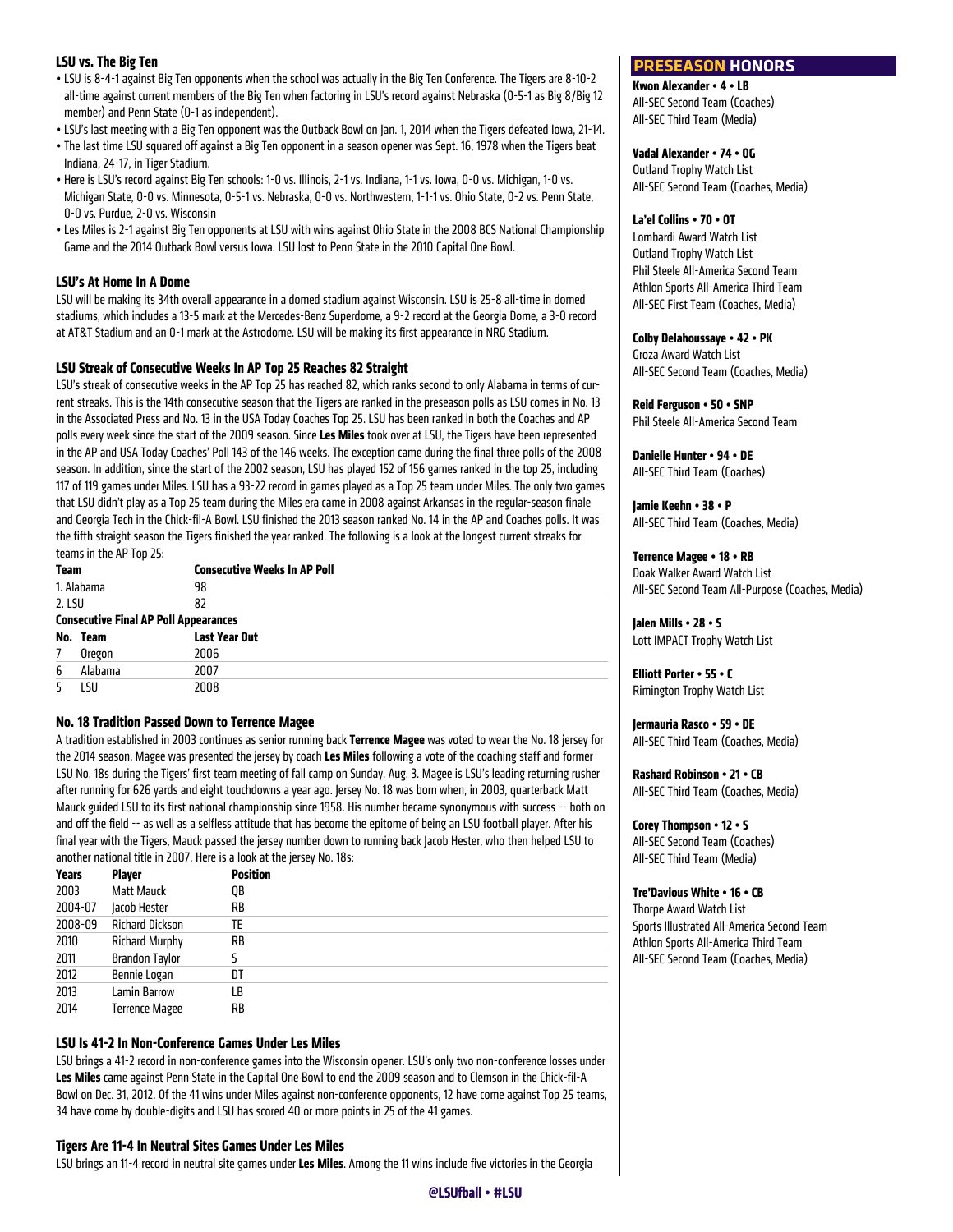#### **TIGER TRENDS**

|                                                 | 2014       | Miles                |
|-------------------------------------------------|------------|----------------------|
| August                                          | 0-0        | 3-0                  |
| September                                       | 0-0        | 32-3                 |
| October                                         | 0-0        | $25 - 8$             |
| November                                        | 0-0        | $27 - 9$             |
| December-January                                | 0-0        | 8-4                  |
| LSU's Conference Record                         |            |                      |
| at home                                         | 0-0        | $29 - 7$             |
| on the road<br>LSU's Non-Conference Record      | 0-0        | $23-13$              |
| at home                                         | 0-0        | 28-0                 |
| on the road                                     | 0-0        | 4-0                  |
| neutral                                         | 0-0        | $11 - 4$             |
| LSU vs. Ranked Opponents                        |            |                      |
| at home                                         | 0-0        | $15 - 5$             |
| on the road                                     | 0-0        | 12-10                |
| neutral                                         | 0-0        | $10 - 4$             |
| <b>LSU's Record in Games</b>                    |            |                      |
| decided by 7 pts or less                        | 0-0        | 31-13                |
| decided by 3 pts or less                        | 0-0        | $10 - 8$             |
| Away/neutral during day                         | 0-0        | $16 - 11$            |
| Away/neutral at night                           | 0-0        | 23-6                 |
| Home during day<br>Home at night                | 0-0<br>n-n | 15-4<br>$41 - 3$     |
| <b>LSU's Record When Scoring</b>                |            |                      |
| less than 20 points                             | 0-0        | $7-12$               |
| $20 + points$                                   | 0-0        | 88-12                |
| $30+$ points                                    | 0-0        | 66-5                 |
| LSU's Record When Allowing                      |            |                      |
| 14 or fewer points                              | 0-0        | 54-3                 |
| 24 or fewer points                              | 0-0        | 82-9                 |
| 25+ points                                      | 0-0        | $13 - 15$            |
| LSU's Record When                               |            |                      |
| Leading after the 1st qtr                       | 0-0        | 66-6                 |
| Trailing after the 1st qtr                      | 0-0        | 13-15                |
| Tied after the 1st gtr                          | 0-0        | 16-3                 |
| Leading at halftime                             | 0-0        | 75-7                 |
| Trailing at halftime<br><b>Tied at halftime</b> | 0-0<br>0-0 | $18 - 14$<br>$2 - 3$ |
| Leading after the 3rd qtr                       | 0-0        | 78-6                 |
| Trailing after the 3rd qtr                      | 0-0        | $14 - 17$            |
| Tied after the 3rd qtr                          | 0-0        | $3-1$                |
| LSU's Record With                               |            |                      |
| less than 300 yards total offense               | 0-0        | $10 - 14$            |
| 300+ yards total offense                        | 0-0        | 85-11                |
| 400+ yards total offense                        | 0-0        | 44-5                 |
| 500+ yards total offense                        | $0-0$      | 11-0                 |
| 600+ yards total offense                        | 0-0        | 1-0                  |
| less than 100 yards rush                        | 0-0        | 5-15                 |
| 100+ yards rushing                              | 0-0        | 90-9                 |
| 150+ yards rushing                              | 0-0        | 75-5                 |
| 200+ yards rushing                              | $0-0$      | $39 - 3$             |
| 250+ yards rushing<br>less than 200 yards pass  | 0-0<br>0-0 | 18-1<br>41-13        |
| 200+ yards passing                              | 0-0        | 54-11                |
| 300+ yards passing                              | 0-0        | $9-2$                |
| 350+ yards passing                              | 0-0        | $2-1$                |
| 400+ yards passing                              | 0-0        | 0-0                  |
| LSU's Record When Allowing                      |            |                      |
| less than 200 total yards                       | $0-0$      | $22 - 1$             |
| less than 300 total yards                       | 0-0        | $67 - 4$             |
| less than 400 total yards                       | 0-0        | 83-13                |
| 400+ yards total offense                        | 0-0        | 12-11                |
| less than 100 yards rush                        | 0-0        | 55-4                 |
| 100+ yards rush                                 | 0-0        | $40 - 20$            |
| less than 200 yards pass                        | 0-0        | 64-9                 |
| less than 300 yards pass                        | 0-0        | 87-20                |
| 300+ vards pass                                 | $0-0$      | $8 - 4$              |

Dome, three in AT&T Stadium and two in the Mercedes Benz Superdome. LSU has outscored its opponents 444-283 in the 15 games, and the Tigers have scored 40 or more points five times and 30 or more points nine times.

#### **LSU's 50-7 Under Les Miles When Winning The Turnover Battle**

LSU is 50-7 under **Les Miles** when winning the turnover battle. Against ranked teams under Miles, LSU is 21-5 when having fewer turnovers than its opponent. The only seven losses for the Tigers under Miles when having fewer turnovers than their opponent have come against Alabama and Clemson in 2012, Arkansas in 2008, Arkansas and Kentucky in 2007, Auburn in 2006 and Tennessee in 2005. In Miles' tenure at LSU, the Tigers have a combined turnover margin of +59. LSU was +20 in 2011 and +16 in 2012.

#### **August Games Rare In LSU Football History**

Saturday's contest will be just the fifth LSU football game ever played in the month of August. The Tigers are 4-0 in those previous games: def. Appalachian State, 41-13, on Aug. 30, 2008; def. Mississippi State, 45-0, on Aug. 30, 2007; def. UL-Monroe, 49-7, on Aug. 30, 2003; and def. No. 20 TCU, 37-27, on Aug. 31, 2013.

#### **True Freshmen Under Les Miles**

**Les Miles** has never shied away from playing true freshmen in his eight previous seasons at LSU. A total of 83 true freshmen have seen the field under his watch, including 14 last season. That total of 14 ranked fifth nationally. Of the 83 true freshmen who have played during Miles' tenure, 27 have made at least one start, including Jalen Mills (CB) and Reid Ferguson (SNP) who each started all 13 games in 2012.

#### **Lone Star Tigers**

Fifteen players on the current LSU roster hail from the state of Texas. Junior safety **Corey Thompson** is a native of Missouri City, and he played his high school ball just nine miles away from NRG Stadium in Houston. In addition, true freshman wide receiver **Tony Upchurch** is from Pearland which is located 16 miles south Houston and NRG Stadium.

#### **LSU is One of the Youngest Teams at Quarterback in the Nation**

LSU has six quarterbacks listed on the roster, but only one has seen playing time in a game. Sophomore QB **Anthony Jennings** played in nine games with one start last season as a true freshman. Only 10 other teams nationally have more inexperience at quarterback entering the 2014 season, including LSU opponent New Mexico State. Here is a list of teams with the least amount of playing time from their QBs:

|     | <b>Rank Team</b>   | <b>QB Games Played</b> | <b>Career Starts</b> |
|-----|--------------------|------------------------|----------------------|
| 1.  | New Mexico State   | n                      | 0                    |
| 2.  | Troy               | 4                      | 0                    |
| 3.  | <b>UTSA</b>        | 5                      | 0                    |
|     | <b>SMU</b>         | 5                      |                      |
| 5.  | Louisville         | ĥ                      | N                    |
| 6.  | <b>Ball State</b>  |                        | U                    |
|     | Colorado           |                        | 6                    |
|     | Idaho              |                        |                      |
| 9.  | Virginia Tech      | 8                      | Ŋ                    |
|     | <b>Texas State</b> | 8                      |                      |
| 11. | UCF                | ٩                      | 0                    |
|     | <b>LSU</b>         | 9                      |                      |
|     | Eastern Michigan   | 9                      | 4                    |
|     | Louisiana Tech     | 9                      | 6                    |
|     | Purdue             | 9                      |                      |

#### **The Aussie Punting Connection**

Since the 2011 season, LSU has had the unique connection of having an Australian native punter. Brad Wing, a native of Melbourne, was a 2011 first-team All-American and served as the Tigers' punter in 2012 as well. Junior **Jamie Keehn** took over punting duties in 2013 and will retain the starting position this season. Keehn, a native of Queensland, is the secondoldest player on the LSU team after turning 25 on August 4. Only walk-on senior defensive back **Luke Boyd** is older at 27. Keehn did not play high school football and did not start punting until August 2011. Wing and Keehn did not know each other until both arrived at LSU. Keehn, a preseason third team All-SEC selection, averaged 41 yards per punt and placed 18 of his 43 punts inside the 20-yard line in 2013.

#### **LSU Has Scored 20 Special Teams TDs In Les Miles Era**

LSU has recorded 20 special teams touchdown under **Les Miles**, including the most recent one when **Odell Beckham Jr**. became the first player in school history to return a missed field goal for a touchdown in 2013. Beckham caught a missed 59-yard field goal in the third quarter of the UAB game and raced a school-record 109 yards (statistically 100 yards) for the score. Under Miles, LSU has returned 11 punts for touchdowns, 3 kickoffs for touchdowns, 2 blocked field goals returned for touchdowns, 1 blocked punt return for a TD, 1 return on a fumbled punt, 1 on a fake field goal and 1 on a missed field goal.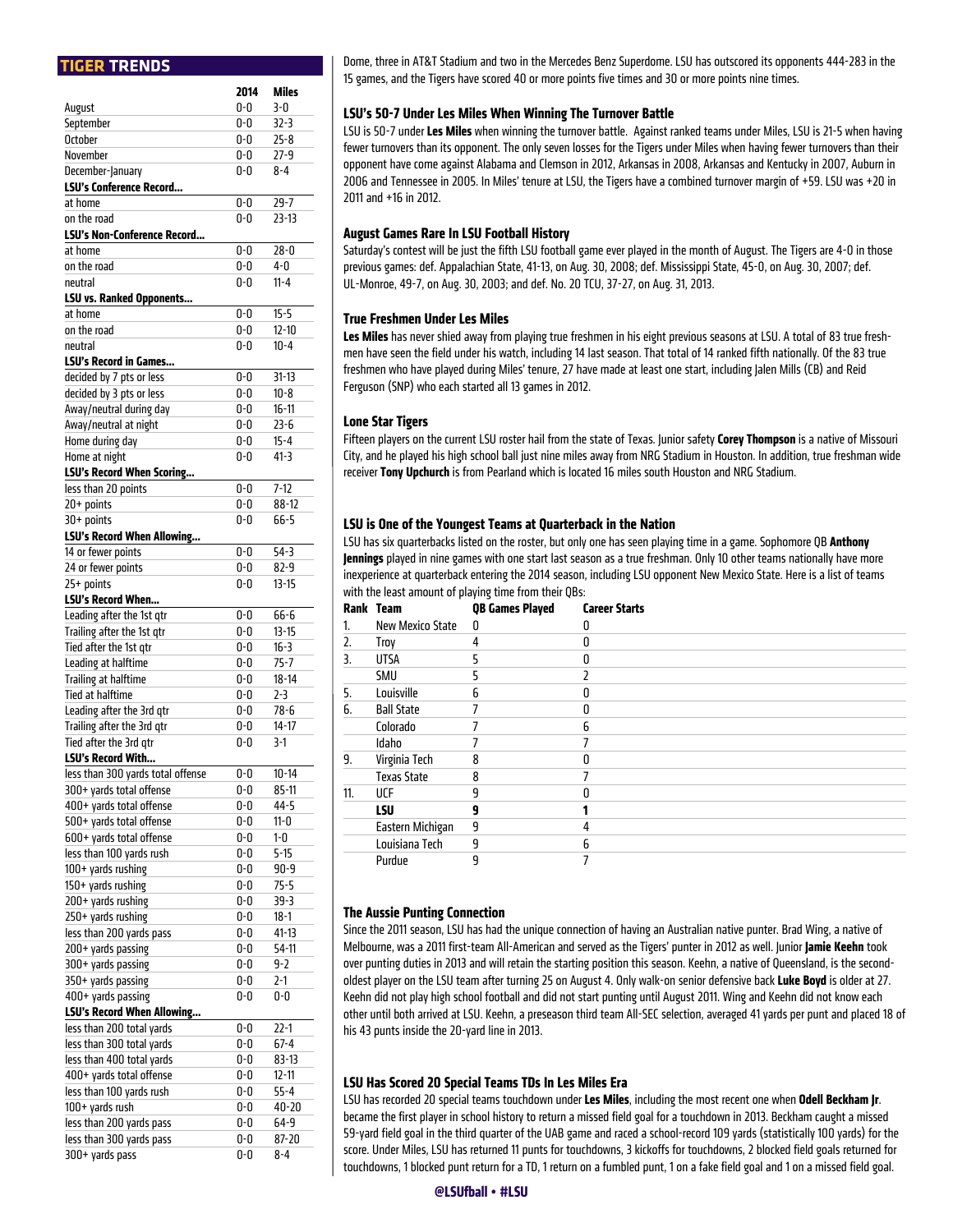LSU has scored at least one special teams touchdown in all nine previous seasons under Miles. LSU is 18-1 in games when scoring a special teams touchdown. The following is a breakdown of LSU's special teams touchdowns under Miles:

| Year | <b>Opponent</b>     | Play                                                | <b>Results</b>                 |
|------|---------------------|-----------------------------------------------------|--------------------------------|
| 2013 | UAB                 | Odell Beckham Jr. 100-yard missed field goal return | LSU def. UAB, 56-17            |
| 2012 | Ole Miss            | Odell Beckham Jr. 89-yard punt return               | LSU def. Ole Miss, 41-35       |
|      | North Texas         | Odell Beckham Jr. 70-yard punt return               | LSU def. North Texas, 41-14    |
| 2011 | Georgia             | Tyrann Mathieu 62-yard punt return                  | LSU def. Georgia, 42-10        |
|      | Arkansas            | Tyrann Mathieu 92-yard punt return                  | LSU def. Arkansas, 41-17       |
|      | West Virginia       | Morris Claiborne 99-yard kickoff return             | LSU def. W. Va., 47-21         |
|      | Oregon              | Tyrann Mathieu 3-yard return of a fumbled punt      | LSU def. Oregon, 40-27         |
| 2010 | North Carolina      | Patrick Peterson 87-yard punt return                | LSU def. No. Carolina, 30-24   |
|      | West Virginia       | Patrick Peterson 60-yard punt return                | LSU def. W. Va., 20-14         |
| 2009 | Miss. State         | Chad Jones 93-yard punt return                      | LSU def. Miss. State, 30-26    |
|      | Ole Miss            | Patrick Peterson 53-yard return of a blocked FG     | LSU lost Ole Miss, 25-23       |
|      | Arkansas            | Trindon Holliday 87-yard punt return                | LSU def. Arkansas, 33-30 (OT)  |
| 2008 | North Texas         | Trindon Holliday 92-yard punt return                | LSU def. North Texas, 41-3     |
| 2007 | South Carolina      | Colt David 15-yard run on fake field goal           | LSU def. South Carolina, 28-16 |
|      | Ole Miss            | Trindon Holliday 98-yard kickoff return             | LSU def. Ole Miss, 41-24       |
| 2006 | <b>Fresno State</b> | Craig Davis 77-yard punt return                     | LSU def. Fresno State, 34-6    |
|      | Arkansas            | Trindon Holliday 92-yard kickoff return             | LSU def. Arkansas, 31-26       |
| 2005 | Arizona State       | Mario Stevenson 55-yard return of a blocked FG      | LSU def. Arizona State, 35-31  |
|      | Arizona State       | Craig Steltz 29-yard return of a blocked punt       |                                |
|      | Auburn              | Skyler Green 66-yard punt return                    | LSU def. Auburn, 20-17 (OT)    |

#### **LSU Has 21 Fourth-Quarter Comebacks Under Les Miles With One Coming In 2013**

LSU has won 21 games under **Les Miles** despite trailing in the fourth quarter, including one in 2013. The Tigers rallied to overcome a fourth quarter deficit against Arkansas this year. The following is a look at LSU's fourth quarter comebacks under Miles, how many points the Tigers had to overcome in the final frame to win and the quarterback who engineered the comeback:

| Year | <b>Opponent</b> | <b>Situation</b>                                         | <b>Results</b> | QB            |
|------|-----------------|----------------------------------------------------------|----------------|---------------|
| 2005 | at Arizona St.  | scored TD with 1:13 left                                 | W. 35-31       | Russell       |
|      |                 | (LSU trailed 17-7 entering 4Q; LSU scored 28 4Q points)  |                |               |
| 2005 | Florida         | scored TD with 12:35 left                                | W. 21-14       | Russell       |
|      |                 | (LSU trailed 17-14 in 40)                                |                |               |
| 2005 | Auburn          | kicked FG with 1:40 left to force OT                     | W. 20-17       | Russell       |
|      |                 | (LSU trailed 17-14 with less than 5 minutes to play)     |                |               |
| 2006 | at Tennessee    | scored TD with 9 seconds left                            | W. 28-21       | Russell       |
|      |                 | (LSU trailed 24-21 with less than 8 minutes left in 40)  |                |               |
| 2006 | Ole Miss        | scored TD with 14 sec. left to force OT                  | W. 23-20 OT    | Russell       |
|      |                 | (LSU trailed 20-7 with less than 9 minutes left in 40)   |                |               |
| 2007 | Florida         | scored TD with 1:06 left                                 | W, 28-24       | Flynn         |
|      |                 | (LSU trailed 24-14 to start 40)                          |                |               |
| 2007 | Auburn          | scored TD with :01 left                                  | W. 30-24       | Flynn         |
|      |                 | (LSU trailed 24-23 with 3:12 left in the 4Q)             |                |               |
| 2007 | Alabama         | scored TD with 1:26 left                                 | W. 41-34       | Flynn         |
|      |                 | (LSU trailed 34-27 with 4:53 left in 4Q)                 |                |               |
| 2007 | Tennessee       | scored TD with 9:54 left                                 | W. 21-14       | Perrilloux    |
|      |                 | (LSU trailed 14-13 with less than 10 minutes left in 4Q) |                |               |
| 2008 | at Auburn       | scored TD with 1:03 left                                 | W, 26-21       | Lee           |
|      |                 | (LSU trailed 21-20 with 4:00 left in 4Q)                 |                |               |
| 2008 | Troy            | scored go-ahead TD with 4:50 left                        | W, 40-31       | Lee           |
|      |                 | (LSU trailed 31-10 to start 4Q)                          |                |               |
| 2009 | at Georgia      | scored go ahead TD with 0:46 left                        | W, 20-13       | lefferson     |
|      |                 | (LSU trailed 13-12 with 1:09 left)                       |                |               |
| 2009 | Arkansas        | kicked FG w/ 4 sec. left to force OT                     | W, 33-30       | Jefferson     |
|      |                 | (LSU trailed 30-27 with 1:18 left)                       |                |               |
| 2010 | Tennessee       | scored TD with 0:00 left in 40                           | W, 16-14       | Lee/Jefferson |
|      |                 | (LSU trailed from 11:34 left in game to final play)      |                |               |
| 2010 | at Florida      | scored TD with 0:06 left in 40                           | W, 33-29       | Lee           |
|      |                 | (LSU trailed 29-26 with 3:21 left in game)               |                |               |
| 2010 | Alabama         | scored go ahead TD w/ 8:13 left in 4Q                    | W, 24-21       | Jefferson     |
| 2010 | Ole Miss        | (LSU trailed 36-35 with 4:57 left in game)               | W, 43-36       | lefferson     |
| 2011 | at Alabama      | trailed 6-3 to start 40                                  | W, 9-6 OT      | Jefferson     |
| 2012 | South Carolina  | kicked FG with 6:37 left to take lead                    | W, 23-21       | Mettenberger  |
|      |                 | (LSU trailed 14-10 entering 4Q)                          |                |               |
| 2012 | Ole Miss        | scored go ahead TD w/15 seconds left in 4Q               | W, 41-35       | Mettenberger  |

**NON-CONFERENCE REGULAR SEASON WIN STREAK**

LSU owns the nation's longest non-conference regular season winning streak, which stands at an NCAA FBS record 45 games. The last time the Tigers lost a nonconference regular season game was Sept. 1, 2002, at #16 Virginia Tech.

| #                | <b>Opponent</b>                             | <b>Score</b> | Location                 | <b>Date</b> |
|------------------|---------------------------------------------|--------------|--------------------------|-------------|
| 1.               | <b>The Citadel</b>                          | 35-10        | <b>Baton Rouge</b>       | 9/7/02      |
| $\overline{2}$ . | Miami (Ohio)                                | 33-7         | <b>Baton Rouge</b>       | 9/14/02     |
| З.               | UL-Lafayette                                | $48 - 0$     | <b>Baton Rouge</b>       | 10/5/02     |
| 4.               | UL-Monroe                                   | 49-7         | <b>Baton Rouge</b>       | 8/30/03     |
| 5.               | Arizona                                     | 59-13        | Tucson                   | 9/6/03      |
| 6.               | <b>Western Illinois</b>                     | $35-7$       | <b>Baton Rouge</b>       | 9/13/03     |
| 7.               | Louisiana Tech                              | 49-10        | <b>Baton Rouge</b>       | 11/1/10     |
| 8.               | Oregon State                                |              | 22-21 (OT) Baton Rouge   | 9/4/04      |
| 9.               | Arkansas State                              | $53-3$       | <b>Baton Rouge</b>       | 9/11/04     |
|                  | 10. Troy                                    | $24 - 20$    | <b>Baton Rouge</b>       | 10/23/04    |
|                  | (streak under Les Miles - 35 straight wins) |              |                          |             |
|                  | 11. #15 Arizona State                       | $35 - 31$    | Tempe                    | 9/10/05     |
|                  | 12. North Texas                             | $56-3$       | <b>Baton Rouge</b>       | 10/29/05    |
|                  | 13. Appalachian State                       | $24 - 0$     | <b>Baton Rouge</b>       | 11/5/05     |
|                  | 14. UL-Lafayette                            | 45-3         | <b>Baton Rouge</b>       | 9/2/06      |
|                  | 15. Arizona                                 | $45 - 3$     | <b>Baton Rouge</b>       | 9/9/06      |
|                  | 16. Tulane                                  | 49-7         | <b>Baton Rouge</b>       | 9/23/06     |
|                  | 17. Fresno State                            | 38-6         | <b>Baton Rouge</b>       | 10/21/06    |
|                  | 18. #9 Virginia Tech                        | 48-7         | <b>Baton Rouge</b>       | 9/9/07      |
|                  | 19. Middle Tennessee                        | $44 - 0$     | <b>Baton Rouge</b>       | 9/15/07     |
|                  | 20. Tulane                                  | 34-9         | <b>New Orleans</b>       | 9/29/07     |
|                  | 21. Louisiana Tech                          | $58-10$      | <b>Baton Rouge</b>       | 11/10/07    |
|                  | 22. Appalachian State                       | 41-13        | <b>Baton Rouge</b>       | 8/30/08     |
|                  | 23. North Texas                             | $41 - 3$     | <b>Baton Rouge</b>       | 9/13/08     |
|                  | 24. Tulane                                  | $35 - 10$    | <b>Baton Rouge</b>       | 11/1/08     |
|                  | 25. Troy                                    | $40 - 31$    | <b>Baton Rouge</b>       | 11/15/08    |
|                  | 26. Washington                              | $31 - 23$    | Seattle                  | 9/5/09      |
|                  | 27. UL-Lafayette                            | $31-3$       | <b>Baton Rouge</b>       | 9/19/09     |
|                  | 28. Tulane                                  | $42 - 0$     | <b>Baton Rouge</b>       | 10/31/09    |
|                  | 29. Louisiana Tech                          | $24 - 16$    | <b>Baton Rouge</b>       | 11/14/09    |
|                  | 30. #18 North Carolina                      | $30 - 24$    | Atlanta                  | 9/4/10      |
|                  | 31. #21 West Virginia                       | $20 - 14$    | <b>Baton Rouge</b>       | 9/25/10     |
|                  | 32. McNeese State                           | 32-10        | <b>Baton Rouge</b>       | 10/16/10    |
|                  | 33. UL-Monroe                               | $51-0$       | <b>Baton Rouge</b>       | 11/13/10    |
|                  | 34. #3 Oregon                               | $40 - 27$    | Arlington, Texas         | 9/3/11      |
|                  | 35. Northwestern St.                        | 49-3         | <b>Baton Rouge</b>       | 9/10/11     |
|                  | 36. #16 West Virginia                       | $47 - 21$    | Morgantown               | 9/24/11     |
|                  | 37. Western Kentucky                        | $42-9$       | <b>Baton Rouge</b>       | 11/12/11    |
|                  | 38. North Texas                             | 41-14        | <b>Baton Rouge</b>       | 9/1/12      |
|                  | 39. Washington                              | $41 - 3$     | <b>Baton Rouge</b>       | 9/8/12      |
|                  | 40. Idaho                                   | 63-14        | <b>Baton Rouge</b>       | 9/15/12     |
|                  | 41. Towson                                  | $38 - 22$    | <b>Baton Rouge</b>       | 9/29/12     |
|                  | 42. #20 TCU                                 | $37 - 27$    | Arlington, Texas 8/31/13 |             |
|                  | 43. UAB                                     | 56-17        | <b>Baton Rouge</b>       | 9/7/13      |
|                  | 44. Kent State                              | 45-13        | <b>Baton Rouge</b>       | 9/14/13     |
|                  | 45. Furman                                  | $48 - 16$    | <b>Baton Rouge</b>       | 10/26/13    |
|                  | The Streak: By The Numbers                  |              |                          |             |

**1,810-495** outscored opponents

**1,457-313** outscored opponents at home **1,403-390**

outscored opponents under Les Miles

**7** wins over ranked teams

**11**

wins over major BCS conference opponents

**26** times the opponent has been held to 10 points or less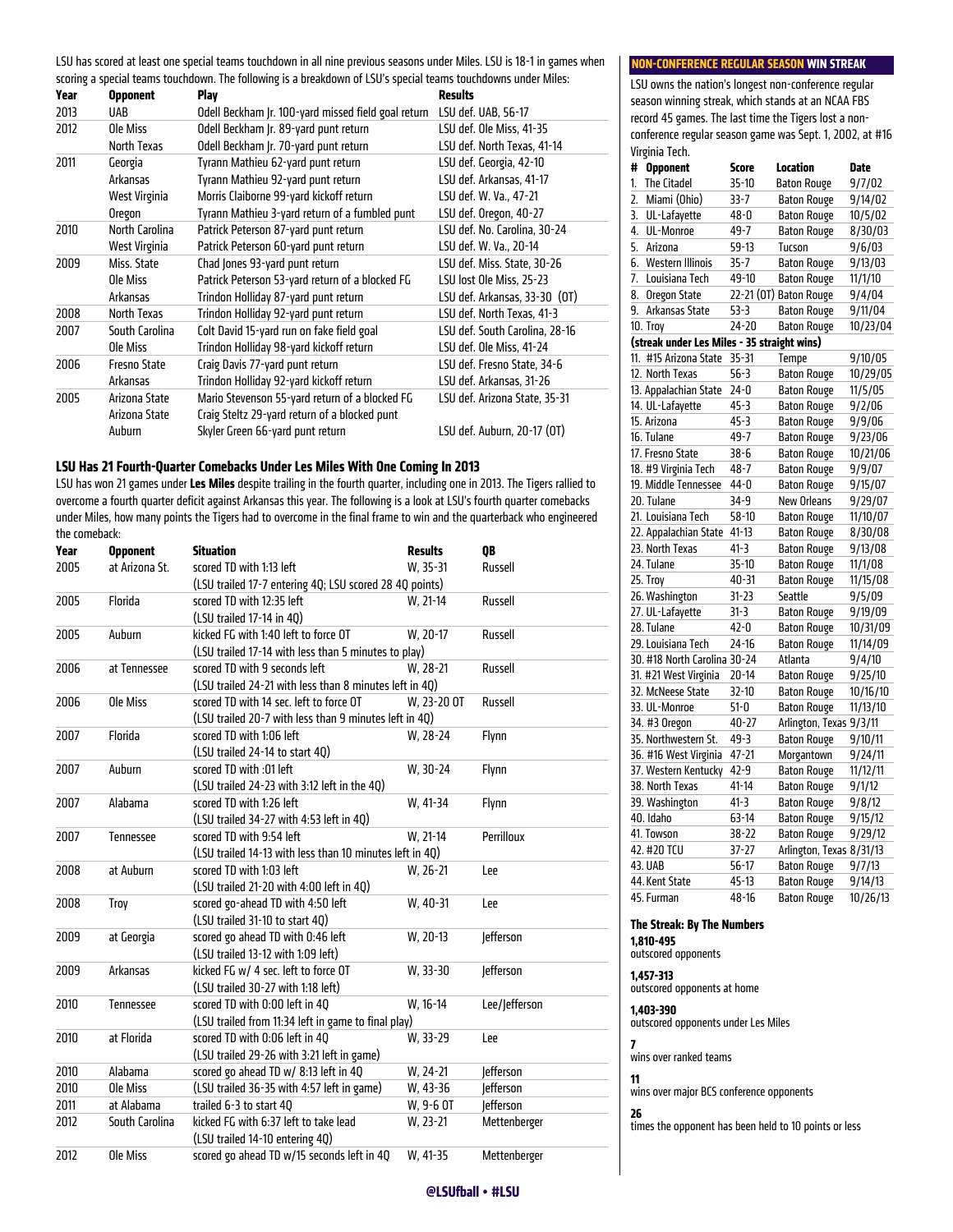#### **LSU VS. TOP 25 UNDER LES MILES (37-19)**

|                          |                 | LSU VS. TUP 25 UNDER LES MILES (37-19) |
|--------------------------|-----------------|----------------------------------------|
| 2005 (5-2)               |                 |                                        |
| <b>Opponent</b>          | <b>LSU Rank</b> | <b>Results</b>                         |
| at #15 Arizona State     | #5              | W, 35-31                               |
| #10 Tennessee            | #4              | L, $30 - 27$ OT                        |
| #11 Florida              | #10             | W. 21-17                               |
| #17 Auburn               | #7              | W, 20-17 OT                            |
| at #3 Alabama            | #5              | W. 16-13 OT                            |
| #13 Georgia              | #3              | L, 34-14 in SECCG                      |
| #10 Miami                | #9              | W, 40-3 in Peach Bowl                  |
| 2006 (3-2)               |                 |                                        |
| <b>Opponent</b>          | <b>LSU Rank</b> | <b>Results</b>                         |
| at #3 Auburn             | #6              | $L, 7-3$                               |
| at #5 Florida            | #9              | $L, 23 - 10$                           |
| at #8 Tennessee          | #13             | W. 28-24                               |
| at #5 Arkansas           | #9              | W, 31-26                               |
| #11 Notre Dame           | #4              | W, 41-14 in Sugar Bowl                 |
| 2007 (7-1)               |                 |                                        |
| <b>Opponent</b>          | LSU Rank        | <b>Results</b>                         |
| #9 Virginia Tech         | #2              | W, 48-7                                |
| #12 South Carolina       | #2              | W, 28-16                               |
| #7 Florida               | #1              | W, 28-24                               |
| at #17 Kentucky          | #1              | L, 40-37 OT                            |
| #18 Auburn               | #5              | W, 30-24                               |
| at #17 Alabama           | #17             | W, 41-34                               |
| #14 Tennessee            | #5              | W, 21-14 in SECCG                      |
| #1 Ohio State            | #2              | W. 38-24 in BCS Game                   |
|                          |                 |                                        |
| 2008 (2-3)               |                 |                                        |
| <b>Opponent</b>          | LSU Rank        | <b>Results</b>                         |
| at #9/10 Auburn          | #6              | W. 26-21                               |
| at #11 Florida           | #3              | L, 51-21                               |
| #9 Georgia               | #11             | L, 52-38                               |
| #1 Alabama               | #15             | $L. 27 - 210T$                         |
| #14 Georgia Tech         | ΝR              | W. 38-3 in Chick-fil-A Bowl            |
| 2009 (1-3)               |                 |                                        |
| <b>Opponent</b>          | LSU Rank        | <b>Results</b>                         |
| at #18/14 Georgia        | #4              | W, 20-13                               |
| #1 Florida               | #4              | L, 13-3                                |
| #3 Alabama               | #9              | L, 24-15                               |
| #11/9 Penn State         | #13             | L, 19-17 in Capital One Bowl           |
|                          |                 |                                        |
| 2010 (5-2)               |                 |                                        |
| <b>Opponent</b>          | <b>LSU Rank</b> | <b>Results</b>                         |
| #18 North Carolina       | #21/16          | W, 30-24                               |
| #22/21 West Virginia     | #15/12          | W, 20-14                               |
| at #14/12 Florida        | #12/9           | W, 33-29                               |
| at #5 Auburn             | #6              | L, 24-17                               |
| #5 Alabama               | #12/11          | W, 24-21                               |
| at #12 Arkansas          | #6              | L, 31-23                               |
| #18 Texas A&M            | #11             | W. 41-24 in Cotton Bowl                |
| 2011 (8-1)               |                 |                                        |
| <b>Opponent</b>          | LSU Rank        | <b>Results</b>                         |
| #3 Oregon                | #4              | W, 40-27                               |
| at #25 Mississippi State | #3              | W, 19-6                                |
| at #16 West Virginia     | #2/3            | W, 47-21                               |
| #17/18 Florida           | #1/2            | W, 41-11                               |
| #19/23 Auburn            | #1/2            | W, 45-10                               |
| #2 Alabama               | #1              | W, 9-6                                 |
| #3 Arkansas              | #1              | W, 41-17                               |
| #12/14 Georgia           | #1              | W, 42-10 in SECCG                      |
| #2 Alabama               | #1              | L, 21-0 in BCS Game                    |
| 2012 (3-3)               |                 |                                        |
| <b>Opponent</b>          | LSU Rank        | <b>Results</b>                         |
| at #10/11 Florida        | #4/3            | L, 14-6                                |
| #3 South Carolina        | #9/8            | W, 23-21                               |
| at #20/19 Texas A&M      | #6              | W, 24-19                               |
| #1 Alabama               | #5              | L, 21-17                               |
| #22/23 Miss. State       | #9/8/7          | W, 37-17                               |
| #14/13 Clemson           | #9/7            | L, 24-25                               |
|                          |                 |                                        |
| 2013 (3-2)               |                 |                                        |
| <b>Opponent</b>          | LSU Rank        | Results                                |
| vs. #20 TCU              | #12/13          | W, 37-27                               |
| at #9/10 Georgia         | #6              | L, 44-41                               |
| #17 Florida              | #10/11          | W, 17-6                                |
| at #1 Alabama            | #10/12          | L, 38-17                               |
| #9/10 Texas A&M          | #18/19          | W, 34-10                               |
| 2014 (0-0)               |                 |                                        |
| <b>Opponent</b>          | LSU Rank        | Results                                |
| vs. #14 Wisconsin        | #13/13          | ?                                      |

| (LSU trailed 28-20 entering 4Q and 35-28 with 11:11 to play) |          |                                                                         |          |          |  |  |
|--------------------------------------------------------------|----------|-------------------------------------------------------------------------|----------|----------|--|--|
| 2013                                                         | Arkansas | scored go-ahead TD w/1:15 left in 40<br>(LSU trailed 27-21 to start 40) | W. 31-27 | lennings |  |  |

#### **LSU Is 53-0 Under Miles When Rushing For 100-Yards and Holding Opponents To Less Than 100 Yards**

One look at LSU's results in relation to rushing the football and it's easy to figure out that head coach **Les Miles** is a former offensive lineman who understands the importance of running the football. In 119 games under Miles, LSU's success is easy to predict when it comes to net rushing yards. Get to 100 yards rushing and LSU will more than likely win as the Tigers are 90-9 under Miles when that happens. Hold the opponent to fewer than 100 yards and the Tigers are 54-4. An even more telling stat is that when LSU rushes for 100-plus yards and holds the opponents to fewer than 100 yards, the Tigers are 53-0. The following is a look at LSU's rushing numbers during the Miles era and have the Tigers have fared in those games:

| Year          | <b>LSU 100+</b> | <b>LSU 100-</b> | Opp 100+ | Opp 100- | LSU 100+/0pp 100- |
|---------------|-----------------|-----------------|----------|----------|-------------------|
| 2005          | $10 - 0$        | 1-2             | 3-1      | $8-1$    | 7-0               |
| 2006          | $10 - 0$        | $1 - 2$         | $5-0$    | $6-2$    | 6-0               |
| 2007          | $11 - 2$        | $1-0$           | $3-2$    | 9-0      | 8-0               |
| 2008          | $8-3$           | $0 - 2$         | $2 - 5$  | 6-0      | 6-0               |
| 2009          | 8-0             | 1-4             | $7 - 4$  | $2 - 0$  | $2 - 0$           |
| 2010          | $11 - 2$        | 0-0             | 7-1      | 5-0      | 5-0               |
| 2011          | $13 - 0$        | $0 - 1$         | $4-1$    | 8-0      | 9-0               |
| 2012          | $9-1$           | $1 - 2$         | $4 - 2$  | $6-1$    | 6-0               |
| 2013          | $10-1$          | $0 - 2$         | 6-3      | 4-0      | 4-0               |
| <b>Totals</b> | $90-9$          | 5-15            | 41-19    | $54 - 4$ | $53-0$            |

#### **LSU is 40-4 Under Les Miles When A Running Back Reaches 100-Yards**

LSU is 40-4 under **Les Miles** when a running back reaches 100 yards in a game. Of the running backs who make up the 2014 roster, LSU has six career 100-yard games to its credit. **Kenny Hilliard** and **Terrence Magee** each have three. LSU's only four losses under Miles when having a back reach the 100-yard mark came vs. Clemson in 2012 (Jeremy Hill, 124 yards), Alabama in 2012 (Hill, 107 yards); Georgia in 2008 (Charles Scott, 144 yards) and Arkansas in 2007 (Jacob Hester, 126 yards).

#### **True Freshmen Play Big Roles at LSU Under Les Miles**

LSU coach **Les Miles** has never shied away from playing true freshmen. In his nine years with the Tigers, a total of 83 true freshmen have seen action for LSU, including 14 in 2013. Not only have 83 true freshmen played in their inaugural season at LSU since 2005, but 27 of those players started at least once during their freshman season.

Here's the list of true freshmen who have played in their first year at LSU: **Year (Total number) Name** 

| #15/12             | W, 20-14                |       |                                                                                                                 |
|--------------------|-------------------------|-------|-----------------------------------------------------------------------------------------------------------------|
| #12/9              | W, 33-29                | 2005  | (2) LB Darry Beckwith and RB Steven Korte                                                                       |
| #6                 | L, 24-17                | 2006  | (10) WR/RS Trindon Holliday, RB Charles Scott, DB Danny McCray, LB Jacob Cutrera, LB Perry Riley, TE Richard    |
| #12/11             | W. 24-21                |       | Dickson, WR Chris Mitchell, WR Jared Mitchell, DT Al Woods, and RB Keiland Williams.                            |
| #6                 | $L, 31-23$              | 2007  | (7) PK Josh Jasper, PK Andrew Crutchfield, LT Jarvis Jones, RT Joseph Barksdale, WR Terrence Toliver, DB Chad   |
| #11                | W. 41-24 in Cotton Bowl |       | Jones, DT Drake Nevis.                                                                                          |
|                    |                         |       |                                                                                                                 |
| <b>LSU Rank</b>    | <b>Results</b>          | 2008  | (8) CB Patrick Peterson, CB Brandon Taylor, LB Ryan Baker, DB Karnell Hatcher, OT Greg Shaw, WR Deangelo        |
| #4                 | W, 40-27                |       | Peterson, QB Jordan Jefferson, DB Derrick Bryant                                                                |
| #3                 | W, 19-6                 | 2009  | (6) WR Rueben Randle, S Craig Loston, DT Josh Downs, CB Morris Claiborne, OB/WR Russell Shepard, FB             |
| #2/3               | W. 47-21                |       | Dominique Allen                                                                                                 |
| # $1/2$<br># $1/2$ | W. 41-11<br>W, 45-10    | 2010  | (12) RB Alfred Blue, WR Kadron Boone, CB Tyrann Mathieu, FB Connor Neighbors, S Eric Reid, DB Tharold Simon, S  |
| #1                 | W, 9-6                  |       | Ronnie Vinson, RB Spencer Ware, WR James Wright, LB Luke Muncie, DE Justin Maclin, FB J.C. Copeland             |
| #1                 | W. 41-17                | 2011  |                                                                                                                 |
| #1                 | W, 42-10 in SECCG       |       | (9) WR Odell Beckham Jr., OG La'el Collins, PK James Hairston, RB Kenny Hilliard, DT Anthony Johnson, WR Jarvis |
| #1                 | L, 21-0 in BCS Game     |       | Landry, RB Terrence Magee, DE Jermauria Rasco, S Ronald Martin                                                  |
|                    |                         | 2012  | (15) LB Kwon Alexander, OT Vadal Alexander, CB Jalen Mills, P Jamie Keehn, S Jerqwinick Sandolph, LB Deion      |
| <b>LSU Rank</b>    | <b>Results</b>          |       | Jones, SNP Reid Ferguson, DL Danielle Hunter, LB Ronnie Feist, LB Lorenzo Phillips, S Corey Thompson, TE Dillon |
| #4/3               | $L, 14-6$               |       | Gordon, CB Dwayne Thomas, LB Lamar Louis, RB Jeremy Hill.                                                       |
| #9/8               | W, 23-21                | 2013  | (14) LB Kendell Beckwith, DE Tashawn Bower, RB Jeryl Brazil, OT Josh Boutte, DB Rickey Jefferson, QB Anthony    |
| #6                 | W. 24-19                |       | Jennings, FB Melvin Jones, DT Christian LaCouture, DE Lewis Neal, C Ethan Pocic, LB Duke Riley, CB Rashard      |
| #5                 | L, 21-17                |       | Robinson, TE DeSean Smith, CB Tre'Davious White                                                                 |
| #9/8/7             | W. 37-17                |       |                                                                                                                 |
| #9/7               | L, 24-25                |       | Most True Freshmen Starters by Year Under Les Miles                                                             |
|                    |                         | 2012: | 6 (Kwon Alexander, Vadal Alexander, Reid Ferguson, Jeremy Hill, Lamar Louis, Jalen Mills)                       |
| <b>LSU Rank</b>    | <b>Results</b>          | 2013: | 5 (Rickey Jefferson, Anthony Jennings, Ethan Pocic, Rashard Robinson, Tre'Davious White)                        |
| #12/13             | W. 37-27                | 2006: | 4 (Jacob Cutrera, Richard Dickson, Charles Scott, Keiland Williams)                                             |
| #6<br>#10/11       | $L, 44-41$<br>W. 17-6   | 2010: | 3 (Alfred Blue, Tyrann Mathieu, Eric Reid)                                                                      |
| #10/12             | L, 38-17                | 2011: | 3 (Odell Beckham Jr., James Hairston, Jarvis Landry)                                                            |
| #18/19             | W. 34-10                | 2007: | 2 (Drake Nevis, Terrence Toliver)                                                                               |
|                    |                         |       |                                                                                                                 |

- 2008: 2 (Jordan Jefferson, Deangelo Peterson)
- 2009: 2 (Dominique Allen, Rueben Randle)
- 2005: 0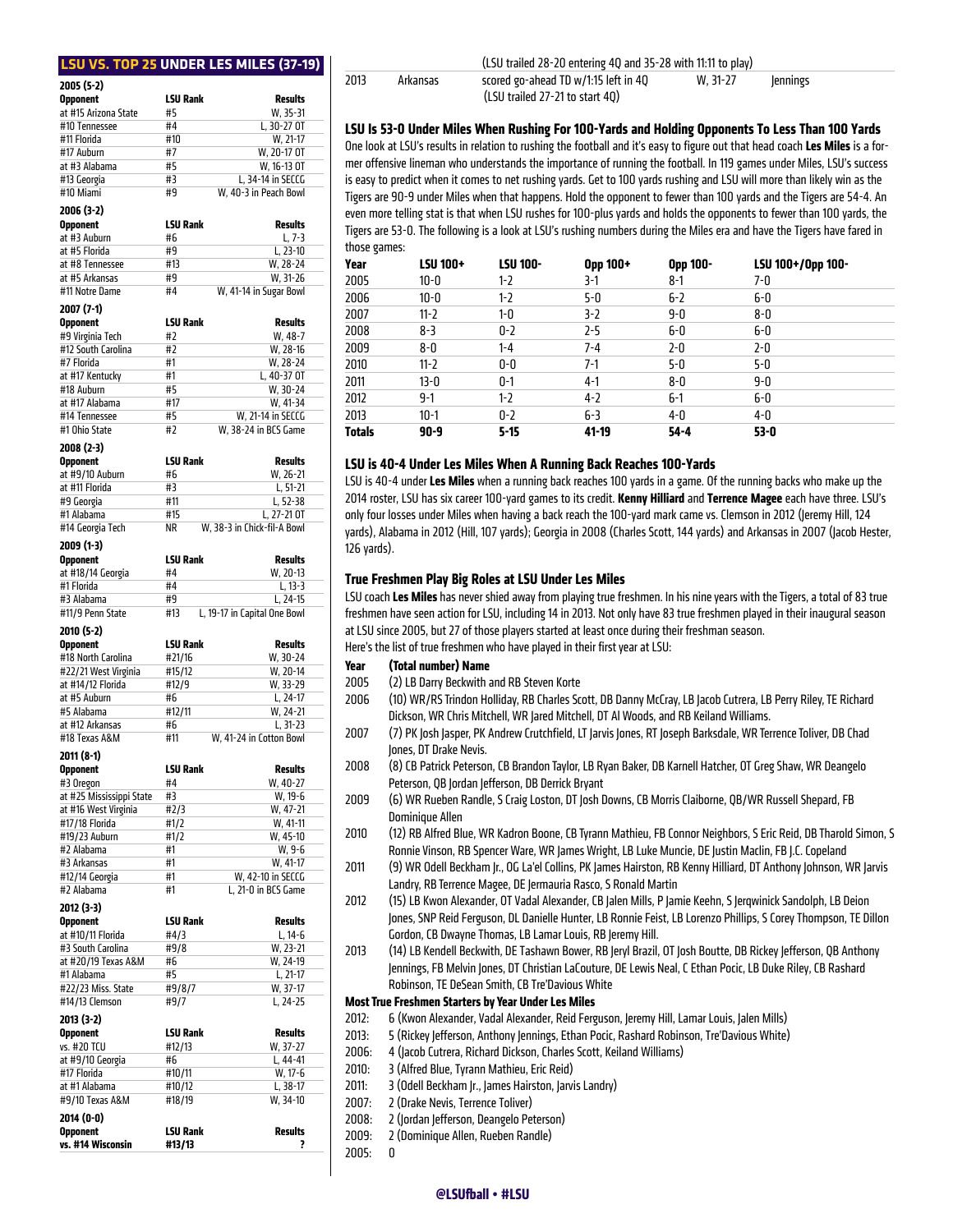#### **Les Miles Becomes Quickest LSU Coach To Reach 90 Wins**

The following is a quick look at **Les Miles'** notable accomplishments during his nine years and 119 games (95-24 record) as head coach of the Tigers:

- With the win over Mississippi State in 2013, Miles became the quickest LSU coach to reach 90 victories doing so in 112 games. It took Charles McClendon 124 games to reach that milestone.
- Also the fastest coach in LSU history to 10 wins (11 games), 20 wins (24 games), 30 wins (35 games), 40 wins (48 games), 50 wins (63 games), 60 wins (76 games), 70 wins (87 games), and 80 wins (98 games) in school history
- With 10 or more wins seven times at LSU, Miles joined Bear Bryant (13 at Alabama), Steve Spurrier (9 at Florida), Philip Fulmer (9 at Tennessee), Mark Richt (8 at Georgia) and Vince Dooley (7 at Georgia) as the only coaches in SEC history to have seven or more 10-win seasons at the same school.
- Led LSU to only 12-0 and 13-0 records in school history in 2011...Led LSU to first 11-0 start since 1958 in 2011.
- Led LSU to 10-1 start three times in a 6-year span from 2005-10 ('05, '07, '10)
- Only coach in LSU history to beat Auburn, Florida and Alabama in same season and he's done it three times (2005, '07, '11)
- Only coach in LSU history to beat Florida and Tennessee in the regular season during the same year, doing it twice (2010, '11).
- Only first-year coach in SEC history to lead team to league's title game (2005).
- Has 15 wins over coaches who have won national titles.
- Coached LSU to 10-plus wins in four straight seasons a first at the school and to seven overall (the most at the school).
- Only coach in LSU history to lead Tigers to three straight top five final rankings (2005, 2006, 2007).

#### **LSU The New DBU**

Since 2007, LSU leads the nation in number of defensive backs selected in the NFL Draft with 12. Alabama is the next closest with 11. The Tigers have produced a defensive back selection in seven of the last eight drafts. A total of 12 former LSU defensive backs are on current NFL rosters, including 11 of those who played for **Les Miles**.

#### **LSU: The SEC's Winningest Team Since 2005**

LSU is the winningest program in the SEC since the start of **Les Miles'** tenure as head coach in 2005 as the Tigers have posted an 95-24 mark during that span. The 95 victories for LSU are eight better than Florida, while the Tigers are also tops in final poll rankings. LSU is also third nationally in wins since 2005 behind only Boise State (101) and Ohio State (96).

| <b>Team</b>       | W-L       | <b>Bowls</b> | <b>SEC Titles</b> | <b>Top 25</b> |  |
|-------------------|-----------|--------------|-------------------|---------------|--|
| LSU               | $95 - 24$ |              |                   | 8             |  |
| Florida           | $87 - 30$ | 8            |                   | 6             |  |
| Georgia           | 84-35     | n            |                   | b             |  |
| Auburn            | 79-37     |              |                   |               |  |
| South Carolina    | 77-39     | 8            |                   |               |  |
| Alabama           | 74-24     |              |                   | 6             |  |
| Arkansas          | 63-50     |              |                   |               |  |
| Tennessee         | $57 - 55$ | 4            |                   |               |  |
| Mississippi State | 54-58     |              |                   |               |  |
| Ole Miss          | $49 - 62$ | 4            |                   |               |  |
| Vanderbilt        | $49 - 62$ | 4            |                   |               |  |
| Kentucky          | 48-64     |              |                   |               |  |

#### **Wins Since 2005 (Nationally)**

| <b>Boise State</b> | 101 |  |
|--------------------|-----|--|
| <b>Ohio State</b>  | 96  |  |
| <b>LSU</b>         | 95  |  |
| Oregon             | 93  |  |
| Oklahoma           | 93  |  |
| Southern Cal       | 89  |  |
| tcu                | 88  |  |
| Texas              | 88  |  |
| Virginia Tech      | 88  |  |
| Florida            | 87  |  |

#### **CAREER GAMES PLAYED/STARTED**

| Player                                      | '10            | '11                            | '12                      | '13            | '14                      | Total         |
|---------------------------------------------|----------------|--------------------------------|--------------------------|----------------|--------------------------|---------------|
| Kwon Alexander, LB                          | --             | --                             | 7/2                      | 13/9           | --                       | 20/11         |
| Vadal Alexander, OG                         | --             | --                             | 13/9                     | 13/13          | --                       | 26/22         |
| Jonah Austin, OG                            | ۵.             | $-1$                           | --                       | 7/0            | $-$                      | 7/0           |
| Kendell Beckwith, LB                        | ٠.             | ٠.                             | --                       | 12/0           | --                       | 12/0          |
| Josh Boutte, OT                             | ۵.             | ۵.                             | Ξ.                       | 8/0            | $\overline{a}$           | 8/0           |
| Tashawn Bower, DE                           | $\overline{a}$ | $\overline{a}$                 | $\overline{a}$           | 6/0            | --                       | 6/0           |
| Jalen Collins, CB                           | ۵.             | $\overline{a}$                 | 13/1                     | 13/2           | --                       | 26/3          |
| La'el Collins, OT                           | --             | 7/0                            | 13/13                    | 12/12          | --                       | 32/25         |
| Colby Delahoussaye, PK --                   |                | --                             | --                       | 13/0           | --                       | 13/0          |
| Travis Dickson, TE                          | --             | 6/0                            | 12/1                     | 12/1           | --                       | 30/2          |
| Travin Dural, WR                            | ۵.             | --                             | --                       | 12/0           | --                       | 12/0          |
| Hoko Fanaika, OG                            | ۵.             | $\overline{\phantom{a}}$       | --                       | 12/0           | Ξ.                       | 12/0          |
| Ronnie Feist, LB                            | ۵.             | ۵.                             | 5/0                      | --             | --                       | 5/0           |
| Reid Ferguson, SNP                          | --             | --                             | 13/0                     | 13/0           | --                       | 26/0          |
| Dillon Gordon, TE                           | --             | $-$                            | 13/0                     | 13/12          | --                       | 26/12         |
| Jerald Hawkins, OT                          | --             | --                             | --                       | 13/13          | --                       | 13/13         |
| Kenny Hilliard, RB                          | --             | 13/0                           | 12/1                     | 12/0           | ٠.                       | 37/1          |
| Danielle Hunter, DE                         | ٠.             | --                             | 12/0                     | 13/10          | --                       | 25/10         |
| Rickey Jefferson, S                         | ۵.             | $\overline{a}$                 | --                       | 7/1            | --                       | 7/1           |
| Anthony Jennings, QB                        | ۵.             | ۵.                             | $\overline{\phantom{a}}$ | 9/1            | ٠.                       | 9/1           |
| Mickey Johnson, DT                          | Ξ.             | Ξ.                             | 1/0                      | 4/0            | ٠.                       | 5/0           |
| Deion Jones, LB                             | --             | ٠.                             | 13/0                     | 13/0           | ٠.                       | 26/0          |
| Melvin Jones, FB                            | Ξ.             | Ξ.                             | --                       | 9/0            | --                       | 9/0           |
| Jamie Keehn, P                              | ۵.             | $-$                            | 2/0                      | 13/0           | ۵.                       | 15/0          |
| Christian LaCouture, DT                     | $\ddotsc$      | --                             | --                       | 13/0           | --                       | 13/0          |
| Quantavius Leslie, WR                       | --             | --                             | --                       | 4/0            | --                       | 4/0           |
| Lamar Louis, LB                             | $\overline{a}$ | --                             | 11/5                     | 13/0           | --                       | 24/5          |
| Justin Maclin, DE                           | 1/0            | --                             | 2/0                      | 5/0            | --                       | 8/0           |
| Terrence Magee, RB                          | --             | 5/0                            | 9/0                      | 13/0           | --                       | 27/0          |
| Ronald Martin, S                            | --             | 3/0                            | 13/1                     | 8/7            | $\overline{a}$           | 24/8          |
| Jalen Mills, CB                             | ۵.             | --                             | 13/13                    | 13/13          | --                       | 26/26         |
| Lewis Neal, DE                              | ۵.             | $\overline{a}$                 | --                       | 10/0           | --                       | 10/0          |
| Connor Neighbors, FB 1/0                    | --             | 4/0                            | 13/0                     | 13/7           | --                       | 31/7          |
| Ethan Pocic, C                              | $\overline{a}$ | --<br>$\overline{\phantom{a}}$ | --                       | 6/1            | --<br>٠.                 | 6/1           |
| <b>Elliott Porter, C</b>                    | $\overline{a}$ |                                | 10/1                     | 12/12          | Ξ.                       | 22/13         |
| Jermauria Rasco, DE                         | --             | 9/0<br>                        | 13/0<br>--               | 13/13          | --                       | 35/13         |
| Duke Riley, LB                              |                | --                             | --                       | 13/0           |                          | 13/0          |
| Rashard Robinson, CB --                     | --             | $-1$                           | --                       | 12/2           | ۰.<br>--                 | 12/2          |
| DeSean Smith, TE                            | --             | --                             | --                       | 13/0           |                          | 13/0          |
| Logan Stokes, TE                            |                | ٠.                             |                          | 13/3           | --<br>٠.                 | 13/3          |
| Dwayne Thomas, CB --                        | --             | ٠.                             | 3/0                      | 11/0           | ٠.                       | 14/0          |
| Quentin Thomas, DT                          | --             | ۵.                             | 3/0                      | 11/1           | $\overline{\phantom{a}}$ | 14/1          |
| Corey Thompson, S<br>Evan Washington, OT -- |                | --                             | 13/0<br>--               | 10/5<br>13/1   | ٠.                       | 23/5          |
| D.J. Welter, LB                             | --             | 7/0                            | 1/0                      |                | $-$                      | 13/1<br>21/13 |
| Tre'Davious White, DB --                    |                | ٠.                             | $\overline{\phantom{a}}$ | 13/13<br>13/11 | $-$                      | 13/11         |
|                                             |                |                                |                          |                |                          |               |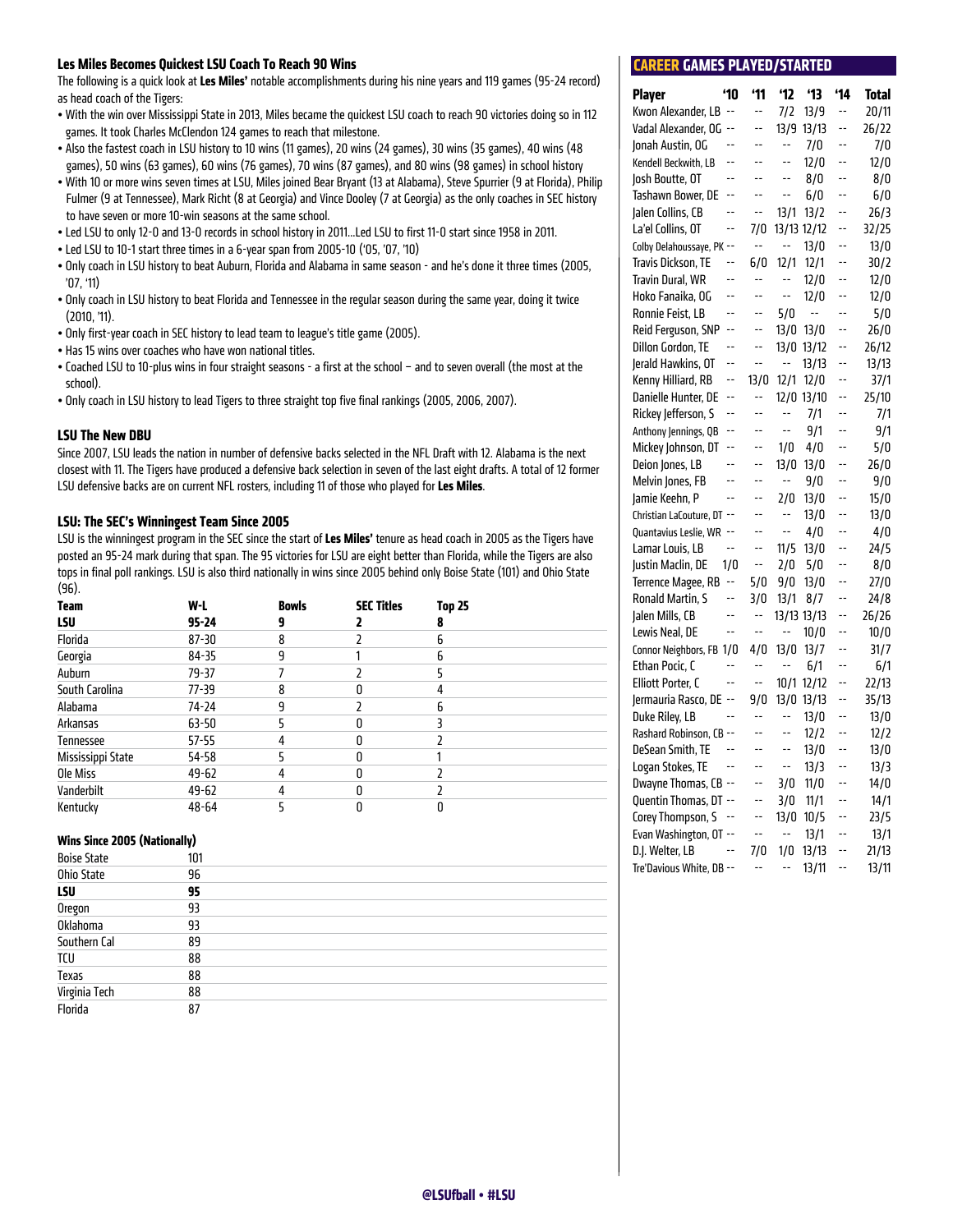#### **BY THE NUMBERS**

# **102,321**

new stadium capacity after the south end zone project finished in summer of 2014

# **93,374**

largest crowd in Tiger Stadium history (lost to #1 Alabama, 21-17, on Nov. 3, 2012)

# **1**,**500**

old dorm rooms below the east and west stands

# .**727**

winning percentage after 560 home games (398-144-18)

# **89**

89-yard punt return by Billy Cannon 50 years ago to beat Ole Miss on Halloween Night in 1959

## **91**st

year of LSU football in Tiger Stadium dating back to 1924

# **85**

times the crowd has exceeded 90,000 for a game

# **428**

windows replaced on the North End of the stadium prior to the 2012 season

**65-6**

Saturday night record since 2000

**57-7**  home record under head coach Les Miles

**15** undefeated home seasons, including four under Les Miles

**9** trips by the "ESPN College GameDay" crew

**5**th largest on-campus stadium in the nation (102,321)

# **7**

times named the toughest place in the nation to play a road game by national media outlets

## **1**

win over a No. 1 ranked team (def. Florida, 28-21, in 1997)

# **Tiger Stadium College Football's Ultimate Setting**



# **"The Scariest place to play in america" - ESPN.com, ESPN COLLEGE FOOTBALL LIVE**

#### **Notables**

• LSU began playing football in Tiger Stadium in 1924 and is currently in its 91st year in the venerable stadium. This season marks the 84th year LSU has played under the lights in Death Valley. The Tigers defeated Spring Hill, 35-0, on Oct. 3, 1931 in the first night game in the stadium's history.

• Head coach **Les Miles** is 40-2 in Saturday Night home games. The only losses were to top-ranked teams -- No. 1 Florida on Oct. 10, 2009 and No. 1 Alabama on Nov. 3, 2012. LSU's last non-conference home loss was to UAB on Sept. 23, 2000.

• Since national attendance figures began being kept in 1957, LSU has finished in the nation's top 10 in average attendance in 50 of the past 57 seasons.

• Since 1960, LSU owns a stellar 231-61-4 (.787) record in traditional Tiger Stadium night games. The Tigers are 29-26-3 (.526) at home during the day in that span.

• LSU has won 37 consecutive home games over non-conference opponents. **Les Miles** is 85-0 in non-conference home games.

#### **Quotables**

"I'm not sure what it was like to walk into the Coliseum, but I bet it was something like this. The best place in the world to watch a sporting event."

#### **- Wright Thompson, ESPN Senior Writer**

"Dark. That combined with Tiger Stadium on a Saturday night is something loud, strange and holy. There is noise everywhere in stadiums from Eugene to Tuscaloosa. Only in Baton Rouge is there a living, breathing lurking in its grand, old stadium."

#### **- Dennis Dodd, CBSSports.com**

"Best stadium -- Tiger Stadium, LSU. The pregame festivities, the deafening noise -- there's no other place like it."

#### **- Matt Hayes, Sporting News**

"Death Valley is the pound-for-pound king of noise in college football. The place is just mind-numbingly loud for a ridiculous amount of time."

#### **- Bruce Feldman, CBSSports.com**

"For three hours on Saturday night, I don't know that there has ever been an atmosphere in sports that I've been a part of that was as memorable to me. When you're there, you don't want to miss anything."

#### **- Scott Van Pelt, ESPN**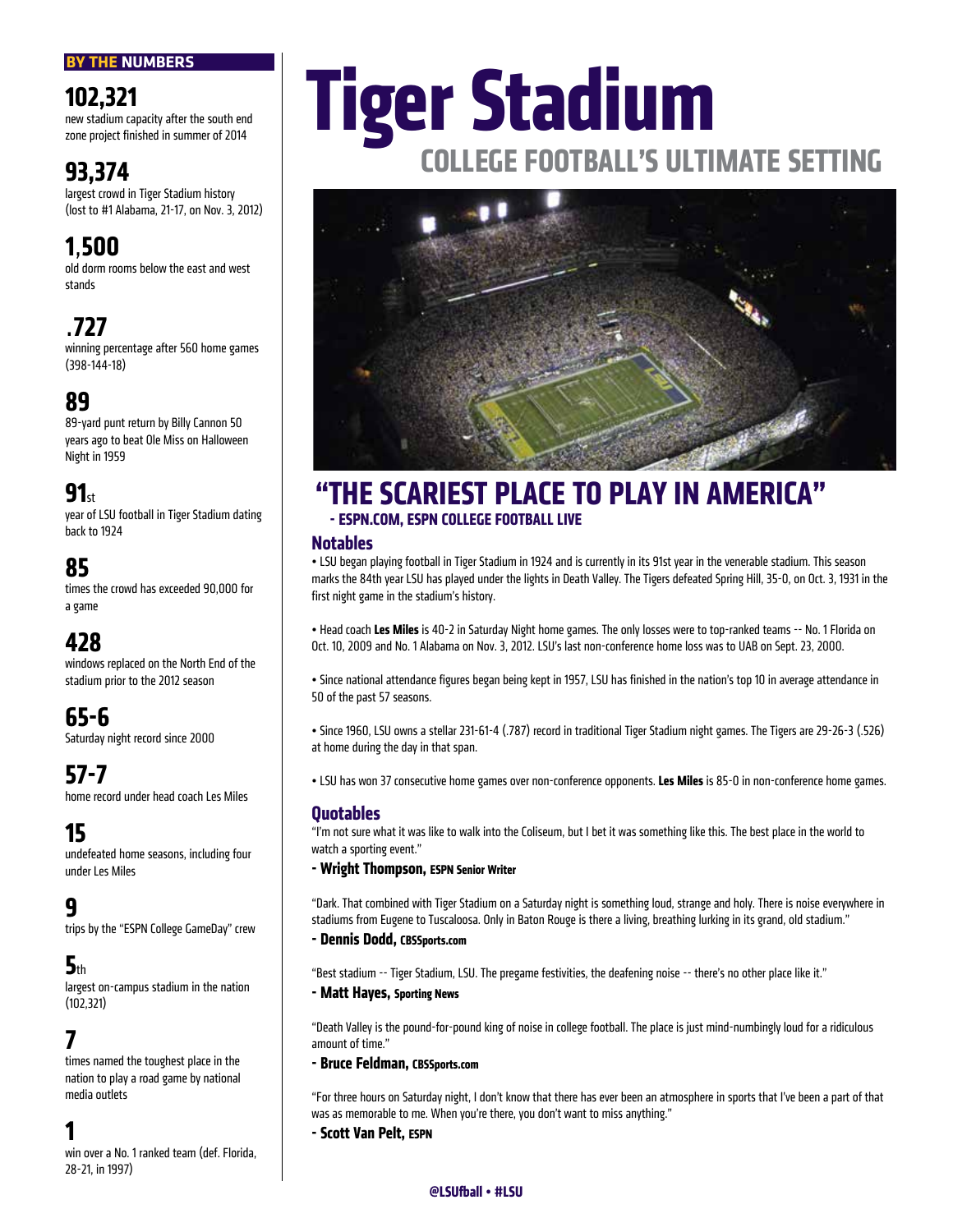# **The Last Meeting**



**Sept. 30, 1972 • Tiger Stadium • Baton Rouge, La. • 69,142**

#### **Fourth-Quarter Surge Powers LSU Past Wisconsin, 27-7**

The first Big Ten team ever to play in Tiger Stadium gave the Bayou Bengals quite a battle through the first half, but LSU's superior fire power and awesome running game prevailed in the second half. Neither team had a turnover until the Tigers picked off a Badger pass on the final play of the game. Wisconsin's All-America candidate Rufus "Roadrunner" Ferguson was held to a meager 63 yards on the ground. LSU recorded the only tally in the first half when they went 80 yards the second time they had the ball, capped when Bert Jones, on a third-and-17 situation, drilled one to Gerald Keigley. On their first series of the third period Rusty Jackson popped a 38-yard field goal and the next time the Tigers had the ball Juan Roca calmly booted one from 52 yards away, an LSU team record. It also was Roca's first field goal try. With the score 13-0 the Badgers threw a scare into the crowd when Rudy Steiner found Jeff Mack open and they combined for a 77-yard scoring bomb with 6:03 left in the period. The Men of Mac pulled away in the fourth period, however, as Chris Dantin went nine yards for a score with 10:21 left and then Paul Lyons iced the contest with a five-yard toss to Brad Boyd with 4:18 remaining and the Tigers remained undefeated and untied.

|           | <b>Scoring</b> |   |    |  |
|-----------|----------------|---|----|--|
|           |                |   |    |  |
| Wisconsin |                |   |    |  |
| LSU       |                | b | 14 |  |

|                                |     |           |     | LUNI. (NLAA) KANKINU |
|--------------------------------|-----|-----------|-----|----------------------|
| Category                       | LSU | WISCONSIN | LSU | WISCONSIN            |
| Record:                        |     |           |     |                      |
| Conference:                    |     |           |     |                      |
| <b>Scoring Offense:</b>        |     |           |     |                      |
| <b>Total Offense:</b>          |     |           |     |                      |
| Rushing Offense:               |     |           |     |                      |
| Passing Offense:               |     |           |     |                      |
| <b>Scoring Defense:</b>        |     |           |     |                      |
| <b>Total Defense:</b>          |     |           |     |                      |
| Pass Defense:                  |     |           |     |                      |
| Rushing Defense:               |     |           |     |                      |
| KO Ret. Avg.:                  |     |           |     |                      |
| Punt Ret. Avg.:                |     |           |     |                      |
| Time of Poss.:                 |     |           |     |                      |
| 3rd Down Conv.:                |     |           |     |                      |
| Opp. 3rd-D Conv:               |     |           |     |                      |
| TO Margin:                     |     |           |     |                      |
| Net Punting:                   |     |           |     |                      |
| <b>Fumbles Recovered:</b>      |     |           |     |                      |
| Passes Intercepted:            |     |           |     |                      |
| <b>Fumbles Lost:</b>           |     |           |     |                      |
| <b>Turnovers Gained:</b>       |     |           |     |                      |
| <b>Turnovers Lost:</b>         |     |           |     |                      |
| Passing Efficiency:            |     |           |     |                      |
| Pass Efficiency Defense        |     |           |     |                      |
| <b>Fewest Penalties:</b>       |     |           |     |                      |
| <b>Fewest Yards Penalized:</b> |     |           |     |                      |
| Sacks:                         |     |           |     |                      |
| <b>Tackles for Losses:</b>     |     |           |     |                      |
| <b>First Downs:</b>            |     |           |     |                      |
| Red Zone Offense:              |     |           |     |                      |
| Red Zone Defense:              |     |           |     |                      |
|                                |     |           |     |                      |

**STATISTICAL COMPARISON** 

**CONF. (NCAA) RANKING**

**The Series: LSU leads 2-0**

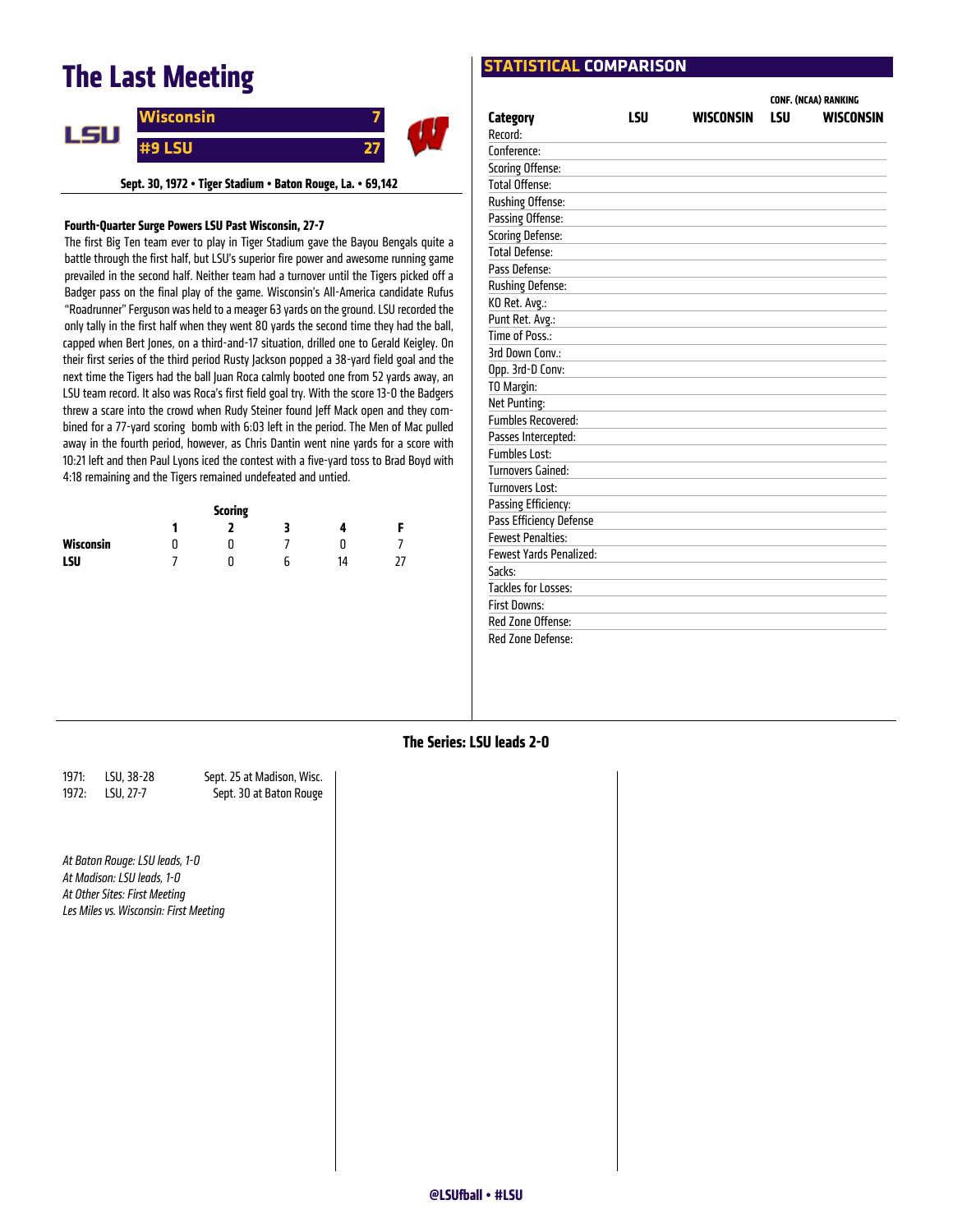# **LSU Tigers Depth Chart**

|           | <b>OFFENSE</b> |                                                |                |     |           |             | <b>DEFENSE</b> |                                                |                    |            |                    |                | <b>PRONUNCIATIONS</b>                                      |           |
|-----------|----------------|------------------------------------------------|----------------|-----|-----------|-------------|----------------|------------------------------------------------|--------------------|------------|--------------------|----------------|------------------------------------------------------------|-----------|
| X         | 1              | Quantavius Leslie                              | $6 - 4$        | 179 | $Sr.-SQ$  | <b>DE</b>   | 94             | <b>Danielle Hunter</b>                         | $6 - 6$            | 240        | $Jr.-2L$           | <b>Players</b> |                                                            |           |
|           | $\overline{2}$ | <b>Avery Peterson</b>                          | $6 - 2$        | 200 | Fr.-RS    |             | 92             | Lewis Neal                                     | $6-1$              | 255        | $So.-1L$           | 74             | Vadal Alexander                                            | OG        |
|           | 15             | Malachi Dupre                                  | $6 - 3$        | 187 | Fr.-HS    |             | 98             | <b>Deondre Clark</b>                           | $6 - 3$            | 244        | Fr.-HS             |                | vuh-Dall                                                   |           |
|           | 81             | <b>Tony Upchurch</b>                           | $6-1$          | 230 | Fr.-HS    |             | 58             | Sione Teuhema                                  | $6 - 4$            | 232        | Fr.-HS             |                |                                                            |           |
|           |                |                                                |                |     |           |             |                |                                                |                    |            |                    | 90             | <b>Maquedius Bain</b>                                      | DT        |
| LT        | 70             | <b>La'el Collins</b>                           | $6 - 5$        | 321 | $Sr.-2L$  | DT          | 97             | <b>Frank Herron</b>                            | $6 - 4$            | 278        | Fr.-RS             |                | muh-Quay-dee-us                                            |           |
|           | 71             | Jonah Austin                                   | $6 - 6$        | 330 | $ r - 1 $ | -or-        | 95             | <b>Quentin Thomas</b>                          | $6 - 4$            | 303        | $ r - 1 $          | 70             | La'el Collins                                              | 0T        |
|           |                |                                                |                |     |           |             | 99             | <b>Greg Gilmore</b>                            | $6 - 5$            | 305        | Fr.-RS             |                | Lah-ell                                                    |           |
| LG        | 74             | <b>Vadal Alexander</b>                         | $6 - 6$        | 340 | $ r - 2l$ |             |                |                                                |                    |            |                    |                |                                                            |           |
|           | 63             | K.J. Malone                                    | $6 - 3$        | 289 | Fr.-RS    | DT          | 91             | Christian LaCouture                            | $6 - 5$            | 300        | $So.-1L$           | 42             | Colby Delahoussaye                                         | PK        |
|           | 78             | <b>Garrett Brumfield</b>                       | $6 - 4$        | 309 | Fr.-HS    |             | 90             | Maquedius Bain                                 | $6-4$              | 299        | Fr.-RS             |                | Dell-uh-hoos-ee                                            |           |
|           |                |                                                |                |     |           |             | 57             | Davon Godchaux                                 | $6 - 4$            | 298        | Fr.-HS             |                |                                                            |           |
| C         | 55             | <b>Elliott Porter</b>                          | $6 - 4$        | 297 | $Sr.-2L$  |             |                |                                                |                    |            |                    | 9              | John Diarse<br>Dee-arse                                    | WR        |
|           | 77             | <b>Ethan Pocic</b>                             | $6 - 7$        | 301 | $So.-1L$  | DE          | 59             | Jermauria Rasco                                | $6 - 3$            | 247        | $Sr.-3L$           |                |                                                            |           |
|           | 72             | Andy Dodd                                      | $6 - 4$        | 336 | Fr.-RS    |             | 46             | <b>Tashawn Bower</b>                           | $6-5$              | 237        | $So.-1L$           | 14             | <b>Trent Domingue</b>                                      | PK        |
|           |                |                                                |                |     |           |             | 54             | Justin Maclin                                  | $6 - 4$            | 240        | $Sr.-S0$           |                | Doe-mang                                                   |           |
| RG        | 69             | Hoko Fanaika                                   | $6-6$          | 330 | $Sr.-1L$  |             | 93             | M.J. Patterson                                 | $6 - 3$            | 231        | Fr.-RS             |                |                                                            |           |
| $-0r-$    | 75             | Evan Washington                                | $6 - 6$        | 334 | $Sr.-1L$  |             |                |                                                |                    |            |                    | 15             | Malachi Dupre                                              | <b>WR</b> |
|           | 64             | <b>William Clapp</b>                           | $6 - 5$        | 295 | Fr.-HS    | Sam         | 23             | Lamar Louis                                    | $6-0$              | 229        | $ r - 2L$          |                | Mal-uh-kye Doo-pree                                        |           |
|           |                |                                                |                |     |           |             | 40             | <b>Duke Riley</b>                              | $6-1$              | 218        | $ r - 2l$          | 83             | <b>Travin Dural</b>                                        | <b>WR</b> |
| <b>RT</b> | 65             | <b>Jerald Hawkins</b>                          | $6 - 6$        | 309 | $So. -11$ |             | 48             | Donnie Alexander                               | $6-1$              | 201        | Fr.-HS             |                | Tray-vin                                                   |           |
|           | 76             | Josh Boutte                                    | $6 - 5$        | 340 | $So.-S0$  |             |                |                                                |                    |            |                    |                |                                                            |           |
|           |                |                                                |                |     |           | <b>Mike</b> | 31             | D.J. Welter                                    | $6 - 1$            | 235        | $Sr.-1L$           | 69             | <b>Hoko Fanaika</b>                                        | OG        |
| TE.       | 85             | <b>Dillon Gordon</b>                           | $6 - 4$        | 295 | $ r - 2l$ |             | 52             | Kendell Beckwith                               | $6 - 2$            | 245        | $So.-1L$           |                | Hoe-koe fuh-Nye-kuh                                        |           |
|           | 89             | DeSean Smith                                   | $6-5$          | 242 | $So.-1L$  |             | 3              | <b>Clifton Garrett</b>                         | $6 - 2$            | 242        | Fr.-HS             |                |                                                            |           |
| -or-      | 41             | <b>Travis Dickson</b>                          | $6 - 3$        | 237 | $Sr.-2L$  |             |                |                                                |                    |            |                    | 57             | Davon Godchaux<br>duh-Vahn God-chaw                        | DT        |
| $-0r-$    | 84             | Logan Stokes                                   | $6 - 5$        | 255 | $Sr.-1L$  | Will        | 4              | <b>Kwon Alexander</b>                          | $6 - 2$            | 227        | $ r - 2l$          |                |                                                            |           |
|           |                |                                                |                |     |           |             | 45             | Deion Jones                                    | $6-1$              | 220        | $ r - 2l$          | 94             | <b>Danielle Hunter</b>                                     | DE        |
| Z         | 83             | <b>Travin Dural</b>                            | $6 - 2$        | 192 | $So.-1L$  |             | 22             | <b>Ronnie Feist</b>                            | $6-1$              | 224        | $ r - 1 $          |                | duh-NEEL                                                   |           |
|           | 9              | John Diarse                                    | $6-0$          | 210 | Fr.-RS    |             |                |                                                |                    |            |                    |                |                                                            |           |
|           | 87             | <b>Kevin Spears</b>                            | $6 - 3$        | 195 | Fr.-RS    | CB          | 21             | <b>Rashard Robinson</b>                        | $6 - 3$            | 177        | So.-1L             | 91             | Christian LaCouture                                        | DT        |
|           | 82             | D.J. Chark                                     | $6 - 2$        | 184 | Fr.-HS    |             | 24             | <b>Ed Paris</b>                                | $6-1$              | 208        | Fr.-HS             |                | Lock-uh-chur                                               |           |
|           | 8              | <b>Trey Quinn</b>                              | $6-0$          | 194 | Fr.-HS    |             | 30             | John Battle                                    | $6-1$              | 186        | Fr.-HS             | 15             | Quantavius Leslie                                          | <b>WR</b> |
|           |                |                                                |                |     |           |             |                |                                                |                    |            |                    |                | Qwan-tay-vee-us                                            |           |
| QB        | 10             | Anthony Jennings<br><b>Brandon Harris</b>      | 6-2<br>$6 - 3$ | 216 | $So.-1L$  | S           | 29             | Rickey Jefferson                               | $6-0$              | 204        | $So.-1L$           |                |                                                            |           |
| $-0r-$    | 6              |                                                |                | 188 | Fr.-HS    |             | 12<br>35       | <b>Corey Thompson</b><br><b>Devin Voorhies</b> | $6 - 2$<br>$6 - 2$ | 218<br>208 | $Jr.-2L$<br>Fr.-HS | 77             | <b>Ethan Pocic</b>                                         | C         |
| RB        | 27             |                                                | $6-0$          | 232 | $Sr.-3L$  |             |                |                                                |                    |            |                    |                | Poe-sick                                                   |           |
|           | 18             | <b>Kenny Hilliard</b><br><b>Terrence Magee</b> | $5 - 9$        | 217 | $Sr.-2L$  | S           | 26             | Ronald Martin                                  | $6 - 2$            | 220        | $Sr.-3L$           |                |                                                            |           |
| $-0r-$    | 7              | Leonard Fournette                              | 6-1            | 230 | Fr.-HS    |             | 28             | Jalen Mills                                    | 6-0                | 194        | $Jr.-2L$           | 59             | Jermauria Rasco                                            | <b>DE</b> |
|           | 34             | <b>Darrel Williams</b>                         | $6-0$          | 230 | Fr.-HS    |             | 13             | <b>Dwayne Thomas</b>                           | 6-0                | 182        | $So.-1L$           |                | Jer-maw-ree-A                                              |           |
|           |                |                                                |                |     |           |             | 33             | Jamal Adams                                    | $6-0$              | 206        | Fr.-HS             | 58             | Sione Teuhema                                              | DE        |
| FB        | 43             | <b>Connor Neighbors</b>                        | 5-11           | 229 | $Sr.-2L$  |             |                |                                                |                    |            |                    |                | See-oh-nee Tuh-hoo-muh                                     |           |
|           | 49             | <b>Melvin Jones</b>                            | $6 - 2$        | 258 | $So.-1L$  | CB          | 16             | <b>Tre'Davious White</b>                       | 5-11               | 191        | $So.-1L$           |                |                                                            |           |
|           |                |                                                |                |     |           |             | 32             | Jalen Collins                                  | $6 - 2$            | 198        | $Jr.-2L$           | <b>Coaches</b> |                                                            |           |
|           |                |                                                |                |     |           |             | 39             | Russell Gage                                   | $6-0$              | 180        | Fr.-HS             |                | <b>Bradley Dale Peveto</b>                                 | ST        |
|           |                |                                                |                |     |           |             |                |                                                |                    |            |                    |                | Pea-vuh-toe                                                |           |
|           |                | <b>SPECIAL TEAMS</b>                           |                |     |           |             |                |                                                |                    |            |                    |                | <b>LOCATION OF COACHES</b>                                 |           |
|           |                |                                                |                |     |           |             |                |                                                |                    |            |                    |                |                                                            |           |
| PK        | 42             | <b>Colby Delahoussaye</b>                      | $5-10$         | 176 | So.-1L    | <b>KOR</b>  | 18             | <b>Terrence Magee</b>                          | 5-9                | 217        | $Sr.-2L$           |                | <b>On The Field</b>                                        |           |
|           | 14             | <b>Trent Domingue</b>                          | $6-1$          | 170 | $So.-SQ$  |             | 83             | <b>Travin Dural</b>                            | $6 - 2$            | 192        | $So.-1L$           |                | Les Miles, head coach                                      |           |
|           |                |                                                |                |     |           |             |                |                                                |                    |            |                    |                | Frank Wilson, running backs<br>Steve Ensminger, tight ends |           |
| КO        | 14             | <b>Trent Domingue</b>                          | 6-1            | 170 | $So.-SQ$  | P           | 38             | Jamie Keehn                                    | 6-4                | 220        | Jr.-2L             |                | Brick Haley, defensive line                                |           |
|           | 36             | Cameron Gamble                                 | $5 - 11$       | 190 | Fr.-HS    |             | 14             | <b>Trent Domingue</b>                          | 6-1                | 170        | $So.-SQ$           |                | Adam Henry, wide receivers                                 |           |
|           |                |                                                |                |     |           |             |                |                                                |                    |            |                    |                | Bradley Dale Peveto, special teams                         |           |
| PR        | 83             | <b>Travin Dural</b>                            | $6 - 2$        | 192 | $So.-1L$  | <b>SNP</b>  | 50             | <b>Reid Ferguson</b>                           | $6 - 2$            | 236        | Jr.-2L             |                | Corey Raymond, defensive backs                             |           |
|           |                |                                                |                |     |           |             | 53             | Logan Boudreaux                                | $5 - 11$           | 218        | Jr.-SQ             |                | Jeff Grimes, offensive line                                |           |
| HOLD      | 16             | <b>Brad Kragthorpe</b>                         | $6-0$          | 200 | Jr.-SQ    |             |                |                                                |                    |            |                    |                |                                                            |           |
|           | 13             | Chris LaBorde                                  | $6-0$          | 191 | Jr.-SQ    |             |                |                                                |                    |            |                    |                | In The Press Box<br>John Chavis, defensive coordinator     |           |
|           |                |                                                |                |     |           |             |                |                                                |                    |            |                    |                | Cam Cameron, offensive coordinator                         |           |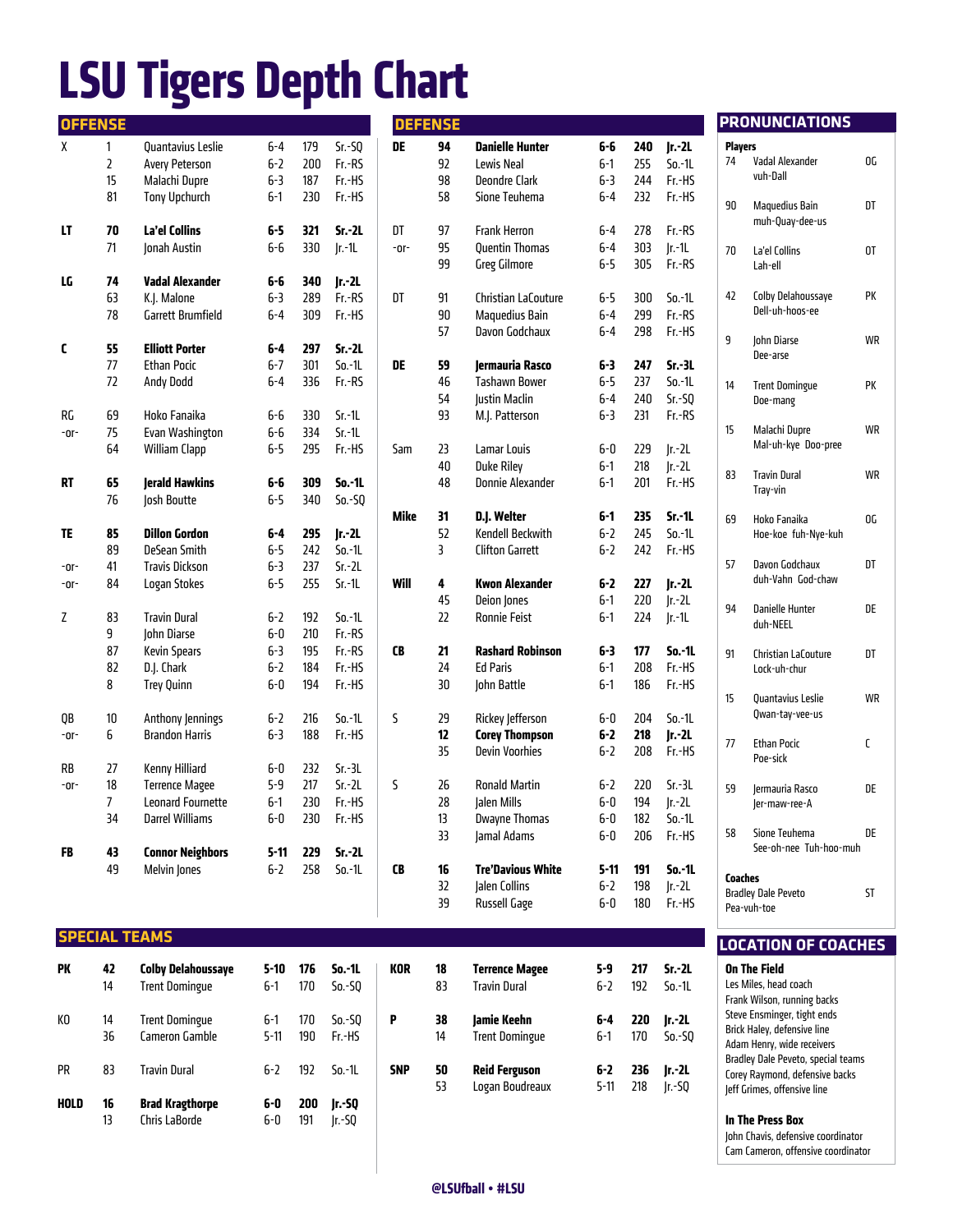

at Texas A&M

| DEFENSIVE GAME-BY-GAME STARTERS |    |    |           |           |             |             |            |            |            |    |    |  |  |
|---------------------------------|----|----|-----------|-----------|-------------|-------------|------------|------------|------------|----|----|--|--|
| Game                            | LE | LT | <b>RT</b> | <b>RE</b> | <b>WILL</b> | <b>MIKE</b> | <b>SAM</b> | <b>LCB</b> | <b>RCB</b> | SS | FS |  |  |
| vs. Wisconsin                   |    |    |           |           |             |             |            |            |            |    |    |  |  |
| Sam Houston State               |    |    |           |           |             |             |            |            |            |    |    |  |  |
| UL-Monroe                       |    |    |           |           |             |             |            |            |            |    |    |  |  |
| Mississippi State               |    |    |           |           |             |             |            |            |            |    |    |  |  |
| New Mexico State                |    |    |           |           |             |             |            |            |            |    |    |  |  |
| at Auburn                       |    |    |           |           |             |             |            |            |            |    |    |  |  |
| at Florida                      |    |    |           |           |             |             |            |            |            |    |    |  |  |
| Kentucky                        |    |    |           |           |             |             |            |            |            |    |    |  |  |
| Ole Miss                        |    |    |           |           |             |             |            |            |            |    |    |  |  |
| Alabama                         |    |    |           |           |             |             |            |            |            |    |    |  |  |
| at Arkansas                     |    |    |           |           |             |             |            |            |            |    |    |  |  |
| at Texas A&M                    |    |    |           |           |             |             |            |            |            |    |    |  |  |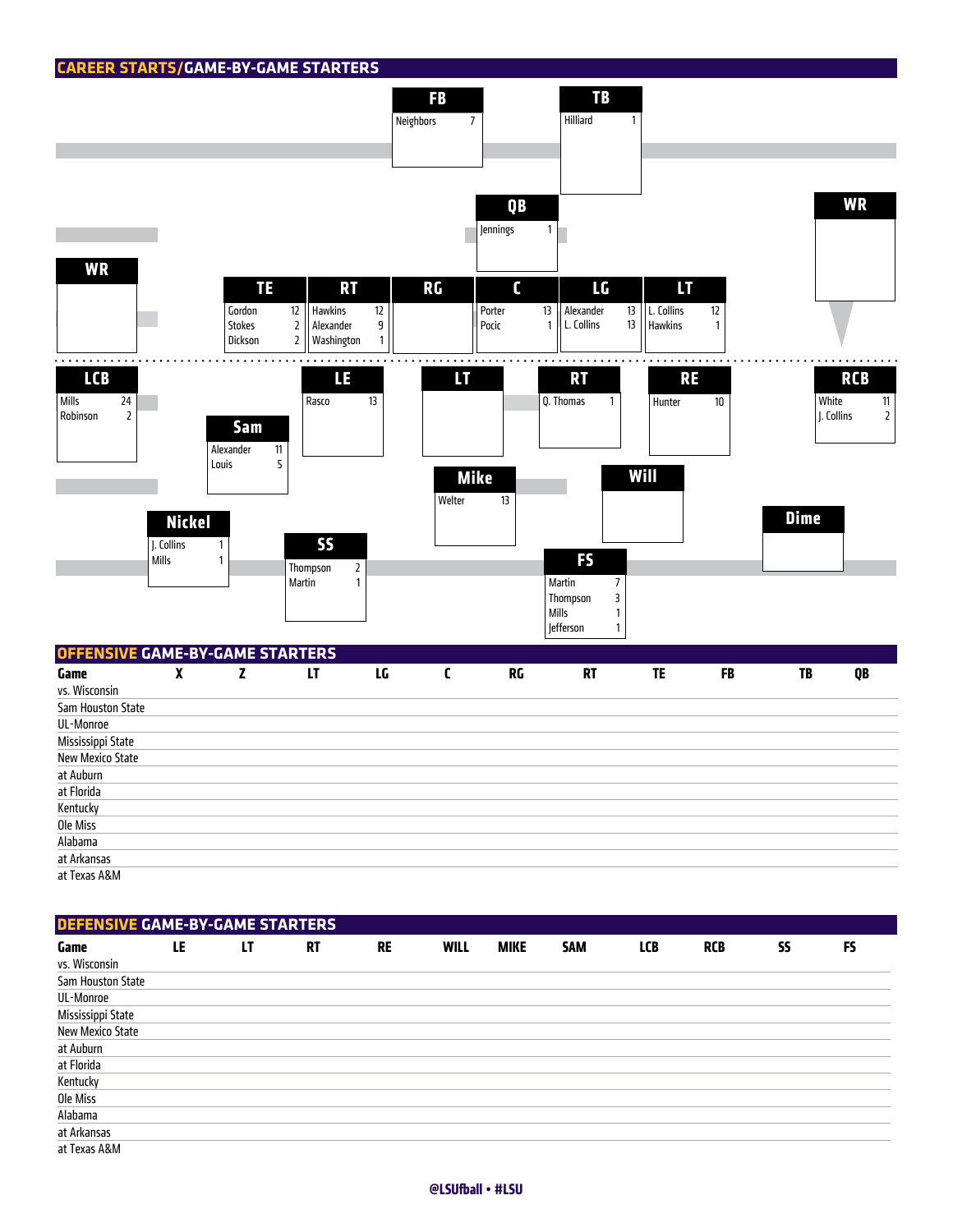#### **2013 LSU Football (#14 AP/#14 USA Today) LSU Game Results (as of Aug 25, 2014) All games**

| Date           | Opponent             |    | <b>Score</b> | Overall | Conference | Time | Attend |
|----------------|----------------------|----|--------------|---------|------------|------|--------|
| Aug 31, 2013   | vs TCU               | W  | 37-27        | $1-0$   | $0 - 0$    | 3:32 | 80230  |
| Sep 07, 2013   | <b>UAB</b>           | W  | 56-17        | $2 - 0$ | $0 - 0$    | 3:16 | 90037  |
| Sep 14, 2013   | KENT ST.             | W  | 45-13        | $3-0$   | $0-0$      | 3:09 | 89113  |
| *Sep 21, 2013  | <b>AUBURN</b>        | W  | $35 - 21$    | $4-0$   | $1-0$      | 3:43 | 92638  |
| *Sep 28, 2013  | at Georgia           | L  | 41-44        | $4 - 1$ | $1-1$      | 3:45 | 92746  |
| * Oct 05, 2013 | at Mississippi State | W  | $59 - 26$    | $5-1$   | $2-1$      | 3:34 | 57113  |
| * Oct 12, 2013 | #17 FLORIDA          | W  | $17-6$       | $6-1$   | $3-1$      | 3:07 | 92980  |
| * Oct 19, 2013 | at Ole Miss          | L. | 24-27        | $6 - 2$ | $3-2$      | 3:35 | 61160  |
| Oct 26, 2013   | <b>FURMAN</b>        | W  | 48-16        | $7-2$   | $3-2$      | 2:59 | 92554  |
| * Nov 09, 2013 | at #1 Alabama        | L  | 17-38        | $7 - 3$ | $3-3$      | 3:18 | 101821 |
| * Nov 23, 2013 | #9 TEXAS A&M         | W  | $34-10$      | $8-3$   | $4-3$      | 3:48 | 92949  |
| *Nov 29, 2013  | <b>ARKANSAS</b>      | W  | 31-27        | $9 - 3$ | $5-3$      | 3:33 | 89656  |
| Jan 01, 2014   | vs Iowa              | W  | $21 - 14$    | $10-3$  | $5 - 3$    | 3:27 | 51296  |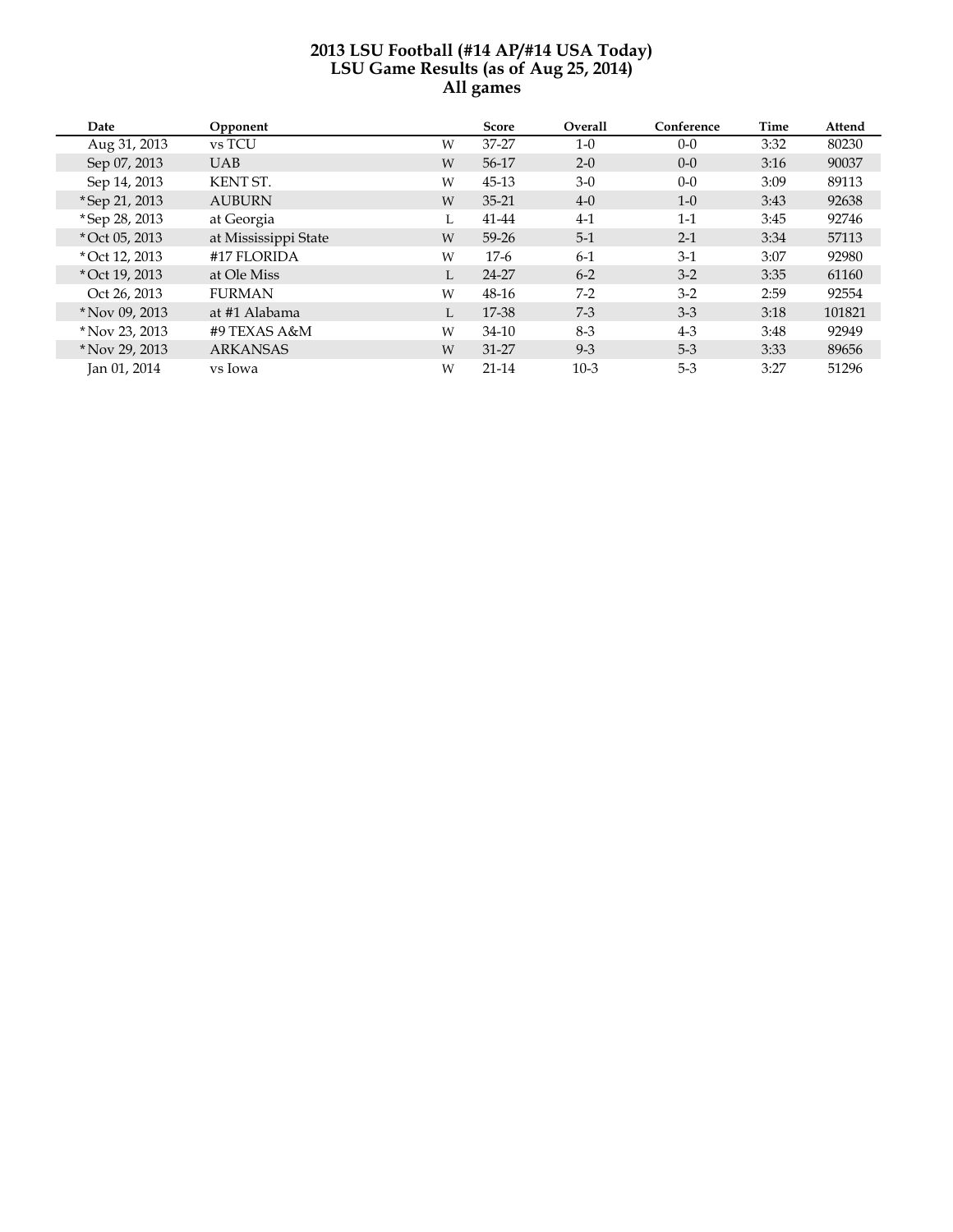#### **2013 LSU Football (#14 AP/#14 USA Today) LSU Overall Team Statistics (as of Aug 25, 2014) All games**

| <b>Team Statistics</b>                                                     | LS            | <b>OPP</b>     |
|----------------------------------------------------------------------------|---------------|----------------|
| <b>SCORING</b>                                                             | 465           | 286            |
| Points Per Game                                                            | 35.8          | 22.0           |
| <b>FIRST DOWNS</b>                                                         | 287           | 246            |
| Rushing                                                                    | 121           | 103            |
| Passing                                                                    | 146           | 124            |
| Penalty                                                                    | 20            | 19             |
| RUSHING YARDAGE                                                            | 2630          | 1862           |
| Yards gained rushing                                                       | 2945          | 2179           |
| Yards lost rushing                                                         | 315           | 317            |
| <b>Rushing Attempts</b>                                                    | 523           | 474            |
| Average Per Rush                                                           | 5.0           | 3.9            |
| Average Per Game                                                           | 202.3         | 143.2          |
| TDs Rushing                                                                | 37            | 15             |
| PASSING YARDAGE                                                            | 3263          | 2567           |
| Comp-Att-Int                                                               | 205-326-9     | 223-398-11     |
| Average Per Pass                                                           | 10.0          | 6.4            |
| Average Per Catch                                                          | 15.9          | 11.5           |
| Average Per Game                                                           | 251.0         | 197.5          |
| TDs Passing                                                                | 23            | 15             |
| TOTAL OFFENSE                                                              | 5893          | 4429           |
| <b>Total Plays</b>                                                         | 849           | 872            |
| Average Per Play                                                           | 6.9           | 5.1            |
| Average Per Game                                                           | 453.3         | 340.7          |
| KICK RETURNS: #-Yards                                                      | 36-917        | 40-926         |
| PUNT RETURNS: #-Yards                                                      | 23-172        | 15-47          |
| <b>INT RETURNS: #-Yards</b>                                                | 11-76         | 9-173          |
| <b>KICK RETURN AVERAGE</b>                                                 | 25.5          | 23.1           |
| <b>PUNT RETURN AVERAGE</b>                                                 | 7.5           | 3.1            |
| <b>INT RETURN AVERAGE</b>                                                  | 6.9           | 19.2           |
| <b>FUMBLES-LOST</b>                                                        | $15 - 10$     | $22 - 8$       |
| PENALTIES-Yards                                                            | 90-732        | 69-530         |
| Average Per Game                                                           | 56.3          | 40.8           |
| PUNTS-Yards                                                                | 43-1765       | 61-2561        |
| Average Per Punt                                                           | 41.0          | 42.0           |
| Net punt average                                                           | 38.1          | 37.5           |
| KICKOFFS-Yards                                                             | 86-5436       | 60-3792        |
| Average Per Kick                                                           | 63.2          | 63.2           |
| Net kick average                                                           | 39.4          | 38.3           |
| <b>TIME OF POSSESSION/Game</b>                                             | 30:00         | 30:00          |
| <b>3RD-DOWN Conversions</b>                                                | 92/161        | 72/188         |
| 3rd-Down Pct                                                               | 57%           | 38%            |
| 4TH-DOWN Conversions                                                       | 3/9           | 9/21           |
| 4th-Down Pct                                                               | 33%           | 43%            |
| SACKS BY-Yards                                                             | 27-180        | 25-196         |
| <b>MISC YARDS</b>                                                          | 100           | $\theta$       |
| TOUCHDOWNS SCORED                                                          | 61            | 32             |
| FIELD GOALS-ATTEMPTS                                                       | 13-14         | 21-26          |
| <b>ON-SIDE KICKS</b>                                                       | $0-0$         | $1-3$          |
| RED-ZONE SCORES                                                            | $(47-56)$ 84% | $(35-43)$ 81%  |
| RED-ZONE TOUCHDOWNS                                                        | $(37-56)$ 66% | $(21-43)$ 49%  |
| PAT-ATTEMPTS                                                               | $(60-61)$ 98% | $(31-31)$ 100% |
| <b>ATTENDANCE</b>                                                          | 639927        | 312840         |
| Games/Avg Per Game                                                         | 7/91418       | 4/78210        |
| <b>Neutral Site Games</b>                                                  |               | 2/65763        |
| <b>Score by Quarters</b><br><b>Total</b><br>4th<br>OT<br>1st<br>2nd<br>3rd |               |                |
| LSU<br>131<br>114<br>103<br>117<br>$\theta$                                | 465           |                |

Opponents 52 105 75 54 0 286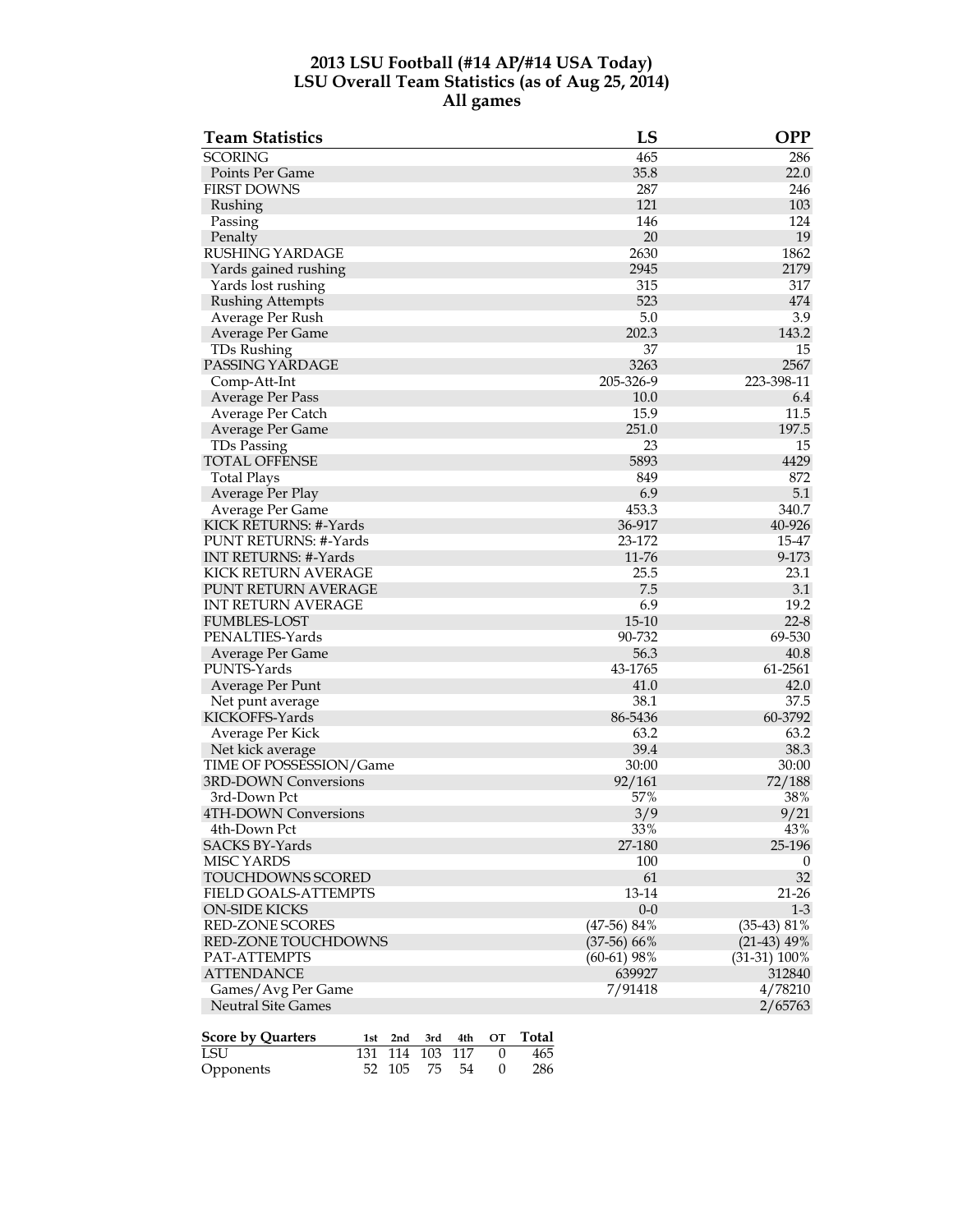#### **2013 LSU Football (#14 AP/#14 USA Today) LSU Overall Individual Statistics (as of Aug 25, 2014) All games**

| Rushing               | gp-gs     | att                      | gain               | loss             | net              | avg            | td               | lq           | avg/g          |        |
|-----------------------|-----------|--------------------------|--------------------|------------------|------------------|----------------|------------------|--------------|----------------|--------|
| Jeremy Hill           | $12 - 11$ | 203                      | 1423               | 22               | 1401             | 6.9            | 16               | 69           | 116.8          |        |
| <b>Terrence Magee</b> | $13 - 0$  | 86                       | 644                | 18               | 626              | 7.3            | 8                | 65           | 48.2           |        |
| <b>Alfred Blue</b>    | $13 - 2$  | 71                       | 354                | 11               | 343              | 4.8            | 1                | 17           | 26.4           |        |
| Kenny Hilliard        | $12 - 0$  | 68                       | 319                | 9                | 310              | 4.6            | 7                | 34           | 25.8           |        |
| Odell Beckham         | $13 - 13$ | 5                        | 58                 | $\mathbf 0$      | 58               | 11.6           | $\mathbf 0$      | 20           |                | 4.5    |
| J.C. Copeland         | $11-6$    | 13                       | 27                 | $\overline{2}$   | 25               | 1.9            | 3                | 10           |                | 2.3    |
| A. Jennings           | $9 - 1$   | 19                       | 66                 | 48               | 18               | 0.9            | $\overline{2}$   | 21           |                | 2.0    |
| Jeryl Brazil          | $1 - 0$   | $\overline{2}$           | 10                 | $\boldsymbol{0}$ | 10               | 5.0            | $\overline{0}$   | 9            | 10.0           |        |
| Seth Fruge            | $8-0$     | $\mathbf{1}$             | 8                  | $\mathbf 0$      | 8                | 8.0            | $\mathbf 0$      | 8            |                | 1.0    |
| C. Neighbors          | $13 - 7$  | $\overline{2}$           | $\mathbf{1}$       | 1                | $\mathbf 0$      | 0.0            | $\boldsymbol{0}$ | $\mathbf 1$  |                | 0.0    |
| TEAM                  | $10 - 0$  | 19                       | $\mathbf 0$        | 36               | $-36$            | $-1.9$         | $\mathbf 0$      | 0            |                | $-3.6$ |
| Z. Mettenberger       | 12-12     | 34                       | 35                 | 168              | $-133$           | $-3.9$         | $\boldsymbol{0}$ | 10           | $-11.1$        |        |
| Total                 | 13        | 523                      | 2945               | 315              | 2630             | 5.0            | 37               | 69           | 202.3          |        |
| Opponents             | 13        | 474                      | 2179               | 317              | 1862             | 3.9            | 15               | 42           | 143.2          |        |
| Passing               | gp-gs     |                          | effic comp-att-int |                  |                  | pct            | yds              | td           | lq             | avg/g  |
| Z. Mettenberger       | $12 - 12$ | 171.45                   |                    | 192-296-8        | 64.9             |                | 3082             | 22           | 63             | 256.8  |
| A. Jennings           | $9 - 1$   | 101.74                   |                    | 13-29-1          | 44.8             |                | 181              | $\mathbf{1}$ | 49             | 20.1   |
| Odell Beckham         | $13 - 13$ | 0.00                     |                    | $0 - 1 - 0$      |                  | 0.0            | 0                | $\mathbf 0$  | $\overline{0}$ | 0.0    |
| Total                 | 13        | 164.72                   |                    | 205-326-9        | 62.9             |                | 3263             | 23           | 63             | 251.0  |
| Opponents             | 13        |                          | 117.12 223-398-11  |                  | 56.0             |                | 2567             | 15           | 59             | 197.5  |
| Receiving             | gp-gs     | no.                      | yds                | avg              | td               | lg             | avg/g            |              |                |        |
| Jarvis Landry         | $13 - 10$ | 77                       | 1193               | 15.5             | 10               | 45             | 91.8             |              |                |        |
| Odell Beckham         | $13 - 13$ | 59                       | 1152               | 19.5             | 8                | 63             | 88.6             |              |                |        |
| Jeremy Hill           | $12 - 11$ | 18                       | 181                | 10.1             | $\mathbf 0$      | 30             | 15.1             |              |                |        |
| <b>Travin Dural</b>   | $12 - 0$  | $\overline{7}$           | 145                | 20.7             | $\overline{2}$   | 49             | 12.1             |              |                |        |
| Kadron Boone          | $13 - 0$  | $\overline{\mathcal{I}}$ | 129                | 18.4             | $\overline{2}$   | 48             |                  | 9.9          |                |        |
| C. Neighbors          | $13 - 7$  | $\overline{7}$           | 92                 | 13.1             | $\mathbf 0$      | 52             |                  | 7.1          |                |        |
| <b>Dillon Gordon</b>  | $13 - 12$ | 6                        | 88                 | 14.7             | $\mathbf 0$      | 36             |                  | 6.8          |                |        |
| Terrence Magee        | $13-0$    | 6                        | 49                 | 8.2              | $\overline{0}$   | 17             |                  | 3.8          |                |        |
| <b>Travis Dickson</b> | $12-1$    | 5                        | 109                | 21.8             | $\mathbf 0$      | 45             |                  | 9.1          |                |        |
| <b>Alfred Blue</b>    | $13 - 2$  | 5                        | 62                 | 12.4             | $\mathbf 0$      | 22             |                  | 4.8          |                |        |
| J.C. Copeland         | $11-6$    | $\overline{4}$           | 31                 | 7.8              | $\mathbf 0$      | 12             |                  | 2.8          |                |        |
| DeSean Smith          | $13 - 0$  | 1                        | 14                 | 14.0             | $\mathbf 0$      | 14             |                  | 1.1          |                |        |
| Q. Leslie             | $4 - 0$   | 1                        | 11                 | 11.0             | $\mathbf 0$      | 11             |                  | 2.8          |                |        |
| Melvin Jones          | $9 - 0$   | 1                        | 7                  | 7.0              | 1                | $\overline{1}$ |                  | 0.8          |                |        |
| Kenny Hilliard        | $12 - 0$  | $\mathbf{1}$             | $\mathbf 0$        | 0.0              | $\boldsymbol{0}$ | $\mathbf 0$    |                  | 0.0          |                |        |
| Total                 | 13        | 205                      | 3263               | 15.9             | 23               | 63             | 251.0            |              |                |        |
| Opponents             | 13        | 223                      | 2567               | 11.5             | 15               | 59             | 197.5            |              |                |        |

| <b>Punt Returns</b>   | no.            | yds | avq      | td             | lg             |
|-----------------------|----------------|-----|----------|----------------|----------------|
| Odell Beckham         | 18             | 160 | 8.9      | 0              | 60             |
| <b>Travin Dural</b>   | 4              | 12  | 3.0      | 0              | 9              |
| Jarvis Landry         | 1              | 0   | 0.0      | 0              | 0              |
| Total                 | 23             | 172 | 7.5      | 0              | 60             |
| Opponents             | 15             | 47  | 3.1      | 0              | 23             |
| Interceptions         | no.            | yds | avg      | td             | <u>lg</u>      |
| Jalen Mills           | 3              | -6  | $-2.0$   | 0              | 0              |
| Craig Loston          | 3              | 38  | 12.7     | 0              | 26             |
| T. White              | $\overline{c}$ | 40  | 20.0     | 0              | 40             |
| Ronald Martin         | $\mathbf{1}$   | 0   | 0.0      | 0              | 0              |
| R. Robinson           | $\mathbf{1}$   | 0   | 0.0      | 0              | 0              |
| Anthony Johnson       | 1              | 4   | 4.0      | $\overline{0}$ | 4              |
| Total                 | 11             | 76  | 6.9      | $\overline{0}$ | 40             |
| Opponents             | 9              |     | 173 19.2 | 1              | 74             |
| <b>Kick Returns</b>   | no.            | yds | avg      | td             | lg             |
| Odell Beckham         | 32             | 845 | 26.4     | 0              | 82             |
| <b>Terrence Magee</b> | $\overline{2}$ |     | 45 22.5  | $\overline{0}$ | 32             |
| Micah Eugene          | $\mathbf{1}$   | 16  | 16.0     | 0              | 16             |
| Logan Stokes          | 1              | 11  | 11.0     | $\mathbf{0}$   | 11             |
| Total                 | 36             | 917 | 25.5     | $\overline{0}$ | 82             |
| Opponents             | 40             |     | 926 23.1 | 1              | 100            |
| <b>Fumble Returns</b> | no.            | yds | avg      | td             | <u>lg</u>      |
| Odell Beckham         | 0              | 0   | 0.0      | 1              | 0              |
| Total                 | $\overline{0}$ | 0   | 0.0      | 1              | $\overline{0}$ |
| Opponents             | $\overline{2}$ | 8   | 4.0      | $\overline{0}$ | 5              |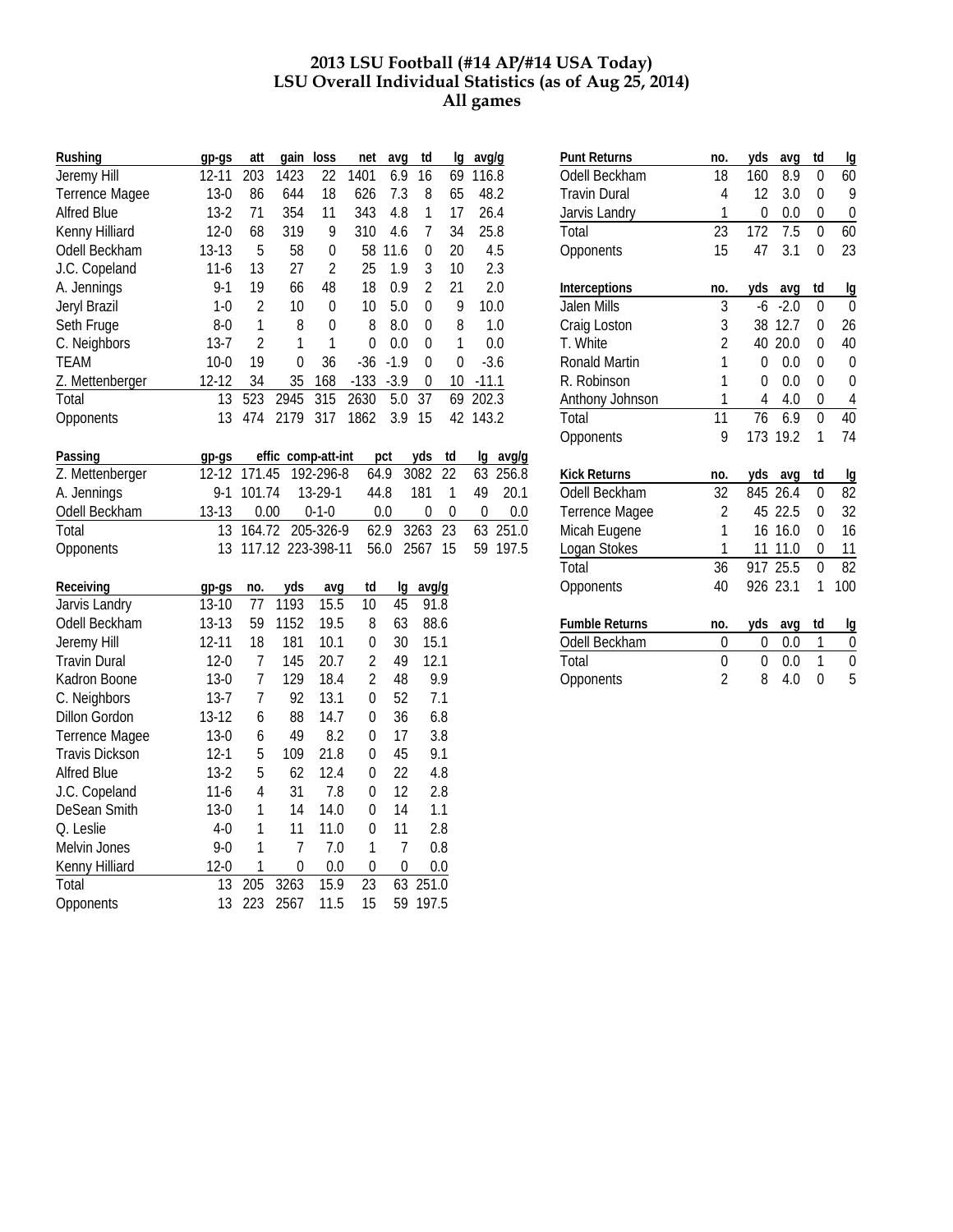#### **2013 LSU Football (#14 AP/#14 USA Today) LSU Overall Individual Statistics (as of Aug 25, 2014) All games**

|                       |    |           |           | <b>PAT</b> |          |         |     |
|-----------------------|----|-----------|-----------|------------|----------|---------|-----|
| Scoring               | td | fg        | kick      | rush       | rcv pass | dxp saf | pts |
| Jeremy Hill           | 16 |           |           |            |          |         | 96  |
| C. Delahoussaye       |    | 13-14     | 56-57     |            |          |         | 95  |
| Jarvis Landry         | 10 |           |           |            |          |         | 60  |
| Odell Beckham         | 9  |           |           |            |          |         | 54  |
| <b>Terrence Magee</b> | 8  |           |           |            |          |         | 48  |
| Kenny Hilliard        |    |           |           |            |          |         | 42  |
| J.C. Copeland         | 3  |           |           |            |          |         | 18  |
| <b>Travin Dural</b>   | 2  |           |           |            |          |         | 12  |
| Kadron Boone          | 2  |           |           |            |          |         | 12  |
| A. Jennings           | 2  |           |           |            |          |         | 12  |
| Melvin Jones          |    |           |           |            |          |         | 6   |
| <b>Alfred Blue</b>    |    |           |           |            |          |         | 6   |
| James Hairston        |    |           | $4 - 4$   |            |          |         |     |
| Total                 | 61 | $13 - 14$ | $60 - 61$ |            |          |         | 465 |
| Opponents             |    | 32 21-26  | $31 - 31$ |            | 0-1      |         | 286 |

| <b>Total Offense</b>  | g  | plays | rush   | pass | total | avg/g  |
|-----------------------|----|-------|--------|------|-------|--------|
| Z. Mettenberger       | 12 | 330   | $-133$ | 3082 | 2949  | 245.8  |
| Jeremy Hill           | 12 | 203   | 1401   | 0    | 1401  | 116.8  |
| <b>Terrence Magee</b> | 13 | 86    | 626    | O    | 626   | 48.2   |
| <b>Alfred Blue</b>    | 13 | 71    | 343    | 0    | 343   | 26.4   |
| Kenny Hilliard        | 12 | 68    | 310    | 0    | 310   | 25.8   |
| A. Jennings           | 9  | 48    | 18     | 181  | 199   | 22.1   |
| Odell Beckham         | 13 | 6     | 58     | O    | 58    | 4.5    |
| J.C. Copeland         | 11 | 13    | 25     | 0    | 25    | 2.3    |
| Jeryl Brazil          |    | 2     | 10     | U    | 10    | 10.0   |
| Seth Fruge            | 8  | 1     | 8      | 0    | 8     | 1.0    |
| <b>TEAM</b>           | 10 | 19    | -36    | 0    | $-36$ | $-3.6$ |
| Total                 | 13 | 849   | 2630   | 3263 | 5893  | 453.3  |
| Opponents             | 13 | 872   | 1862   | 2567 | 4429  | 340.7  |

| <b>Field Goals</b>   | fg                       | pct. 01-19    | 20-29 | 30-39                      | 40-49                    | 50-99 | Ig | blk      |
|----------------------|--------------------------|---------------|-------|----------------------------|--------------------------|-------|----|----------|
| C. Delahoussaye      | 13-14                    | 92.9<br>$0-0$ | 6-6   | $4-5$                      | $3 - 3$                  | $0-0$ | 49 | $\Omega$ |
|                      |                          |               |       |                            |                          |       |    |          |
| <b>FG Sequence</b>   | LSU                      |               |       | <b>Opponents</b>           |                          |       |    |          |
| <b>TCU</b>           | $(23)$ , $(28)$ , $(23)$ |               |       | $(21)$ <sub>,</sub> $(39)$ |                          |       |    |          |
| <b>UAB</b>           |                          |               |       | (24), 59                   |                          |       |    |          |
| Kent St.             | (25)                     |               |       |                            | $(37)$ , $(36)$ , $48$   |       |    |          |
| Auburn               |                          |               |       |                            |                          |       |    |          |
| Georgia              | $(49)$ , $(39)$          |               |       |                            | $(24)$ , $(55)$ , $(38)$ |       |    |          |
| Mississippi State    | (29)                     |               |       |                            | $(35)$ , $(22)$ , $42$   |       |    |          |
| Florida              | (31)                     |               |       | $(44)$ , $(27)$            |                          |       |    |          |
| Ole Miss             | (41)                     |               |       |                            | $(28)$ , $29$ , $(41)$   |       |    |          |
| Furman               | 31                       |               |       |                            | $(46)$ , $(31)$ , $(23)$ |       |    |          |
| Alabama              | (41)                     |               |       | (41)                       |                          |       |    |          |
| <b>Texas A&amp;M</b> | (21),(36)                |               |       | (41)                       |                          |       |    |          |
| Arkansas             | (37)                     |               |       | $(20)$ , $(28)$            |                          |       |    |          |
| lowa                 |                          |               |       | 35                         |                          |       |    |          |

| Punting          | no. yds avg lg tb fc i20 50+ blk |  |           |     |    |                |
|------------------|----------------------------------|--|-----------|-----|----|----------------|
| Jamie Keehn      | 43 1765 41.0 58                  |  | 4 8 18 10 |     |    | $\overline{0}$ |
| Total            | 43 1765 41.0 58 4                |  |           | 818 | 10 | $\bigcirc$     |
| <b>Opponents</b> | 61 2561 42.0 65 5 16 17 11 0     |  |           |     |    |                |
|                  |                                  |  |           |     |    |                |
| <b>Kickoffs</b>  | no. yds avg tb ob retn net ydln  |  |           |     |    |                |
| James Hairston   | 86 5436 63.2 45                  |  |           |     |    |                |
| Total            | 86 5436 63.2 45 1 23.1 39.4      |  |           |     |    | 25             |
| <b>Opponents</b> | 60 3792 63.2 23 0 25.5 38.3      |  |           |     |    | 26             |

Numbers in (parentheses) indicate field goal was made.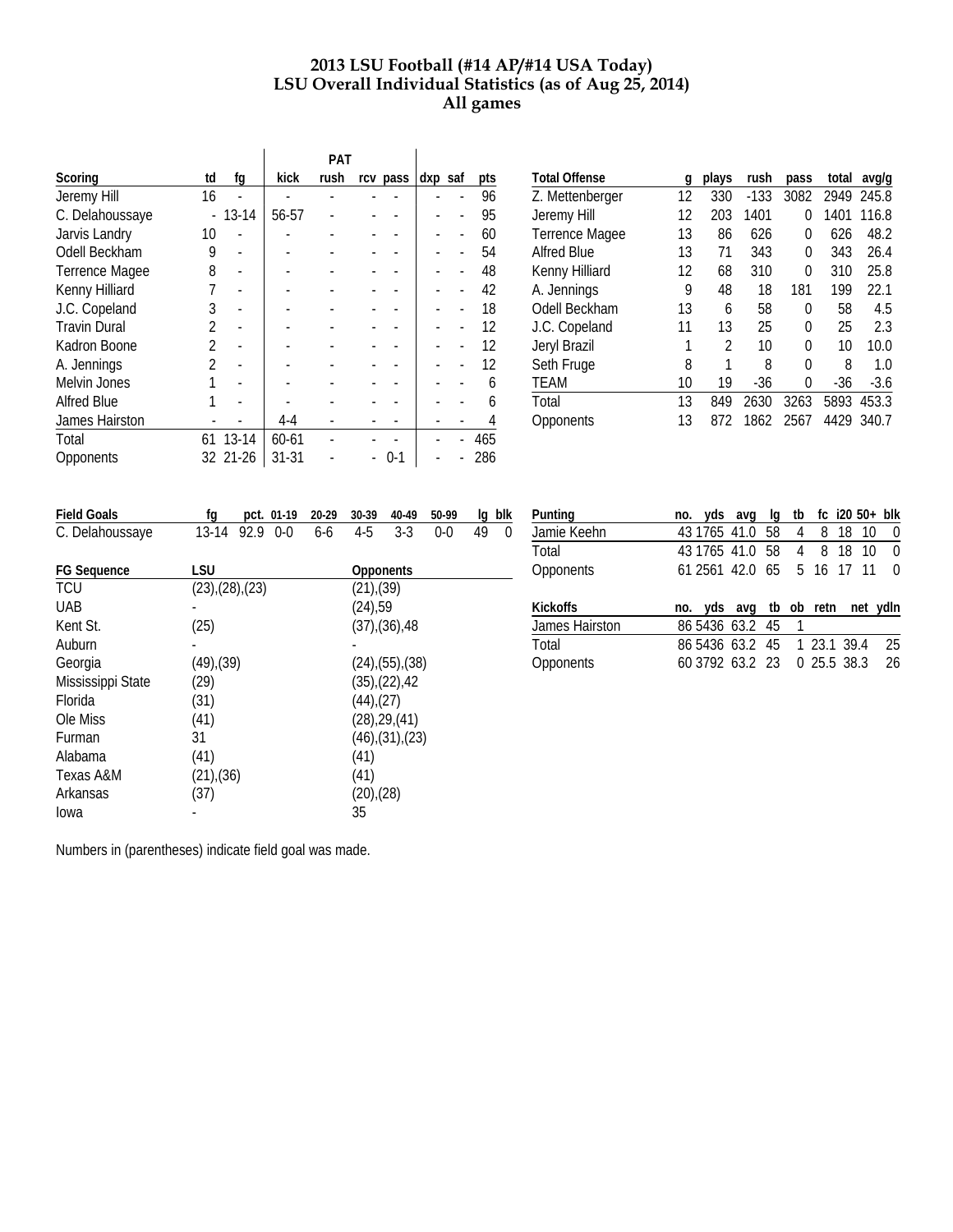#### **2013 LSU Football (#14 AP/#14 USA Today) LSU Overall Individual Statistics (as of Aug 25, 2014) All games**

| <b>All Purpose</b>    | g  | rush     | rcv      | pr             | kr             | ir       | total          | avg/g   |
|-----------------------|----|----------|----------|----------------|----------------|----------|----------------|---------|
| Odell Beckham         | 13 | 58       | 1152     | 160            | 845            | $\Omega$ | 2315           | 178.1   |
| Jeremy Hill           | 12 | 1401     | 181      | 0              | 0              | $\Omega$ | 1582           | 131.8   |
| Jarvis Landry         | 13 | 0        | 1193     | $\Omega$       | $\Omega$       | $\Omega$ | 1193           | 91.8    |
| Terrence Magee        | 13 | 626      | 49       | 0              | 45             | 0        | 720            | 55.4    |
| <b>Alfred Blue</b>    | 13 | 343      | 62       | 0              | 0              | 0        | 405            | 31.2    |
| Kenny Hilliard        | 12 | 310      | $\Omega$ | $\Omega$       | $\Omega$       | $\Omega$ | 310            | 25.8    |
| <b>Travin Dural</b>   | 12 | $\Omega$ | 145      | 12             | $\Omega$       | $\Omega$ | 157            | 13.1    |
| Kadron Boone          | 13 | $\Omega$ | 129      | $\overline{0}$ | $\overline{0}$ | $\Omega$ | 129            | 9.9     |
| <b>Travis Dickson</b> | 12 | 0        | 109      | 0              | 0              | $\Omega$ | 109            | 9.1     |
| C. Neighbors          | 13 | 0        | 92       | 0              | 0              | $\Omega$ | 92             | 7.1     |
| <b>Dillon Gordon</b>  | 13 | 0        | 88       | 0              | 0              | $\Omega$ | 88             | 6.8     |
| J.C. Copeland         | 11 | 25       | 31       | $\Omega$       | $\Omega$       | $\Omega$ | 56             | 5.1     |
| T. White              | 13 | $\Omega$ | $\Omega$ | 0              | 0              | 40       | 40             | 3.1     |
| Craig Loston          | 10 | $\Omega$ | $\Omega$ | 0              | 0              | 38       | 38             | 3.8     |
| A. Jennings           | 9  | 18       | $\Omega$ | $\Omega$       | $\Omega$       | $\Omega$ | 18             | 2.0     |
| Micah Eugene          | 10 | $\Omega$ | 0        | 0              | 16             | 0        | 16             | 1.6     |
| DeSean Smith          | 13 | 0        | 14       | 0              | 0              | $\Omega$ | 14             | 1.1     |
| Logan Stokes          | 13 | $\Omega$ | 0        | 0              | 11             | $\Omega$ | 11             | 0.8     |
| Q. Leslie             | 4  | $\Omega$ | 11       | $\Omega$       | $\Omega$       | $\Omega$ | 11             | 2.8     |
| Jeryl Brazil          | 1  | 10       | $\Omega$ | $\Omega$       | $\Omega$       | $\Omega$ | 10             | 10.0    |
| Seth Fruge            | 8  | 8        | 0        | 0              | 0              | $\Omega$ | 8              | 1.0     |
| Melvin Jones          | 9  | $\Omega$ | 7        | 0              | 0              | $\Omega$ | $\overline{7}$ | 0.8     |
| Anthony Johnso        | 13 | 0        | 0        | 0              | $\Omega$       | 4        | 4              | 0.3     |
| Jalen Mills           | 13 | $\Omega$ | $\Omega$ | 0              | 0              | -6       | -6             | $-0.5$  |
| <b>TEAM</b>           | 10 | $-36$    | $\Omega$ | 0              | $\Omega$       | $\Omega$ | $-36$          | $-3.6$  |
| Z. Mettenberger       | 12 | $-133$   | 0        | $\Omega$       | 0              | $\Omega$ | $-133$         | $-11.1$ |
| Total                 | 13 | 2630     | 3263     | 172            | 917            | 76       | 7158           | 550.6   |
| Opponents             | 13 | 1862     | 2567     | 47             | 926            | 173      | 5575           | 428.8   |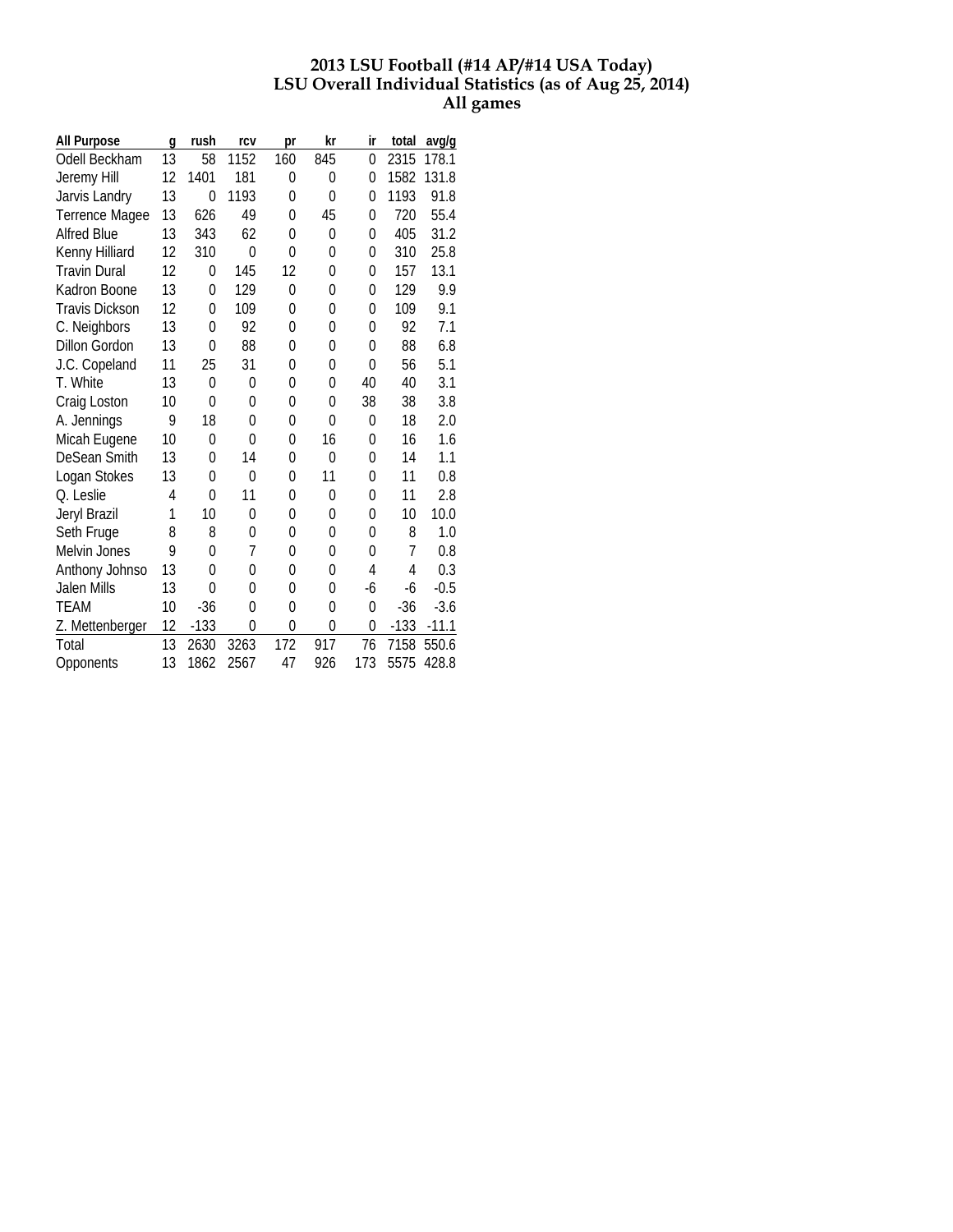#### **2013 LSU Football (#14 AP/#14 USA Today) LSU Overall Defensive Statistics (as of Aug 25, 2014) All games**

|                  |                          |           |                |                | <b>Tackles</b>   |            | <b>Sacks</b> |           | Pass defense   |            | Fumbles  |                  | blkd         |     |
|------------------|--------------------------|-----------|----------------|----------------|------------------|------------|--------------|-----------|----------------|------------|----------|------------------|--------------|-----|
| ##               | <b>Defensive Leaders</b> | gp-gs     | ua             | a              | tot              | tfl/yds    | no-yds       | int-yds   | brup           | qbh        | rcv-yds  | ff               | kick         | saf |
| 18               | Lamin Barrow             | $13-13$   | 23             | 68             | 91               | $5.5 - 17$ | $1.5 - 9$    |           | $\overline{2}$ | $\sqrt{2}$ | $1 - 0$  |                  |              |     |
| 31               | D.J. Welter              | 13-13     | 25             | 55             | 80               | $4.0 - 11$ | $2.0 - 8$    |           | $\mathbf{1}$   | 3          |          |                  |              |     |
| 28               | Jalen Mills              | $13-13$   | 45             | 22             | 67               | $4.0 - 23$ | $3.0 - 21$   | $3 - 6$   | $\sqrt{3}$     |            |          |                  |              |     |
| 25               | Kwon Alexander           | $13-9$    | 30             | 35             | 65               | $6.5 - 14$ |              |           | $\overline{4}$ | 1          |          |                  |              |     |
| 9                | Ego Ferguson             | $12 - 12$ | 18             | 40             | 58               | $3.5 - 17$ | $1.0 - 15$   |           | $\sqrt{3}$     |            |          |                  |              |     |
| $\boldsymbol{6}$ | Craig Loston             | $10 - 10$ | 35             | 22             | 57               | $4.0 - 6$  | $1.0 - 3$    | $3 - 38$  | $\overline{3}$ |            |          |                  |              |     |
| 94               | Danielle Hunter          | $13 - 10$ | 19             | 38             | 57               | $8.0 - 32$ | $3.0 - 20$   |           | $\overline{2}$ | 5          |          |                  |              |     |
| 59               | Jermauria Rasco          | 13-13     | 22             | 34             | 56               | $6.5 - 30$ | $4.0 - 25$   |           | 5              | 8          | $1-0$    |                  |              |     |
| 16               | T. White                 | $13 - 11$ | 39             | 16             | 55               | $2.5 - 3$  |              | $2 - 40$  | $\overline{7}$ |            |          |                  |              |     |
| 12               | Corey Thompson           | $10-5$    | 17             | 23             | 40               | $0.5 - 8$  |              |           | 3              |            |          |                  |              |     |
| 26               | Ronald Martin            | $8 - 7$   | 20             | 18             | 38               |            |              | $1 - 0$   | 4              |            | $1-0$    |                  |              |     |
| 90               | Anthony Johnson          | 13-13     | 15             | 20             | 35               | $9.0 - 36$ | $3.0 - 19$   | $1 - 4$   | $\mathbf{1}$   | 3          |          |                  |              |     |
| 34               | Micah Eugene             | $10 - 2$  | 19             | 14             | 33               | $3.0 - 16$ | $1.0 - 11$   | $\cdot$   | $\overline{2}$ |            |          |                  |              |     |
| 23               | Lamar Louis              | $13 - 0$  | 11             | 14             | 25               |            |              |           |                |            | $1-0$    |                  |              |     |
| 32               | Jalen Collins            | $13 - 2$  | 15             | 7              | 22               |            |              |           | 2              |            |          |                  |              |     |
| 21               | R. Robinson              | $12 - 2$  | 12             | $\overline{4}$ | 16               | $0.5 - 0$  |              | $1 - 0$   | $\mathfrak{Z}$ |            |          |                  |              |     |
| 98               | Jordan Allen             | $13-3$    | 6              | 10             | 16               | $2.0 - 14$ | $2.0 - 14$   |           | $\overline{2}$ |            |          |                  |              |     |
| 45               | Deion Jones              | $13 - 0$  | 6              | 9              | 15               | $1.0 - 6$  |              |           |                | 1          |          |                  |              |     |
| 82               | James Wright             | $13 - 0$  | 4              | 8              | 12               |            |              |           |                |            | $2-0$    |                  |              |     |
| 91               | C. LaCouture             | $13 - 0$  | 3              | 8              | 11               | $1.5 - 2$  | $1.0 - 2$    |           |                |            |          |                  |              |     |
| 52               | K. Beckwith              | $12 - 0$  | 5              | 6              | 11               | $1.0 - 8$  | $1.0 - 8$    |           |                |            |          |                  |              |     |
|                  | Dwayne Thomas            | $11-0$    | 6              | $\overline{4}$ | 10               | $4.0 - 24$ | $3.0 - 23$   |           | 5              | 1          |          |                  |              |     |
| 13               |                          | $8 - 3$   | 6              | 4              | 10               |            |              |           |                |            |          |                  |              |     |
| 58               | Tahj Jones               |           | 3              | 6              | $\mathsf{q}$     | $0.5 - 3$  |              |           |                |            | $1-0$    |                  |              |     |
| 95               | Quentin Thomas           | $11-1$    |                |                |                  |            |              |           | $\overline{2}$ |            |          |                  |              |     |
| 40               | Duke Riley               | $13 - 0$  | 1              | 6              | $\overline{7}$   | $0.5 - 8$  |              |           |                |            |          |                  |              |     |
| 92               | Lewis Neal               | $10 - 0$  |                | $\overline{7}$ | $\overline{7}$   | $0.5 - 2$  | $0.5 - 2$    |           |                |            |          |                  |              |     |
| 29               | R. Jefferson             | $7-1$     | 3              | $\mathfrak{Z}$ | $\boldsymbol{6}$ | $0.5 - 1$  |              |           | 2              |            |          |                  |              |     |
| $\overline{4}$   | <b>Alfred Blue</b>       | $13-2$    | 3              | 3              | 6                |            |              |           |                |            | $1-0$    |                  |              |     |
| 43               | C. Neighbors             | $13 - 7$  | 1              | $\overline{4}$ | 5                |            |              |           |                |            |          |                  |              |     |
| 35               | L. Phillips              | $9-0$     | $\mathbf{1}$   | $\overline{3}$ | $\overline{4}$   |            |              |           |                |            |          |                  |              |     |
| 48               | Seth Fruge               | $8-0$     | $\overline{2}$ | $\overline{2}$ | 4                |            |              |           |                |            |          |                  |              |     |
| 14               | Terrence Magee           | $13-0$    | $\overline{2}$ | $\mathbf{1}$   | 3                |            |              |           |                |            |          |                  |              |     |
| 96               | Mickey Johnson           | $4-0$     | 1              | $\sqrt{2}$     | $\sqrt{3}$       |            |              |           |                |            |          |                  |              |     |
| 46               | <b>Tashawn Bower</b>     | $6-0$     | $\mathbf{1}$   | $\overline{2}$ | 3                |            |              |           |                |            |          |                  |              |     |
| 38               | Jamie Keehn              | $13-0$    | 2              |                | $\overline{2}$   |            |              |           |                |            |          |                  |              |     |
|                  | 54 Justin Maclin         | $5-0$     |                | $\overline{2}$ | $\overline{2}$   |            |              |           |                |            |          |                  |              |     |
| 80               | Jarvis Landry            | $13 - 10$ | 1              |                | 1                |            |              |           |                |            | $\cdot$  |                  |              |     |
| 81               | A'Trey-U Jones           | $3-0$     | $\mathbf{1}$   |                | $\mathbf{1}$     |            |              |           |                |            |          |                  |              |     |
| 33               | Jeremy Hill              | $12 - 11$ | 1              |                | $\mathbf{1}$     |            |              |           |                |            | $\cdot$  |                  |              |     |
| 56               | Trai Turner              | 13-13     |                | $\mathbf{1}$   | $\overline{1}$   |            |              |           |                |            |          |                  |              |     |
| 4A               | Tommy LeBeau             | $3-0$     |                | 1              | 1                |            |              |           |                |            |          |                  |              |     |
| 39               | J. Sandolph              | $3-0$     |                | $\mathbf{1}$   | $\mathbf{1}$     |            |              |           |                |            |          |                  |              |     |
| 89               | DeSean Smith             | $13 - 0$  |                | 1              | 1                |            |              |           |                |            |          |                  |              |     |
| 3                | Odell Beckham            | 13-13     |                |                |                  |            |              |           |                |            |          |                  |              |     |
|                  | Total                    | 13        | 424            | 524            | 948              | 69-281     | 27-180       | $11 - 76$ | 56             | 31         | $8-0$    | 9                | $\mathbf{1}$ |     |
|                  | Opponents                | $13$      | 423            | 520            | 943              | 58-256     | 25-196       | $9 - 173$ | $44\,$         | $11$       | $10 - 8$ | $\boldsymbol{6}$ |              |     |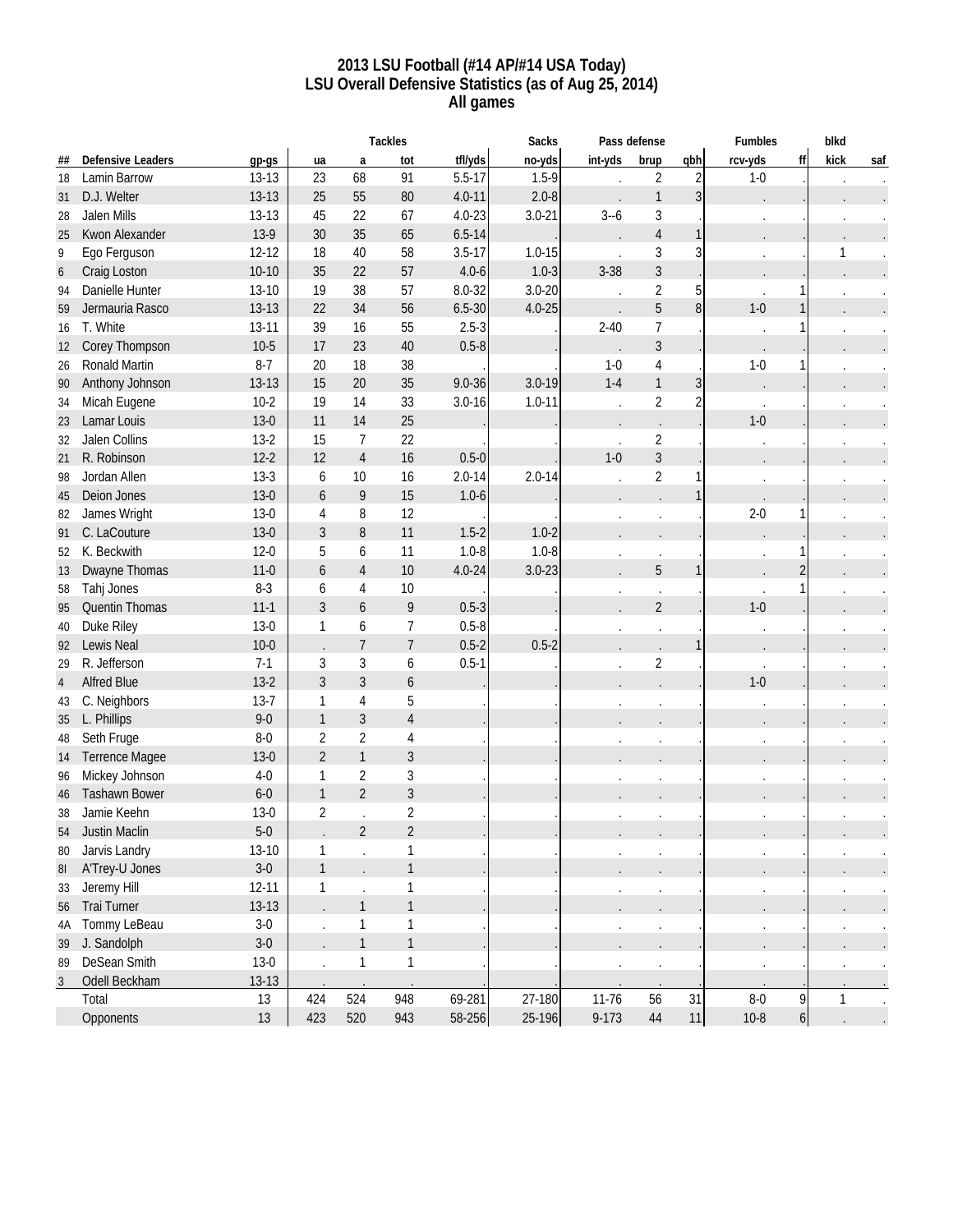#### **2013 LSU Football (#14 AP/#14 USA Today) LSU Team Game-by-Game (as of Aug 25, 2014) All games**

#### **TEAM STATISTICS**

|                      |                                                                                                                                  |                 |     | Rushing        |                 |            | Receiving  |                 |      |                             | Passing   |                 |                 |                 | <b>Kick Returns</b> |                |              |                     | <b>Punt Returns</b> |                  |                 | tot             |
|----------------------|----------------------------------------------------------------------------------------------------------------------------------|-----------------|-----|----------------|-----------------|------------|------------|-----------------|------|-----------------------------|-----------|-----------------|-----------------|-----------------|---------------------|----------------|--------------|---------------------|---------------------|------------------|-----------------|-----------------|
| Date                 | Opponent                                                                                                                         |                 | no. | yds            | td              | lq<br>no.  | yds        | td              | lq   | cmp-att-int                 | yds       | td              | lg              | no.             | yds                 | td             | la           | no.                 | yds                 | td               | lq              | off             |
| $\overline{A}$ ug 31 | vs TCU                                                                                                                           |                 | 48  | 197            | 3               | 52<br>16   | 251        |                 | 44   | $16 - 32 - 0$               | 251       | $\mathbf{1}$    | 44              | 4               | 136                 | $\theta$       | 75           | $\theta$            | 0                   | $\theta$         | $\Omega$        | 448             |
| Sep 07               | <b>UAB</b>                                                                                                                       |                 | 34  | 152            | 2 15            | 17         | 293        | 5               | 49   | $17-20-0$                   | 293       | 5 49            |                 | $\mathbf{1}$    | 21                  | $\mathbf 0$    | 21           | 3                   | 59                  | $\boldsymbol{0}$ | 60              | 445             |
| Sep 14               | <b>KENT ST.</b>                                                                                                                  |                 | 37  | 307            | 3               | 58<br>13   | 264        | 3               | 52   | $13 - 18 - 0$               | 264       | 3               | 52              | 1               | 14                  | 0              | 14           | $\overline{4}$      | 12                  | $\overline{0}$   | 8               | 571             |
| Sep 21               | <b>AUBURN</b>                                                                                                                    |                 | 44  | 228            | 4               | 54<br>14   | 229        | 1               | 45   | $14 - 22 - 1$               | 229       | $\mathbf{1}$    | 45              | $\mathbf{1}$    | 19                  | $\overline{0}$ | 19           | $\mathbf{1}$        | 10                  | $\overline{0}$   | 10              | 457             |
| Sep 28               | at Georgia                                                                                                                       |                 | 36  | 77             | 2               | 16<br>23   | 372        | 3               | 48   | 23-37-0                     | 372       | 3               | 48              | 7               | 175                 | 0              | 33           | $\mathbf{1}$        | $-4$                | 0                | $\Omega$        | 449             |
| Oct <sub>05</sub>    | at Mississippi State                                                                                                             |                 | 39  | 223            | 6 69            | 25         | 340        |                 | 2 33 | $25 - 29 - 1$               | 340       | $\overline{2}$  | 33              | 5               | 111                 | $\overline{0}$ | 29           | $\theta$            | $\overline{0}$      | $\overline{0}$   | $\Omega$        | 563             |
| Oct 12               | <b>FLORIDA</b>                                                                                                                   |                 | 39  | 175            | 2 26            | 9          | 152        | 0               | 30   | $9 - 17 - 0$                | 152       | $\overline{0}$  | 30              | 2               | 48                  | 0              | 29           | $\mathbf 0$         | 0                   | 0                | $\Omega$        | 327             |
| Oct 19               | at Ole Miss                                                                                                                      |                 | 35  | 114            | 2 <sub>12</sub> | 19         | 274        | $\mathbf{1}$    | 34   | 19-33-3                     | 274       | 1               | 34              | 5               | 124                 | $\overline{0}$ | 39           | $\mathbf{1}$        | 21                  | $\theta$         | 21              | 388             |
| Oct 26               | <b>FURMAN</b>                                                                                                                    |                 | 36  | 332            | 4               | 55<br>17   | 340        | 3               | 63   | $17-26-2$                   | 340       | 3               | 63              | 3               | 40                  | 0              | 16           | 5                   | 22                  | $\overline{0}$   | 9               | 672             |
| Nov <sub>09</sub>    | at Alabama                                                                                                                       |                 | 31  | 43             | 1 <sup>13</sup> | 16         | 241        |                 | 1 45 | $16 - 23 - 0$               | 241       | $\mathbf{1}$    | 45              | $\overline{4}$  | 174                 | 0              | 82           | $\mathbf{1}$        | 8                   | $\boldsymbol{0}$ | 8               | 284             |
| Nov <sub>23</sub>    | <b>TEXAS A&amp;M</b>                                                                                                             |                 | 55  | 324            | 2               | 11<br>65   | 193        | 2               | 40   | $11-20-0$                   | 193       | $\overline{2}$  | 40              | 1               | 16                  | 0              | 16           | 1                   | 14                  | $\overline{0}$   | 14              | 517             |
| <b>Nov 29</b>        | ARKANSAS                                                                                                                         |                 | 38  | 238            | 3               | 52<br>18   | 232        | $\mathbf{1}$    | 49   | 18-29-1                     | 232       | $\mathbf{1}$    | 49              | $\overline{0}$  | $\overline{0}$      | $\overline{0}$ | $\mathbf{0}$ | $\overline{2}$      | 11                  | $\boldsymbol{0}$ | 11              | 470             |
| Jan 01               | vs lowa                                                                                                                          |                 | 51  | 220            | 3 42            | 7          | 82         | 0               | 29   | $7 - 20 - 1$                | 82        | $\mathbf 0$     | 29              | 2               | 39                  | 0              | 21           | $\overline{4}$      | 19                  |                  | 0 <sub>12</sub> | 302             |
|                      |                                                                                                                                  |                 | 523 | 2630           | $\overline{37}$ | 69<br>205  | 3263       | $\overline{23}$ | 63   | 205-326-9                   | 3263      | $\overline{23}$ | 63              | $\overline{36}$ | 917                 | $\overline{0}$ | 82           | $\overline{23}$     | 172                 | $\overline{0}$   | 60              | 5893            |
| Opponents            |                                                                                                                                  |                 | 474 | 1862           | 15              | 223<br>42  | 2567       | 15              | 59   | 223-398-11                  | 2567      | 15              | 59              | 40              | 926                 |                | 1 100        | 15                  | 47                  | 0                | 23              | 4429            |
|                      | Pass efficiency: 164.72<br>Kick ret avg: 25.5<br>Punt ret avg: 7.5<br>All purpose avg/game: 550.6<br>Total offense avg/gm: 453.3 |                 |     | <b>Tackles</b> |                 |            |            | <b>Sacks</b>    |      | Fumble                      |           | Pass Defense    |                 |                 | <b>Blkd</b>         |                |              | <b>PAT Attempts</b> |                     |                  |                 |                 |
| Date                 | Opponent                                                                                                                         | ua              | a   |                | total           | tfl-yds    | no-yds     |                 |      | ff<br>fr-yds                | int-yds   |                 | qbh             | brup            | kick                |                |              | kick rush           |                     | rcv              | saf             | <u>pts</u>      |
|                      | Aug 31 vs TCU                                                                                                                    | $\overline{29}$ | 20  |                | 49              | $4.0 - 15$ |            | $1.0 - 9$       |      | $\overline{2}$<br>$1 - 0$   | $1 - 1$   |                 | 3               | 6               |                     | $\Omega$       | $4 - 4$      |                     | $\theta$            | $\Omega$         | 0               | $\overline{37}$ |
| Sep 07 UAB           |                                                                                                                                  | 23              | 56  |                | 79              | $5.0 - 17$ | $3.0 - 14$ |                 |      | $\overline{0}$<br>$1-0$     | $0-0$     |                 | 3               | 5               |                     | $\overline{0}$ | $8 - 8$      |                     | 0                   | $\overline{0}$   | 0               | 56              |
|                      | Sep 14 KENT ST.                                                                                                                  | 33              | 40  |                | 73              | $6.0 - 28$ | $2.0 - 20$ |                 |      | 1<br>$0 - 0$                | $0-0$     |                 | 4               | 4               |                     | $\Omega$       | 6-6          |                     | $\overline{0}$      | $\overline{0}$   | $\Omega$        | 45              |
|                      | Sep 21 AUBURN                                                                                                                    | 32              | 74  |                | 106             | $4.0 - 27$ |            | $1.0 - 8$       |      | $1 - 0$<br>$\theta$         | $2 - 0$   |                 | $\overline{2}$  | 6               |                     | $\Omega$       | $5-5$        |                     | $\mathbf 0$         | $\overline{0}$   | $\overline{0}$  | 35              |
|                      | Sep 28 at Georgia                                                                                                                | 29              | 44  |                | 73              | $2.0 - 4$  |            | $0.0 - 0$       |      | $\overline{0}$<br>$0 - 0$   | $1 - 4$   |                 | $\overline{0}$  | 3               |                     | $\Omega$       | $5-5$        |                     | $\overline{0}$      | $\overline{0}$   | 0               | 41              |
| Oct 05               | at Mississippi State                                                                                                             | 38              | 28  |                | 66              | $5.0 - 19$ | $3.0 - 14$ |                 |      | $\overline{0}$<br>$1 - 0$   | $1 - 40$  |                 | 3               | 9               |                     | $\Omega$       | $8 - 8$      |                     | $\overline{0}$      | $\overline{0}$   | $\Omega$        | 59              |
| Oct 12               | <b>FLORIDA</b>                                                                                                                   | 29              | 56  |                | 85              | $8.0 - 48$ | $4.0 - 40$ |                 |      | 1<br>$0 - 0$                | $0 - 0$   |                 | 5               | 6               |                     | $\Omega$       | $2 - 2$      |                     | $\boldsymbol{0}$    | $\Omega$         | 0               | 17              |
| Oct 19               | at Ole Miss                                                                                                                      | 47              | 34  |                | 81              | $7.0 - 23$ | $3.0 - 14$ |                 |      | $\mathbf{1}$<br>$2-0$       | $0 - 0$   |                 | $\mathbf{1}$    | $\overline{4}$  |                     |                | $3 - 3$      |                     | $\overline{0}$      | $\overline{0}$   | $\overline{0}$  | 24              |
|                      | Oct 26 FURMAN                                                                                                                    | 28              | 52  |                | 80              | $8.0 - 30$ | $3.0 - 16$ |                 |      | 1<br>$0 - 0$                | $1 - 0$   |                 | 1               | 3               |                     | $\Omega$       | $6 - 7$      |                     | 0                   | $\overline{0}$   | 0               | 48              |
|                      | Nov 09 at Alabama                                                                                                                | 34              | 38  |                | 72              | $3.0 - 11$ |            | $1.0 - 8$       |      | $\boldsymbol{0}$<br>$0-0$   | $0-0$     |                 | $\overline{2}$  | $\overline{0}$  |                     | $\overline{0}$ | $2 - 2$      |                     | $\boldsymbol{0}$    | $\overline{0}$   | $\overline{0}$  | 17              |
|                      | Nov 23 TEXAS A&M                                                                                                                 | 26              | 24  |                | 50              | $4.0 - 24$ | $2.0 - 15$ |                 |      | $\mathbf{1}$<br>$0 - 0$     | $2 - 26$  |                 | 6               | 2               |                     | $\Omega$       | 4-4          |                     | $\overline{0}$      | $\Omega$         | 0               | 34              |
|                      | Nov 29 ARKANSAS                                                                                                                  | 31              | 46  |                | 77              | $4.0 - 18$ | $1.0 - 12$ |                 |      | $\overline{2}$<br>$1 - 0$   | $1 - 0$   |                 | $\mathbf{1}$    | $\overline{c}$  |                     | $\Omega$       | $4 - 4$      |                     | $\mathbf 0$         | $\overline{0}$   | $\overline{0}$  | 31              |
| Jan 01               | vs Iowa                                                                                                                          | 45              | 12  |                | 57              | $9.0 - 17$ | $3.0 - 10$ |                 |      | $\boldsymbol{0}$<br>$1 - 0$ | $2 - 7$   |                 | 0               | 6               |                     | $\Omega$       | $3 - 3$      |                     | 0                   | $\overline{0}$   | 0               | 21              |
|                      |                                                                                                                                  | 424             | 524 |                | 948             | 69.0-281   | 27.0-180   |                 |      | 9<br>$8 - 0$                | $11 - 76$ |                 | $\overline{31}$ | $\overline{56}$ |                     | $\mathbf{1}$   | $60 - 61$    |                     | $\boldsymbol{0}$    | $\overline{0}$   | $\overline{0}$  | 465             |
| Opponents            |                                                                                                                                  | 423             | 520 |                | 943             | 58.0-256   | 25.0-196   |                 |      | $10-8$<br>6                 | 9-173     |                 | 11              | 44              |                     | 01             | $31 - 31$    |                     | 0                   | $\overline{0}$   | 0               | 286             |
|                      |                                                                                                                                  |                 |     |                |                 |            | $D$ unting |                 |      |                             |           |                 |                 | Eield Coole     |                     |                |              |                     | <b>Violioffe</b>    |                  |                 |                 |

|            |                      |     |      |      |      | Punting  |          |                |          |                 |           | <b>Field Goals</b> |      |               |      | <b>Kickoffs</b> |                |          |
|------------|----------------------|-----|------|------|------|----------|----------|----------------|----------|-----------------|-----------|--------------------|------|---------------|------|-----------------|----------------|----------|
| Date       | Opponent             | no. | yds  | avq  | lona | blkd     | tb       | fc             | $50+$    | i20             | md-att    | long               | blkd | no.           | yds  | avq             | tb             | ob       |
|            | Aug 31 vs TCU        |     | 119  | 39.7 | 48   | $\Omega$ | $\Omega$ |                | 0        |                 | $3-3$     | 28                 |      |               | 446  | 63.7            | 2              | $\Omega$ |
| Sep 07 UAB |                      |     | 171  | 42.8 | 58   | $\Omega$ | 0        |                |          |                 | $0 - 0$   | $\overline{0}$     | N    | 9             | 516  | 57.3            | 8              | $\Omega$ |
|            | Sep 14 KENT ST.      |     | 33   | 33.0 | 33   | 0        | 0        | 0              | 0        |                 | $1 - 1$   | 25                 |      | 8             | 514  | 64.2            | 5              | 0        |
|            | Sep 21 AUBURN        | 6   | 229  | 38.2 | 53   | 0        | 0        |                |          |                 | $0 - 0$   | $\overline{0}$     | OI   | b             | 390  | 65.0            | 5              | $\Omega$ |
|            | Sep 28 at Georgia    |     | 86   | 43.0 | 44   | $\Omega$ | 0        |                | 0        |                 | $2-2$     | 49                 | N    | 8             | 506  | 63.2            | 4              | 0        |
| Oct 05     | at Mississippi State |     | 93   | 46.5 | 49   | $\Omega$ |          | $\Omega$       | $\Omega$ |                 | $1 - 1$   | 29                 | 0l   | 10            | 650  | 65.0            | 6              | $\Omega$ |
| Oct $12$   | FLORIDA              |     | 111  | 37.0 | 45   | 0        | 0        |                | 0        |                 | $1 - 1$   | 31                 |      |               | 259  | 64.8            | 3              | $\Omega$ |
| Oct 19     | at Ole Miss          |     | 131  | 32.8 | 40   | 0        | 0        |                | 0        |                 | $1 - 1$   | 41                 | OI   | 5             | 324  | 64.8            | $\overline{2}$ | $\Omega$ |
|            | Oct 26 FURMAN        |     | 37   | 37.0 | 37   | 0        | 0        | 0              | 0        |                 | $0 - 1$   | $\theta$           |      | 8             | 516  | 64.5            | 5              |          |
|            | Nov 09 at Alabama    |     | 75   | 37.5 | 50   | $\Omega$ |          | $\Omega$       |          |                 | $1 - 1$   | 41                 | ΩI   | 4             | 257  | 64.2            | $\Omega$       | $\Omega$ |
|            | Nov 23 TEXAS A&M     |     | 113  | 37.7 | 56   | $\Omega$ | 0        | $\mathfrak{p}$ |          |                 | $2 - 2$   | 36                 |      |               | 423  | 60.4            |                | 0        |
|            | Nov 29 ARKANSAS      |     | 98   | 49.0 | 54   | $\Omega$ | 0        | $\Omega$       |          |                 | $1 - 1$   | 37                 |      | $\mathfrak b$ | 380  | 63.3            | $\overline{3}$ | $\Omega$ |
|            | Jan 01 vs lowa       | 10  | 469  | 46.9 | 56   | 0        | 2        | $\Omega$       | b.       |                 | $0-0$     | $\mathbf 0$        | N    |               | 255  | 63.8            |                | 0        |
|            |                      | 43  | 1765 | 41.0 | 58   | $\Omega$ | 4        | 8              | 10       | 18 <sup>l</sup> | $13 - 14$ | 49                 | 0I   | 86            | 5436 | 63.2            | 45             |          |
| Opponents  |                      | 61  | 2561 | 42.0 | 65   | 0        | 5        | 16             |          | 17              | $21 - 26$ | 55                 |      | 60            | 3792 | 63.2            | 23             | $\Omega$ |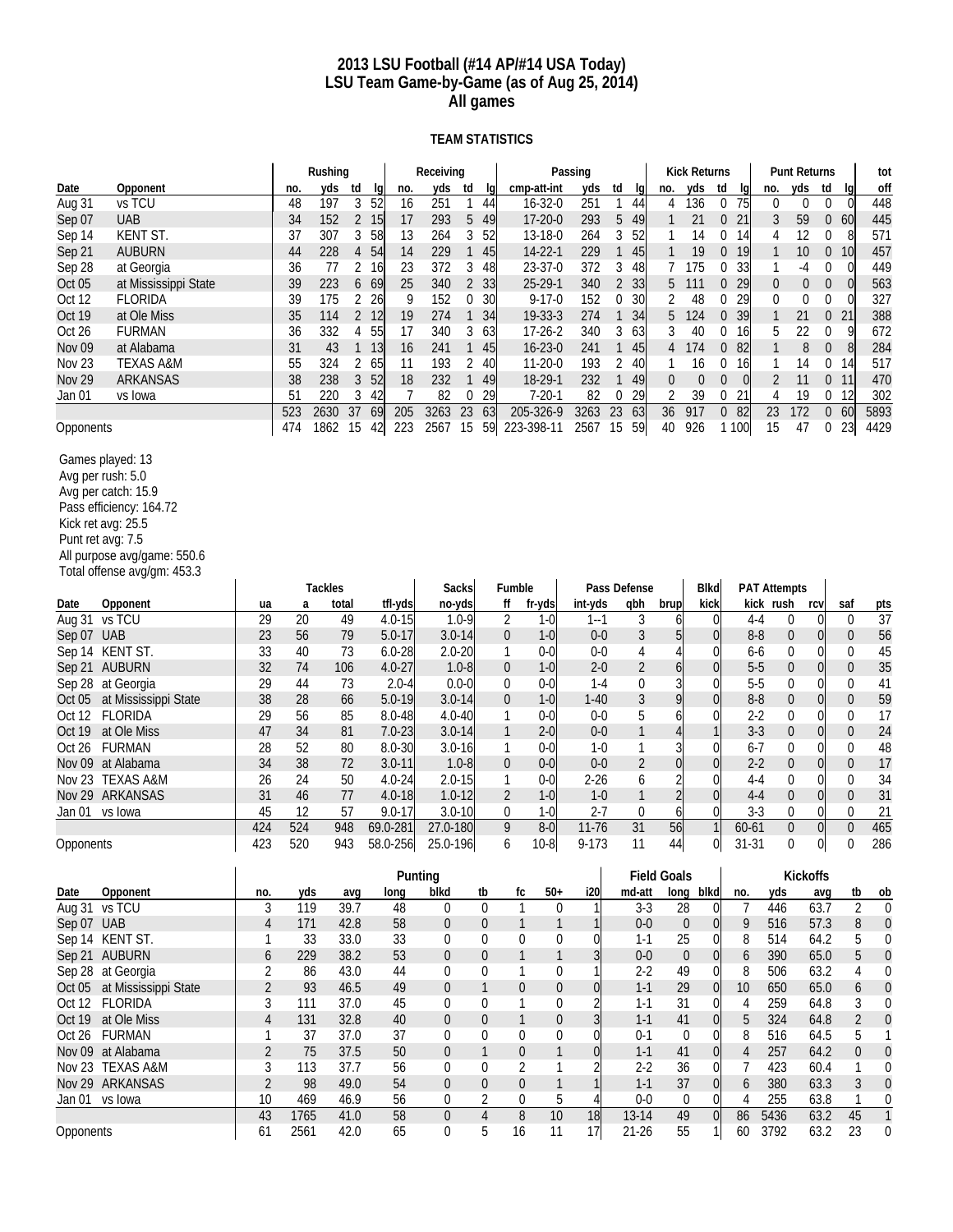#### **2013 LSU Football (#14 AP/#14 USA Today) LSU Opponent Game-by-Game (as of Aug 25, 2014) All games**

#### **OPPONENT STATISTICS**

|                   |                                                                                                                                                         |     |                 | Rushing        |                 |                 |                 | Receiving |                  |                 |                         | Passing   |                |                  |                | <b>Kick Returns</b> |                        |                     |                  | <b>Punt Returns</b> |                  |                 | tot             |
|-------------------|---------------------------------------------------------------------------------------------------------------------------------------------------------|-----|-----------------|----------------|-----------------|-----------------|-----------------|-----------|------------------|-----------------|-------------------------|-----------|----------------|------------------|----------------|---------------------|------------------------|---------------------|------------------|---------------------|------------------|-----------------|-----------------|
| Date              | Opponent                                                                                                                                                |     | no.             | yds            | td              | lq              | no.             | yds       | td               | lq              | cmp-att-int             | yds       | td             | lq               | no.            | yds                 | td                     | lq                  | no.              | yds                 | td               | la              | off             |
| Aug 31            | vs TCU                                                                                                                                                  |     | $\overline{26}$ | 114            | $\overline{2}$  | 26              | $\overline{15}$ | 145       | $\mathbf{0}$     | $\overline{35}$ | $15 - 28 - 1$           | 145       | 0              | $\overline{35}$  | 5              | 169                 | 1 1 0 0                |                     | 0                | 0                   | $\overline{0}$   | $\overline{0}$  | 259             |
| Sep 07            | <b>UAB</b>                                                                                                                                              |     | 43              | 160            | $\mathbf{1}$    | 24              | 9               | 136       | $\mathbf{1}$     | 41              | $9 - 25 - 0$            | 136       | $\mathbf{1}$   | 41               | 1              | 9                   | $\overline{0}$         | 9                   | $\mathbf{1}$     | $\overline{2}$      | $\overline{0}$   | $\overline{2}$  | 296             |
| Sep 14            | <b>KENT ST.</b>                                                                                                                                         |     | 32              | 58             | $\mathbf{1}$    | 14              | 20              | 190       | $\boldsymbol{0}$ | 25              | 20-29-0                 | 190       | $\overline{0}$ | 25               | 3              | 57                  | $\mathbf 0$<br>23      |                     | 0                | 0                   | $\overline{0}$   | $\Omega$        | 248             |
| Sep 21            | <b>AUBURN</b>                                                                                                                                           |     | 52              | 213            |                 | 3 17            | 17              | 224       | $\mathbf 0$      | 52              | $17 - 33 - 2$           | 224       | $\mathbf 0$    | 52               | $\mathbf{1}$   | 14                  | $\boldsymbol{0}$<br>14 |                     | 5                | 5                   | $\boldsymbol{0}$ | $5 \mid$        | 437             |
| Sep 28            | at Georgia                                                                                                                                              |     | 36              | 196            | $\mathbf{1}$    | 23              | 20              | 298       | $\overline{4}$   | 33              | $20 - 34 - 1$           | 298       | 4              | 33               | 4              | 74                  | $\mathbf 0$<br>23      |                     | $\theta$         | $\Omega$            | 0                | $\Omega$        | 494             |
| Oct <sub>05</sub> | at Mississippi State                                                                                                                                    |     | 36              | 216            | $\mathbf{1}$    | 32              | 16              | 252       | $\overline{2}$   | 59              | $16 - 31 - 1$           | 252       | $\overline{2}$ | 59               | $\overline{4}$ | 109                 | $\overline{0}$<br>46   |                     | $\mathbf{1}$     | 0                   | $\overline{0}$   | $\Omega$        | 468             |
| Oct 12            | <b>FLORIDA</b>                                                                                                                                          |     | 40              | 111            | $\mathbf 0$     | 14              | 16              | 129       | $\overline{0}$   | 20              | $16 - 28 - 0$           | 129       | 0              | 20               | 1              | 33                  | 33<br>$\mathbf 0$      |                     | $\mathbf{1}$     | $-1$                | $\mathbf 0$      | $\Omega$        | 240             |
| Oct 19            | at Ole Miss                                                                                                                                             |     | 43              | 176            |                 | 2 26            | 31              | 349       | $\mathbf{1}$     | 33              | $31 - 41 - 0$           | 349       | $\mathbf{1}$   | 33               | 3              | 62                  | $\boldsymbol{0}$<br>24 |                     | $\mathbf{1}$     | 3                   | $\overline{0}$   | $\Omega$        | 525             |
| Oct 26            | <b>FURMAN</b>                                                                                                                                           |     | 35              | 92             |                 | 0 <sub>18</sub> | 17              | 106       | $\overline{0}$   | 16              | 17-29-1                 | 106       | 0              | 16               | 2              | 41                  | 25<br>0                |                     | $\mathbf{1}$     | 0                   | 0                | $\Omega$        | 198             |
| Nov <sub>09</sub> | at Alabama                                                                                                                                              |     | 42              | 193            |                 | 22              | 14              | 179       | $\overline{3}$   | 52              | 14-20-0                 | 179       | 3              | 52               | $\overline{4}$ | 83                  | $\mathbf 0$<br>22      |                     | $\mathbf 0$      | 0                   | $\boldsymbol{0}$ | 0l              | 372             |
| Nov <sub>23</sub> | <b>TEXAS A&amp;M</b>                                                                                                                                    |     | 18              | 75             | 0               | 13              | 16              | 224       | $\mathbf{1}$     | 51              | $16 - 41 - 2$           | 224       | 1              | 51               | 6              | 90                  | 24<br>$\boldsymbol{0}$ |                     | $\mathbf 0$      | 0                   | $\overline{0}$   | 0               | 299             |
| <b>Nov 29</b>     | <b>ARKANSAS</b>                                                                                                                                         |     | 34              | 182            | $\mathbf{1}$    | 42              | 19              | 178       |                  | 2 43            | 19-29-1                 | 178       |                | 2 43             | 3              | 57                  | $\overline{0}$<br>24   |                     | $\mathbf{1}$     | $\mathbf{1}$        | $\overline{0}$   | $\mathbf{1}$    | 360             |
| Jan 01            | vs lowa                                                                                                                                                 |     | 37              | 76             | 1               | 13              | 13              | 157       | 1                | 35              | 13-30-2                 | 157       | 1              | 35               | 3              | 128                 | 0<br>96                |                     | 4                | 37                  | $\mathbf 0$      | 23              | 233             |
|                   |                                                                                                                                                         |     | 474             | 1862           | $\overline{15}$ | 42              | 223             | 2567      | $\overline{15}$  | 59              | 223-398-11              | 2567      | 15             | 59               | 40             | 926                 | 1 1 0 0                |                     | $\overline{15}$  | 47                  | $\overline{0}$   | $\overline{23}$ | 4429            |
| LSU               |                                                                                                                                                         |     | 523             | 2630           | 37              | 69              | 205             | 3263      | 23               | 63              | 205-326-9               | 3263 23   |                | -63              | 36             | 917                 | 0<br>82                |                     | 23               | 172                 | $\overline{0}$   | -60l            | 5893            |
|                   | Avg per catch: 11.5<br>Pass efficiency: 117.12<br>Kick ret avg: 23.1<br>Punt ret avg: 3.1<br>All purpose avg/game: 428.8<br>Total offense avg/gm: 340.7 |     |                 | <b>Tackles</b> |                 |                 |                 |           | Sacks            |                 | Fumble                  |           |                | Pass Defense     |                | <b>Blkd</b>         |                        | <b>PAT Attempts</b> |                  |                     |                  |                 |                 |
| Date              | Opponent                                                                                                                                                | ua  | a               | total          |                 |                 | tfl-yds         |           | no-yds           |                 | ff<br>fr-yds            | int-yds   |                | qbh              | brup           | kick                |                        | kick rush           |                  | rcvl                |                  | saf             | <u>pts</u>      |
| Aug 31 vs TCU     |                                                                                                                                                         | 40  | 36              |                | 76              | $6.0 - 22$      |                 |           | $2.0 - 16$       |                 | $\overline{0}$<br>$1-0$ | $0 - 0$   |                | 2                | 9              |                     | $\overline{0}$         | $3 - 3$             | $\mathbf{0}$     | $\overline{0}$      |                  | 0               | $\overline{27}$ |
| Sep 07 UAB        |                                                                                                                                                         | 27  | 32              |                | 59              |                 | $1.0 - 1$       |           | $0.0 - 0$        |                 | $\mathbf{1}$<br>$1-3$   | $0 - 0$   |                | $\overline{0}$   |                |                     | 0                      | $2 - 2$             | $\overline{0}$   | $\overline{0}$      |                  | $\Omega$        | 17              |
|                   | Sep 14 KENT ST.                                                                                                                                         | 25  | 40              |                | 65              |                 | $2.0 - 3$       |           | $0.0 - 0$        |                 | 0<br>$1-0$              | $0 - 0$   |                | 0                | 2              |                     | $\overline{0}$         | $1 - 1$             | $\mathbf 0$      | $\Omega$            |                  | $\Omega$        | 13              |
| Sep 21            | AUBURN                                                                                                                                                  | 24  | 52              |                | 76              |                 | $6.0 - 13$      |           | $2.0 - 6$        |                 | $\mathbf{1}$<br>$1-0$   | $1 - 0$   |                | $\boldsymbol{0}$ | $\overline{3}$ |                     | $\overline{0}$         | $3 - 3$             | $\boldsymbol{0}$ | $\overline{0}$      |                  | $\mathbf{0}$    | 21              |
|                   | Sep 28 at Georgia                                                                                                                                       | 39  | 40              |                | 79              |                 | $7.0 - 33$      |           | $4.0 - 26$       |                 | 0<br>$1 - 0$            | $0 - 0$   |                | 0                | 7              |                     | 0                      | $5-5$               | $\boldsymbol{0}$ | $\Omega$            |                  | 0               | 44              |
| Oct <sub>05</sub> | at Mississippi State                                                                                                                                    | 52  | 20              |                | 72              |                 | $8.0 - 30$      |           | $3.0 - 21$       |                 | $\mathbf{1}$<br>$0 - 0$ | $1 - 0$   |                | $\overline{4}$   | $\overline{0}$ |                     | $\overline{0}$         | $2 - 2$             | $\overline{0}$   | $\overline{0}$      |                  | $\Omega$        | 26              |
| Oct 12            | <b>FLORIDA</b>                                                                                                                                          | 17  | 54              |                | 71              |                 | $2.0 - 5$       |           | $0.0 - 0$        |                 | 0<br>$1-0$              | $0 - 0$   |                | $\overline{0}$   |                |                     | 0                      | $0 - 0$             | $\overline{0}$   | $\Omega$            |                  | $\Omega$        | 6               |
| Oct 19            | at Ole Miss                                                                                                                                             | 39  | 30              |                | 69              |                 | $3.0 - 30$      |           | $3.0 - 30$       |                 | $\mathbf{1}$<br>$0-0$   | $3-0$     |                | $\overline{2}$   | $\overline{4}$ |                     | $\overline{0}$         | $3 - 3$             | $\boldsymbol{0}$ | $\overline{0}$      |                  | $\overline{0}$  | 27              |
|                   | Oct 26 FURMAN                                                                                                                                           | 27  | 52              |                | 79              |                 | $2.0 - 4$       |           | $0.0 - 0$        |                 | 0<br>$1 - 0$            | 2-78      |                | 0                | 6              |                     | $\Omega$               | $1 - 1$             | 0                | $\Omega$            |                  | 0               | 16              |
|                   | Nov 09 at Alabama                                                                                                                                       | 38  | 20              |                | 58              |                 | $8.0 - 40$      |           | $4.0 - 32$       |                 | $\mathbf{1}$<br>$2 - 5$ | $0 - 0$   |                | $\overline{2}$   | $\overline{4}$ |                     | $\overline{0}$         | $5-5$               | $\boldsymbol{0}$ | $\overline{0}$      |                  | $\overline{0}$  | 38              |
|                   | Nov 23 TEXAS A&M                                                                                                                                        | 25  | 68              |                | 93              |                 | $1.0 - 2$       |           | $0.0 - 0$        |                 | 0<br>$0-0$              | $0 - 0$   |                | 0                | 4              |                     | 0                      | $1 - 1$             | $\mathbf 0$      | $\Omega$            |                  | $\Omega$        | 10              |
|                   | Nov 29 ARKANSAS                                                                                                                                         | 24  | 52              |                | 76              |                 | $5.0 - 34$      |           | $3.0 - 32$       |                 | $\mathbf{1}$<br>$1-0$   | $1 - 24$  |                | $\mathbf{1}$     | $\overline{2}$ |                     | $\overline{0}$         | $3 - 3$             | $\overline{0}$   | $\overline{0}$      |                  | $\overline{0}$  | 27              |
| Jan 01            | vs Iowa                                                                                                                                                 | 46  | 24              |                | 70              |                 | 7.0-39          |           | $4.0 - 33$       |                 | 0<br>$0 - 0$            | $1 - 71$  |                | 0                |                |                     | 0                      | $2 - 2$             | 0                | $\overline{0}$      |                  | 0               | 14              |
|                   |                                                                                                                                                         | 423 | 520             | 943            |                 | 58.0-256        |                 | 25.0-196  |                  |                 | 6<br>$10-8$             | $9 - 173$ |                | $\overline{11}$  | 44             |                     | $\overline{0}$         | $31 - 31$           | $\overline{0}$   | $\overline{0}$      |                  | $\overline{0}$  | 286             |
| LSU               |                                                                                                                                                         | 424 | 524             | 948            |                 | 69.0-281        |                 | 27.0-180  |                  |                 | 9<br>$8-0$              | 11-76     |                | 31               | 56             |                     | $\mathbf{1}$           | 60-61               | $\overline{0}$   | 01                  |                  | 0               | 465             |

|               |                             |              |      |      |      | Punting  |             |               |       |                 |           | <b>Field Goals</b> |      |              |      | <b>Kickoffs</b> |                |          |
|---------------|-----------------------------|--------------|------|------|------|----------|-------------|---------------|-------|-----------------|-----------|--------------------|------|--------------|------|-----------------|----------------|----------|
| Date          | Opponent                    | no.          | yds  | avq  | long | blkd     | tb          | fc            | $50+$ | i20             | md-att    | long               | blkd | no.          | yds  | avq             | tb             | ob       |
|               | Aug 31 vs TCU               |              | 167  | 41.8 | 49   |          | $\mathbf 0$ |               |       |                 | $2-2$     | 39                 |      | <sub>0</sub> | 390  | 65.0            |                | 0        |
| Sep 07 UAB    |                             | 8            | 331  | 41.4 | 53   | 0        | $\theta$    | 2             |       |                 | $1-2$     | 24                 |      |              | 194  | 64.7            | $\overline{2}$ | $\Omega$ |
|               | Sep 14 KENT ST.             | <sub>0</sub> | 235  | 39.2 | 62   |          | 0           |               |       |                 | $2 - 3$   | 37                 |      |              | 260  | 65.0            | 3              | 0        |
|               | Sep 21 AUBURN               | <sub>b</sub> | 261  | 43.5 | 54   | $\Omega$ |             | 3             |       |                 | $0 - 0$   | $\theta$           |      |              | 115  | 57.5            |                | $\Omega$ |
|               | Sep 28 at Georgia           |              | 97   | 48.5 | 49   |          | 0           | $\Omega$      |       |                 | $3-3$     | 55                 |      | q            | 574  | 63.8            | 2              | 0        |
|               | Oct 05 at Mississippi State |              | 42   | 42.0 | 42   | 0        | $\theta$    |               | 0     |                 | $2 - 3$   | 35                 |      | $\sigma$     | 390  | 65.0            |                | $\Omega$ |
| Oct 12        | FLORIDA                     | 5            | 212  | 42.4 | 50   |          | 2           |               |       |                 | $2-2$     | 44                 |      |              | 194  | 64.7            |                | 0        |
| Oct 19        | at Ole Miss                 |              | 135  | 45.0 | 54   | $\Omega$ | $\theta$    |               |       |                 | $2 - 3$   | 41                 |      | b.           | 389  | 64.8            |                | $\Omega$ |
| Oct 26        | FURMAN                      | 8            | 282  | 35.2 | 54   |          | 0           |               |       |                 | $3-3$     | 46                 |      | 4            | 196  | 49.0            | $\Omega$       | 0        |
|               | Nov 09 at Alabama           |              | 87   | 43.5 | 44   | $\Omega$ | $\theta$    |               |       |                 | $1 - 1$   | 41                 |      |              | 448  | 64.0            | 3              | 0        |
|               | Nov 23 TEXAS A&M            | 5            | 224  | 44.8 | 54   |          |             | $\mathcal{P}$ |       |                 | 1-1       | 41                 |      |              | 193  | 64.3            |                | 0        |
| <b>Nov 29</b> | ARKANSAS                    |              | 206  | 51.5 | 65   | 0        | $\theta$    |               |       |                 | $2 - 2$   | 28                 |      | b            | 325  | 65.0            | 5              | 0        |
| Jan 01        | vs Iowa                     |              | 282  | 40.3 | 50   | 0        |             | $\Omega$      |       |                 | $0 - 1$   | $\overline{0}$     |      |              | 124  | 62.0            | $\Omega$       | 0        |
|               |                             | 61           | 2561 | 42.0 | 65   | 0        | 5           | 16            | 11    | 17 <sup>1</sup> | $21 - 26$ | 55                 |      | 60           | 3792 | 63.2            | 23             | $\Omega$ |
| LSU           |                             | 43           | 1765 | 41.0 | 58   |          | 4           | 8             | 10    | 18              | $13 - 14$ | 49                 |      | 86           | 5436 | 63.2            | 45             |          |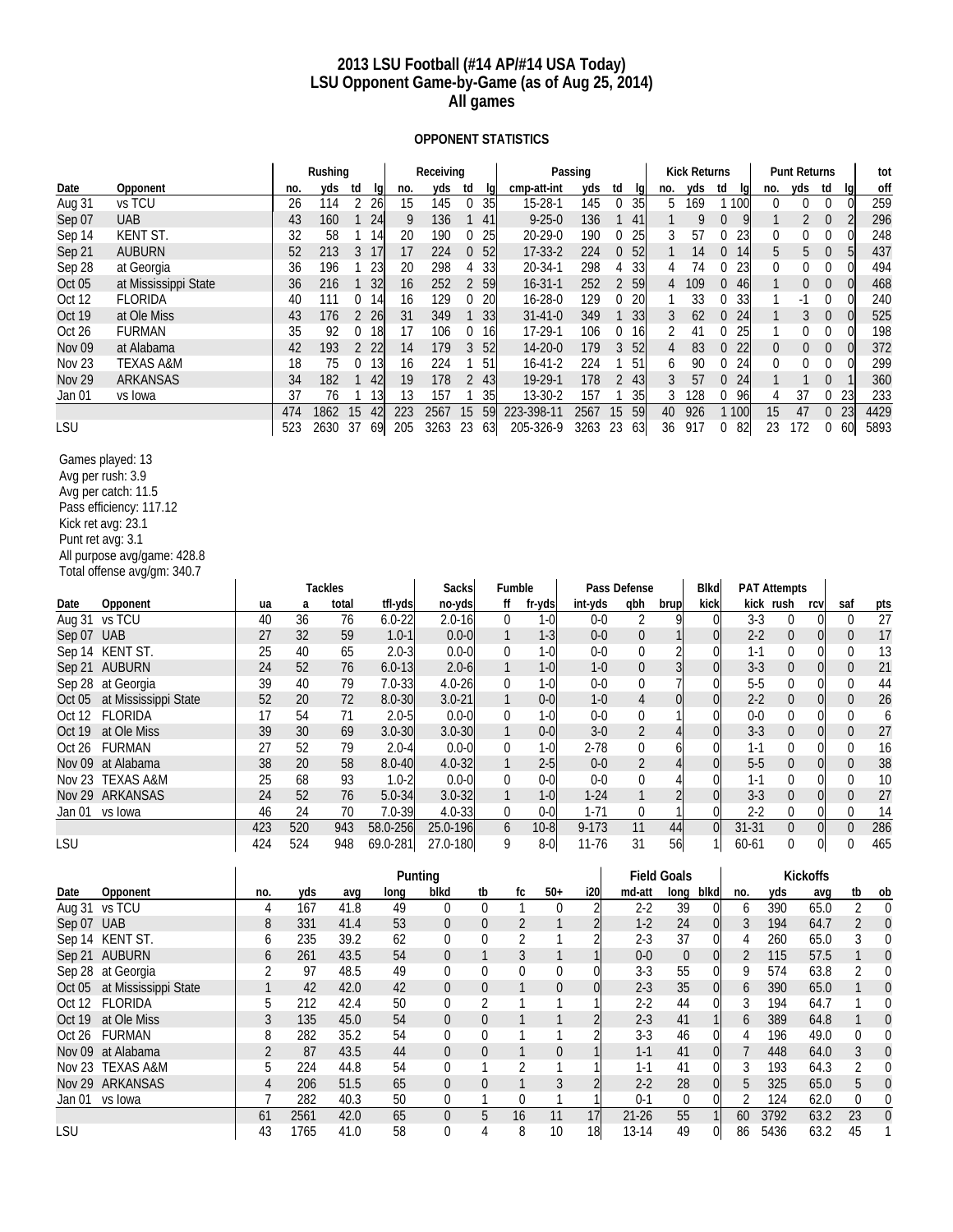#### **2014 LSU Football – Numerical Roster**

| CL/EXP.HOMETOWN (HS/PREVIOUS SCHOOL)<br>WR<br>$6-4$<br>$\mathbf{1}$<br>179<br>Sr.-SQ<br>Hogansville, Ga. (Hinds (Miss.) CC)<br>Quantavius Leslie<br>WR<br>200<br>Fr.-RS<br>Pompano Beach, Fla. (Hargrave Military (Va.)<br>2<br><b>Avery Peterson</b><br>$6 - 2$<br>3<br>Clifton Garrett<br>LB<br>Joliet, Ill. (Planfield South HS)<br>$6 - 2$<br>242<br>Fr.-HS<br>LB<br>227<br>Kwon Alexander<br>$6 - 2$<br>Jr.-2 $L$<br>Oxford, Ala. (Oxford HS)<br>4<br>188<br><b>Brandon Harris</b><br>QB<br>$6 - 3$<br>Fr.-HS<br>Bossier City, La. (Parkway HS)<br>6<br>7<br>RB<br>Leonard Fournette<br>$6-1$<br>230<br>Fr.-HS<br>New Orleans, La. (St. Augustine HS)<br>$\,8\,$<br>Trey Quinn<br>WR<br>$6 - 0$<br>194<br>Fr.-HS<br>Lake Charles, La. (Barbe HS)<br>9<br>WR<br>Fr.-RS<br>John Diarse<br>$6-0$<br>210<br>Monroe, La. (Neville HS)<br>Anthony Jennings<br>QB<br>$So.-1L$<br>Marietta, Ga. (Marietta HS)<br>$10\,$<br>$6 - 2$<br>216<br><b>Austin Suits</b><br>S<br>$6-1$<br>Fr.-RS<br>Baton Rouge, La. (Parkview Baptist HS)<br>10<br>202<br>CB<br>$5-9$<br>Fr.-RS<br>Micah Dickens<br>179<br>Dry Prong, La. (Grant HS)<br>11<br>$\mathsf S$<br>$6 - 2$<br>12<br>Corey Thompson<br>218<br>Jr.- $2L$<br>Missouri City, Texas (Lawrence Elkins HS)<br>12<br>Jeffrey Lang<br>WR<br>$5 - 10$<br>193<br>Sr.-SQ<br>Benton, La. (Benton HS)<br>Dwayne Thomas<br>182<br>$So.-1L$<br>13<br>CB<br>$6-0$<br>New Orleans, La. (O.P. Walker HS)<br>WR<br>13<br>Chris LaBorde<br>$6-0$<br>191<br>Lafayette, La. (Westminister HS)<br>Jr.-SQ<br>Jake Clise<br>QB<br>$6 - 2$<br>212<br>Fr.-RS<br>Baltimore, Md. (Loyola HS)<br>13<br><b>Trent Domingue</b><br>PK/P<br>$6-1$<br>Mandeville, La. (St. Paul's HS)<br>170<br>So.-SQ<br>14<br>WR<br>$6 - 3$<br>Fr.-HS<br>15<br>Malachi Dupre<br>187<br>River Ridge, La. (John Curtis HS)<br>Tre'Davious White<br>$DB$<br>$5-11$<br>$So.-1L$<br>16<br>191<br>Shreveport, La. (Green Oaks HS)<br>QB<br>$5 - 11$<br>Tulsa, Okla. (Idaho State)<br><b>Brad Kragthorpe</b><br>200<br>Jr.-SQ<br>16<br>Jared Foster<br>QB<br>$6-0$<br>200<br>17<br>Jr.-SQ<br>Lake Charles, La. (Barbe HS)<br>Myles O'Brien<br>LB<br>$6 - 2$<br>17<br>205<br>Sr.-SQ<br>Metairie, La. (Rummel HS)<br><b>Terrence Magee</b><br>RB<br>$5-9$<br>217<br>$Sr.-2L$<br>Franklinton, La. (Franklinton HS)<br>18<br>Rashard Robinson<br>DB<br>$So.-1L$<br>21<br>$6 - 3$<br>177<br>Pompano Beach, Fla. (Ely HS)<br>LB<br>$6 - 1$<br>22<br>Ronnie Feist<br>224<br>$Jr.-1L$<br>Edgard, La. (West St. John HS)<br>$5-11$<br>23<br>Lamar Louis<br>LB<br>229<br>Jr.- $2L$<br>Breaux Bridge, La. (Breaux Bridge HS)<br>24<br>Ed Paris<br>$DB$<br>$6 - 1$<br>208<br>Fr.-HS<br>New Orleans, La. (Timberview (Texas) HS)<br>RB<br>$5 - 8$<br>25<br>Reshaud Henry<br>195<br>Fr.-HS<br>Ponchatoula, La. (Ponchatoula HS)<br>${\sf S}$<br>$Sr.-3L$<br>Ronald Martin<br>$6 - 2$<br>220<br>White Castle, La. (White Castle HS)<br>26<br>RB<br>$Sr.-3L$<br>27<br>Kenny Hilliard<br>$6 - 0$<br>232<br>Patterson, La. (Patterson HS) |  |
|----------------------------------------------------------------------------------------------------------------------------------------------------------------------------------------------------------------------------------------------------------------------------------------------------------------------------------------------------------------------------------------------------------------------------------------------------------------------------------------------------------------------------------------------------------------------------------------------------------------------------------------------------------------------------------------------------------------------------------------------------------------------------------------------------------------------------------------------------------------------------------------------------------------------------------------------------------------------------------------------------------------------------------------------------------------------------------------------------------------------------------------------------------------------------------------------------------------------------------------------------------------------------------------------------------------------------------------------------------------------------------------------------------------------------------------------------------------------------------------------------------------------------------------------------------------------------------------------------------------------------------------------------------------------------------------------------------------------------------------------------------------------------------------------------------------------------------------------------------------------------------------------------------------------------------------------------------------------------------------------------------------------------------------------------------------------------------------------------------------------------------------------------------------------------------------------------------------------------------------------------------------------------------------------------------------------------------------------------------------------------------------------------------------------------------------------------------------------------------------------------------------------------------------------------------------------------------------------------------------------------------------------------------------------------------------------------------------------------------------------------------------------------------------------------------------------------------------------------------------------------------------------------------------------------------------------------------------------------------------------------------------|--|
|                                                                                                                                                                                                                                                                                                                                                                                                                                                                                                                                                                                                                                                                                                                                                                                                                                                                                                                                                                                                                                                                                                                                                                                                                                                                                                                                                                                                                                                                                                                                                                                                                                                                                                                                                                                                                                                                                                                                                                                                                                                                                                                                                                                                                                                                                                                                                                                                                                                                                                                                                                                                                                                                                                                                                                                                                                                                                                                                                                                                                |  |
|                                                                                                                                                                                                                                                                                                                                                                                                                                                                                                                                                                                                                                                                                                                                                                                                                                                                                                                                                                                                                                                                                                                                                                                                                                                                                                                                                                                                                                                                                                                                                                                                                                                                                                                                                                                                                                                                                                                                                                                                                                                                                                                                                                                                                                                                                                                                                                                                                                                                                                                                                                                                                                                                                                                                                                                                                                                                                                                                                                                                                |  |
|                                                                                                                                                                                                                                                                                                                                                                                                                                                                                                                                                                                                                                                                                                                                                                                                                                                                                                                                                                                                                                                                                                                                                                                                                                                                                                                                                                                                                                                                                                                                                                                                                                                                                                                                                                                                                                                                                                                                                                                                                                                                                                                                                                                                                                                                                                                                                                                                                                                                                                                                                                                                                                                                                                                                                                                                                                                                                                                                                                                                                |  |
|                                                                                                                                                                                                                                                                                                                                                                                                                                                                                                                                                                                                                                                                                                                                                                                                                                                                                                                                                                                                                                                                                                                                                                                                                                                                                                                                                                                                                                                                                                                                                                                                                                                                                                                                                                                                                                                                                                                                                                                                                                                                                                                                                                                                                                                                                                                                                                                                                                                                                                                                                                                                                                                                                                                                                                                                                                                                                                                                                                                                                |  |
|                                                                                                                                                                                                                                                                                                                                                                                                                                                                                                                                                                                                                                                                                                                                                                                                                                                                                                                                                                                                                                                                                                                                                                                                                                                                                                                                                                                                                                                                                                                                                                                                                                                                                                                                                                                                                                                                                                                                                                                                                                                                                                                                                                                                                                                                                                                                                                                                                                                                                                                                                                                                                                                                                                                                                                                                                                                                                                                                                                                                                |  |
|                                                                                                                                                                                                                                                                                                                                                                                                                                                                                                                                                                                                                                                                                                                                                                                                                                                                                                                                                                                                                                                                                                                                                                                                                                                                                                                                                                                                                                                                                                                                                                                                                                                                                                                                                                                                                                                                                                                                                                                                                                                                                                                                                                                                                                                                                                                                                                                                                                                                                                                                                                                                                                                                                                                                                                                                                                                                                                                                                                                                                |  |
|                                                                                                                                                                                                                                                                                                                                                                                                                                                                                                                                                                                                                                                                                                                                                                                                                                                                                                                                                                                                                                                                                                                                                                                                                                                                                                                                                                                                                                                                                                                                                                                                                                                                                                                                                                                                                                                                                                                                                                                                                                                                                                                                                                                                                                                                                                                                                                                                                                                                                                                                                                                                                                                                                                                                                                                                                                                                                                                                                                                                                |  |
|                                                                                                                                                                                                                                                                                                                                                                                                                                                                                                                                                                                                                                                                                                                                                                                                                                                                                                                                                                                                                                                                                                                                                                                                                                                                                                                                                                                                                                                                                                                                                                                                                                                                                                                                                                                                                                                                                                                                                                                                                                                                                                                                                                                                                                                                                                                                                                                                                                                                                                                                                                                                                                                                                                                                                                                                                                                                                                                                                                                                                |  |
|                                                                                                                                                                                                                                                                                                                                                                                                                                                                                                                                                                                                                                                                                                                                                                                                                                                                                                                                                                                                                                                                                                                                                                                                                                                                                                                                                                                                                                                                                                                                                                                                                                                                                                                                                                                                                                                                                                                                                                                                                                                                                                                                                                                                                                                                                                                                                                                                                                                                                                                                                                                                                                                                                                                                                                                                                                                                                                                                                                                                                |  |
|                                                                                                                                                                                                                                                                                                                                                                                                                                                                                                                                                                                                                                                                                                                                                                                                                                                                                                                                                                                                                                                                                                                                                                                                                                                                                                                                                                                                                                                                                                                                                                                                                                                                                                                                                                                                                                                                                                                                                                                                                                                                                                                                                                                                                                                                                                                                                                                                                                                                                                                                                                                                                                                                                                                                                                                                                                                                                                                                                                                                                |  |
|                                                                                                                                                                                                                                                                                                                                                                                                                                                                                                                                                                                                                                                                                                                                                                                                                                                                                                                                                                                                                                                                                                                                                                                                                                                                                                                                                                                                                                                                                                                                                                                                                                                                                                                                                                                                                                                                                                                                                                                                                                                                                                                                                                                                                                                                                                                                                                                                                                                                                                                                                                                                                                                                                                                                                                                                                                                                                                                                                                                                                |  |
|                                                                                                                                                                                                                                                                                                                                                                                                                                                                                                                                                                                                                                                                                                                                                                                                                                                                                                                                                                                                                                                                                                                                                                                                                                                                                                                                                                                                                                                                                                                                                                                                                                                                                                                                                                                                                                                                                                                                                                                                                                                                                                                                                                                                                                                                                                                                                                                                                                                                                                                                                                                                                                                                                                                                                                                                                                                                                                                                                                                                                |  |
|                                                                                                                                                                                                                                                                                                                                                                                                                                                                                                                                                                                                                                                                                                                                                                                                                                                                                                                                                                                                                                                                                                                                                                                                                                                                                                                                                                                                                                                                                                                                                                                                                                                                                                                                                                                                                                                                                                                                                                                                                                                                                                                                                                                                                                                                                                                                                                                                                                                                                                                                                                                                                                                                                                                                                                                                                                                                                                                                                                                                                |  |
|                                                                                                                                                                                                                                                                                                                                                                                                                                                                                                                                                                                                                                                                                                                                                                                                                                                                                                                                                                                                                                                                                                                                                                                                                                                                                                                                                                                                                                                                                                                                                                                                                                                                                                                                                                                                                                                                                                                                                                                                                                                                                                                                                                                                                                                                                                                                                                                                                                                                                                                                                                                                                                                                                                                                                                                                                                                                                                                                                                                                                |  |
|                                                                                                                                                                                                                                                                                                                                                                                                                                                                                                                                                                                                                                                                                                                                                                                                                                                                                                                                                                                                                                                                                                                                                                                                                                                                                                                                                                                                                                                                                                                                                                                                                                                                                                                                                                                                                                                                                                                                                                                                                                                                                                                                                                                                                                                                                                                                                                                                                                                                                                                                                                                                                                                                                                                                                                                                                                                                                                                                                                                                                |  |
|                                                                                                                                                                                                                                                                                                                                                                                                                                                                                                                                                                                                                                                                                                                                                                                                                                                                                                                                                                                                                                                                                                                                                                                                                                                                                                                                                                                                                                                                                                                                                                                                                                                                                                                                                                                                                                                                                                                                                                                                                                                                                                                                                                                                                                                                                                                                                                                                                                                                                                                                                                                                                                                                                                                                                                                                                                                                                                                                                                                                                |  |
|                                                                                                                                                                                                                                                                                                                                                                                                                                                                                                                                                                                                                                                                                                                                                                                                                                                                                                                                                                                                                                                                                                                                                                                                                                                                                                                                                                                                                                                                                                                                                                                                                                                                                                                                                                                                                                                                                                                                                                                                                                                                                                                                                                                                                                                                                                                                                                                                                                                                                                                                                                                                                                                                                                                                                                                                                                                                                                                                                                                                                |  |
|                                                                                                                                                                                                                                                                                                                                                                                                                                                                                                                                                                                                                                                                                                                                                                                                                                                                                                                                                                                                                                                                                                                                                                                                                                                                                                                                                                                                                                                                                                                                                                                                                                                                                                                                                                                                                                                                                                                                                                                                                                                                                                                                                                                                                                                                                                                                                                                                                                                                                                                                                                                                                                                                                                                                                                                                                                                                                                                                                                                                                |  |
|                                                                                                                                                                                                                                                                                                                                                                                                                                                                                                                                                                                                                                                                                                                                                                                                                                                                                                                                                                                                                                                                                                                                                                                                                                                                                                                                                                                                                                                                                                                                                                                                                                                                                                                                                                                                                                                                                                                                                                                                                                                                                                                                                                                                                                                                                                                                                                                                                                                                                                                                                                                                                                                                                                                                                                                                                                                                                                                                                                                                                |  |
|                                                                                                                                                                                                                                                                                                                                                                                                                                                                                                                                                                                                                                                                                                                                                                                                                                                                                                                                                                                                                                                                                                                                                                                                                                                                                                                                                                                                                                                                                                                                                                                                                                                                                                                                                                                                                                                                                                                                                                                                                                                                                                                                                                                                                                                                                                                                                                                                                                                                                                                                                                                                                                                                                                                                                                                                                                                                                                                                                                                                                |  |
|                                                                                                                                                                                                                                                                                                                                                                                                                                                                                                                                                                                                                                                                                                                                                                                                                                                                                                                                                                                                                                                                                                                                                                                                                                                                                                                                                                                                                                                                                                                                                                                                                                                                                                                                                                                                                                                                                                                                                                                                                                                                                                                                                                                                                                                                                                                                                                                                                                                                                                                                                                                                                                                                                                                                                                                                                                                                                                                                                                                                                |  |
|                                                                                                                                                                                                                                                                                                                                                                                                                                                                                                                                                                                                                                                                                                                                                                                                                                                                                                                                                                                                                                                                                                                                                                                                                                                                                                                                                                                                                                                                                                                                                                                                                                                                                                                                                                                                                                                                                                                                                                                                                                                                                                                                                                                                                                                                                                                                                                                                                                                                                                                                                                                                                                                                                                                                                                                                                                                                                                                                                                                                                |  |
|                                                                                                                                                                                                                                                                                                                                                                                                                                                                                                                                                                                                                                                                                                                                                                                                                                                                                                                                                                                                                                                                                                                                                                                                                                                                                                                                                                                                                                                                                                                                                                                                                                                                                                                                                                                                                                                                                                                                                                                                                                                                                                                                                                                                                                                                                                                                                                                                                                                                                                                                                                                                                                                                                                                                                                                                                                                                                                                                                                                                                |  |
|                                                                                                                                                                                                                                                                                                                                                                                                                                                                                                                                                                                                                                                                                                                                                                                                                                                                                                                                                                                                                                                                                                                                                                                                                                                                                                                                                                                                                                                                                                                                                                                                                                                                                                                                                                                                                                                                                                                                                                                                                                                                                                                                                                                                                                                                                                                                                                                                                                                                                                                                                                                                                                                                                                                                                                                                                                                                                                                                                                                                                |  |
|                                                                                                                                                                                                                                                                                                                                                                                                                                                                                                                                                                                                                                                                                                                                                                                                                                                                                                                                                                                                                                                                                                                                                                                                                                                                                                                                                                                                                                                                                                                                                                                                                                                                                                                                                                                                                                                                                                                                                                                                                                                                                                                                                                                                                                                                                                                                                                                                                                                                                                                                                                                                                                                                                                                                                                                                                                                                                                                                                                                                                |  |
|                                                                                                                                                                                                                                                                                                                                                                                                                                                                                                                                                                                                                                                                                                                                                                                                                                                                                                                                                                                                                                                                                                                                                                                                                                                                                                                                                                                                                                                                                                                                                                                                                                                                                                                                                                                                                                                                                                                                                                                                                                                                                                                                                                                                                                                                                                                                                                                                                                                                                                                                                                                                                                                                                                                                                                                                                                                                                                                                                                                                                |  |
|                                                                                                                                                                                                                                                                                                                                                                                                                                                                                                                                                                                                                                                                                                                                                                                                                                                                                                                                                                                                                                                                                                                                                                                                                                                                                                                                                                                                                                                                                                                                                                                                                                                                                                                                                                                                                                                                                                                                                                                                                                                                                                                                                                                                                                                                                                                                                                                                                                                                                                                                                                                                                                                                                                                                                                                                                                                                                                                                                                                                                |  |
|                                                                                                                                                                                                                                                                                                                                                                                                                                                                                                                                                                                                                                                                                                                                                                                                                                                                                                                                                                                                                                                                                                                                                                                                                                                                                                                                                                                                                                                                                                                                                                                                                                                                                                                                                                                                                                                                                                                                                                                                                                                                                                                                                                                                                                                                                                                                                                                                                                                                                                                                                                                                                                                                                                                                                                                                                                                                                                                                                                                                                |  |
|                                                                                                                                                                                                                                                                                                                                                                                                                                                                                                                                                                                                                                                                                                                                                                                                                                                                                                                                                                                                                                                                                                                                                                                                                                                                                                                                                                                                                                                                                                                                                                                                                                                                                                                                                                                                                                                                                                                                                                                                                                                                                                                                                                                                                                                                                                                                                                                                                                                                                                                                                                                                                                                                                                                                                                                                                                                                                                                                                                                                                |  |
|                                                                                                                                                                                                                                                                                                                                                                                                                                                                                                                                                                                                                                                                                                                                                                                                                                                                                                                                                                                                                                                                                                                                                                                                                                                                                                                                                                                                                                                                                                                                                                                                                                                                                                                                                                                                                                                                                                                                                                                                                                                                                                                                                                                                                                                                                                                                                                                                                                                                                                                                                                                                                                                                                                                                                                                                                                                                                                                                                                                                                |  |
| 28<br>Jalen Mills<br>$DB$<br>DeSoto, Texas (DeSoto HS)<br>$6-0$<br>194<br>Jr.- $2L$                                                                                                                                                                                                                                                                                                                                                                                                                                                                                                                                                                                                                                                                                                                                                                                                                                                                                                                                                                                                                                                                                                                                                                                                                                                                                                                                                                                                                                                                                                                                                                                                                                                                                                                                                                                                                                                                                                                                                                                                                                                                                                                                                                                                                                                                                                                                                                                                                                                                                                                                                                                                                                                                                                                                                                                                                                                                                                                            |  |
| $\mathbf S$<br>$6-0$<br>29<br>Rickey Jefferson<br>204<br>$So.-1L$<br>St. Rose, La. (Destrehan HS)                                                                                                                                                                                                                                                                                                                                                                                                                                                                                                                                                                                                                                                                                                                                                                                                                                                                                                                                                                                                                                                                                                                                                                                                                                                                                                                                                                                                                                                                                                                                                                                                                                                                                                                                                                                                                                                                                                                                                                                                                                                                                                                                                                                                                                                                                                                                                                                                                                                                                                                                                                                                                                                                                                                                                                                                                                                                                                              |  |
| $\mathbf S$<br>$6 - 1$<br>30<br>John Battle<br>186<br>Fr.-HS<br>Hallandale, Fla. (Hallandale HS)                                                                                                                                                                                                                                                                                                                                                                                                                                                                                                                                                                                                                                                                                                                                                                                                                                                                                                                                                                                                                                                                                                                                                                                                                                                                                                                                                                                                                                                                                                                                                                                                                                                                                                                                                                                                                                                                                                                                                                                                                                                                                                                                                                                                                                                                                                                                                                                                                                                                                                                                                                                                                                                                                                                                                                                                                                                                                                               |  |
| $\rm K$<br>Kyle Pfau<br>$5 - 10$<br>30<br>191<br>Fr.-HS<br>Spring, Texas (Klein HS)                                                                                                                                                                                                                                                                                                                                                                                                                                                                                                                                                                                                                                                                                                                                                                                                                                                                                                                                                                                                                                                                                                                                                                                                                                                                                                                                                                                                                                                                                                                                                                                                                                                                                                                                                                                                                                                                                                                                                                                                                                                                                                                                                                                                                                                                                                                                                                                                                                                                                                                                                                                                                                                                                                                                                                                                                                                                                                                            |  |
| 31<br>D.J. Welter<br>LB<br>$6-1$<br>235<br>$Sr.-1L$<br>Crowley, La. (Notre Dame HS)                                                                                                                                                                                                                                                                                                                                                                                                                                                                                                                                                                                                                                                                                                                                                                                                                                                                                                                                                                                                                                                                                                                                                                                                                                                                                                                                                                                                                                                                                                                                                                                                                                                                                                                                                                                                                                                                                                                                                                                                                                                                                                                                                                                                                                                                                                                                                                                                                                                                                                                                                                                                                                                                                                                                                                                                                                                                                                                            |  |
| $Jr.-2L$<br>Olive Branch, Miss. (Olive Branch HS)<br>Jalen Collins<br>CB<br>$6 - 2$<br>198<br>32                                                                                                                                                                                                                                                                                                                                                                                                                                                                                                                                                                                                                                                                                                                                                                                                                                                                                                                                                                                                                                                                                                                                                                                                                                                                                                                                                                                                                                                                                                                                                                                                                                                                                                                                                                                                                                                                                                                                                                                                                                                                                                                                                                                                                                                                                                                                                                                                                                                                                                                                                                                                                                                                                                                                                                                                                                                                                                               |  |
| Jamal Adams<br>${\sf S}$<br>Lewisville, Texas (Hebron HS)<br>$6 - 0$<br>Fr.-HS<br>33<br>206                                                                                                                                                                                                                                                                                                                                                                                                                                                                                                                                                                                                                                                                                                                                                                                                                                                                                                                                                                                                                                                                                                                                                                                                                                                                                                                                                                                                                                                                                                                                                                                                                                                                                                                                                                                                                                                                                                                                                                                                                                                                                                                                                                                                                                                                                                                                                                                                                                                                                                                                                                                                                                                                                                                                                                                                                                                                                                                    |  |
| Darrel Williams<br>RB<br>Fr.-HS<br>Marrero, La. (John Ehret HS)<br>$6 - 0$<br>230<br>34                                                                                                                                                                                                                                                                                                                                                                                                                                                                                                                                                                                                                                                                                                                                                                                                                                                                                                                                                                                                                                                                                                                                                                                                                                                                                                                                                                                                                                                                                                                                                                                                                                                                                                                                                                                                                                                                                                                                                                                                                                                                                                                                                                                                                                                                                                                                                                                                                                                                                                                                                                                                                                                                                                                                                                                                                                                                                                                        |  |
| ${\sf S}$<br>Woodville, Miss. (Wilkinson County HS)<br>35<br>Devin Voorhies<br>$6 - 2$<br>Fr.-HS<br>208                                                                                                                                                                                                                                                                                                                                                                                                                                                                                                                                                                                                                                                                                                                                                                                                                                                                                                                                                                                                                                                                                                                                                                                                                                                                                                                                                                                                                                                                                                                                                                                                                                                                                                                                                                                                                                                                                                                                                                                                                                                                                                                                                                                                                                                                                                                                                                                                                                                                                                                                                                                                                                                                                                                                                                                                                                                                                                        |  |
| $5-9$<br>FB<br>Seattle, Wash. (Chief Stealth International HS)<br>35<br>Devante Meullion<br>253<br>Jr.-SQ                                                                                                                                                                                                                                                                                                                                                                                                                                                                                                                                                                                                                                                                                                                                                                                                                                                                                                                                                                                                                                                                                                                                                                                                                                                                                                                                                                                                                                                                                                                                                                                                                                                                                                                                                                                                                                                                                                                                                                                                                                                                                                                                                                                                                                                                                                                                                                                                                                                                                                                                                                                                                                                                                                                                                                                                                                                                                                      |  |
| PK<br>Fr.-HS<br>Flower Mound, Texas (Flower Mound HS)<br>Cameron Gamble<br>$5-11$<br>190<br>36                                                                                                                                                                                                                                                                                                                                                                                                                                                                                                                                                                                                                                                                                                                                                                                                                                                                                                                                                                                                                                                                                                                                                                                                                                                                                                                                                                                                                                                                                                                                                                                                                                                                                                                                                                                                                                                                                                                                                                                                                                                                                                                                                                                                                                                                                                                                                                                                                                                                                                                                                                                                                                                                                                                                                                                                                                                                                                                 |  |
| 38<br>Jamie Keehn<br>$\rm P$<br>Queensland, Australia (Rockhampton Grammar)<br>$6-4$<br>220<br>$Jr.-2L$                                                                                                                                                                                                                                                                                                                                                                                                                                                                                                                                                                                                                                                                                                                                                                                                                                                                                                                                                                                                                                                                                                                                                                                                                                                                                                                                                                                                                                                                                                                                                                                                                                                                                                                                                                                                                                                                                                                                                                                                                                                                                                                                                                                                                                                                                                                                                                                                                                                                                                                                                                                                                                                                                                                                                                                                                                                                                                        |  |
| <b>Russell Gage</b><br>$6-0$<br>Fr.-HS<br>Baton Rouge, La. (Redemptorist HS)<br>39<br>$DB$<br>180                                                                                                                                                                                                                                                                                                                                                                                                                                                                                                                                                                                                                                                                                                                                                                                                                                                                                                                                                                                                                                                                                                                                                                                                                                                                                                                                                                                                                                                                                                                                                                                                                                                                                                                                                                                                                                                                                                                                                                                                                                                                                                                                                                                                                                                                                                                                                                                                                                                                                                                                                                                                                                                                                                                                                                                                                                                                                                              |  |
| Duke Riley<br>LB<br>$6-1$<br>$So.-1L$<br>Buras, La. (John Curtis HS)<br>40<br>218                                                                                                                                                                                                                                                                                                                                                                                                                                                                                                                                                                                                                                                                                                                                                                                                                                                                                                                                                                                                                                                                                                                                                                                                                                                                                                                                                                                                                                                                                                                                                                                                                                                                                                                                                                                                                                                                                                                                                                                                                                                                                                                                                                                                                                                                                                                                                                                                                                                                                                                                                                                                                                                                                                                                                                                                                                                                                                                              |  |
| Travis Dickson<br>TE<br>237<br>$Sr.-2L$<br>Ocean Springs, Miss. (Ocean Springs HS)<br>41<br>$6 - 3$                                                                                                                                                                                                                                                                                                                                                                                                                                                                                                                                                                                                                                                                                                                                                                                                                                                                                                                                                                                                                                                                                                                                                                                                                                                                                                                                                                                                                                                                                                                                                                                                                                                                                                                                                                                                                                                                                                                                                                                                                                                                                                                                                                                                                                                                                                                                                                                                                                                                                                                                                                                                                                                                                                                                                                                                                                                                                                            |  |
| ${\sf S}$<br>Monroe, La. (Ouachita Christian HS)<br>Tommy LeBeau<br>$6-0$<br>185<br>$Jr.-1L$<br>41                                                                                                                                                                                                                                                                                                                                                                                                                                                                                                                                                                                                                                                                                                                                                                                                                                                                                                                                                                                                                                                                                                                                                                                                                                                                                                                                                                                                                                                                                                                                                                                                                                                                                                                                                                                                                                                                                                                                                                                                                                                                                                                                                                                                                                                                                                                                                                                                                                                                                                                                                                                                                                                                                                                                                                                                                                                                                                             |  |
| Colby Delahoussaye<br>New Iberia, La. (New Iberia HS)<br>PK<br>$5 - 10$<br>$So.-1L$<br>42<br>176                                                                                                                                                                                                                                                                                                                                                                                                                                                                                                                                                                                                                                                                                                                                                                                                                                                                                                                                                                                                                                                                                                                                                                                                                                                                                                                                                                                                                                                                                                                                                                                                                                                                                                                                                                                                                                                                                                                                                                                                                                                                                                                                                                                                                                                                                                                                                                                                                                                                                                                                                                                                                                                                                                                                                                                                                                                                                                               |  |
| <b>Connor Neighbors</b><br>FB<br>$5 - 11$<br>$Sr.-2L$<br>Huntsville, Ala. (Huntsville HS)<br>43<br>229                                                                                                                                                                                                                                                                                                                                                                                                                                                                                                                                                                                                                                                                                                                                                                                                                                                                                                                                                                                                                                                                                                                                                                                                                                                                                                                                                                                                                                                                                                                                                                                                                                                                                                                                                                                                                                                                                                                                                                                                                                                                                                                                                                                                                                                                                                                                                                                                                                                                                                                                                                                                                                                                                                                                                                                                                                                                                                         |  |
| Jordan Harper<br>TE<br>$6 - 2$<br>228<br>So.-SQ<br>New Orleans, La. (Rummel HS)<br>43                                                                                                                                                                                                                                                                                                                                                                                                                                                                                                                                                                                                                                                                                                                                                                                                                                                                                                                                                                                                                                                                                                                                                                                                                                                                                                                                                                                                                                                                                                                                                                                                                                                                                                                                                                                                                                                                                                                                                                                                                                                                                                                                                                                                                                                                                                                                                                                                                                                                                                                                                                                                                                                                                                                                                                                                                                                                                                                          |  |
| Colin Jeter<br>TE<br>$6 - 6$<br>So.-JC<br>Longview, Texas (Longview HS/Kilgore College)<br>44<br>236                                                                                                                                                                                                                                                                                                                                                                                                                                                                                                                                                                                                                                                                                                                                                                                                                                                                                                                                                                                                                                                                                                                                                                                                                                                                                                                                                                                                                                                                                                                                                                                                                                                                                                                                                                                                                                                                                                                                                                                                                                                                                                                                                                                                                                                                                                                                                                                                                                                                                                                                                                                                                                                                                                                                                                                                                                                                                                           |  |
| Tre' Sullivan<br>DB<br>$5 - 8$<br>179<br>Sr.-SQ<br>Donaldsonville, La. (Donaldsonville HS)<br>44                                                                                                                                                                                                                                                                                                                                                                                                                                                                                                                                                                                                                                                                                                                                                                                                                                                                                                                                                                                                                                                                                                                                                                                                                                                                                                                                                                                                                                                                                                                                                                                                                                                                                                                                                                                                                                                                                                                                                                                                                                                                                                                                                                                                                                                                                                                                                                                                                                                                                                                                                                                                                                                                                                                                                                                                                                                                                                               |  |
| Deion Jones<br>LB<br>New Orleans, La. (Jesuit HS)<br>45<br>$6 - 1$<br>220<br>Jr.- $2L$                                                                                                                                                                                                                                                                                                                                                                                                                                                                                                                                                                                                                                                                                                                                                                                                                                                                                                                                                                                                                                                                                                                                                                                                                                                                                                                                                                                                                                                                                                                                                                                                                                                                                                                                                                                                                                                                                                                                                                                                                                                                                                                                                                                                                                                                                                                                                                                                                                                                                                                                                                                                                                                                                                                                                                                                                                                                                                                         |  |
| Tashawn Bower<br>DE<br>$6 - 5$<br>$So.-1L$<br>Somerville, N.J. (Immaculata HS)<br>237<br>46                                                                                                                                                                                                                                                                                                                                                                                                                                                                                                                                                                                                                                                                                                                                                                                                                                                                                                                                                                                                                                                                                                                                                                                                                                                                                                                                                                                                                                                                                                                                                                                                                                                                                                                                                                                                                                                                                                                                                                                                                                                                                                                                                                                                                                                                                                                                                                                                                                                                                                                                                                                                                                                                                                                                                                                                                                                                                                                    |  |
| John David Moore<br>TE<br>Fr.-RS<br>Ruston, La. (Ruston HS)<br>47<br>$6 - 3$<br>229                                                                                                                                                                                                                                                                                                                                                                                                                                                                                                                                                                                                                                                                                                                                                                                                                                                                                                                                                                                                                                                                                                                                                                                                                                                                                                                                                                                                                                                                                                                                                                                                                                                                                                                                                                                                                                                                                                                                                                                                                                                                                                                                                                                                                                                                                                                                                                                                                                                                                                                                                                                                                                                                                                                                                                                                                                                                                                                            |  |